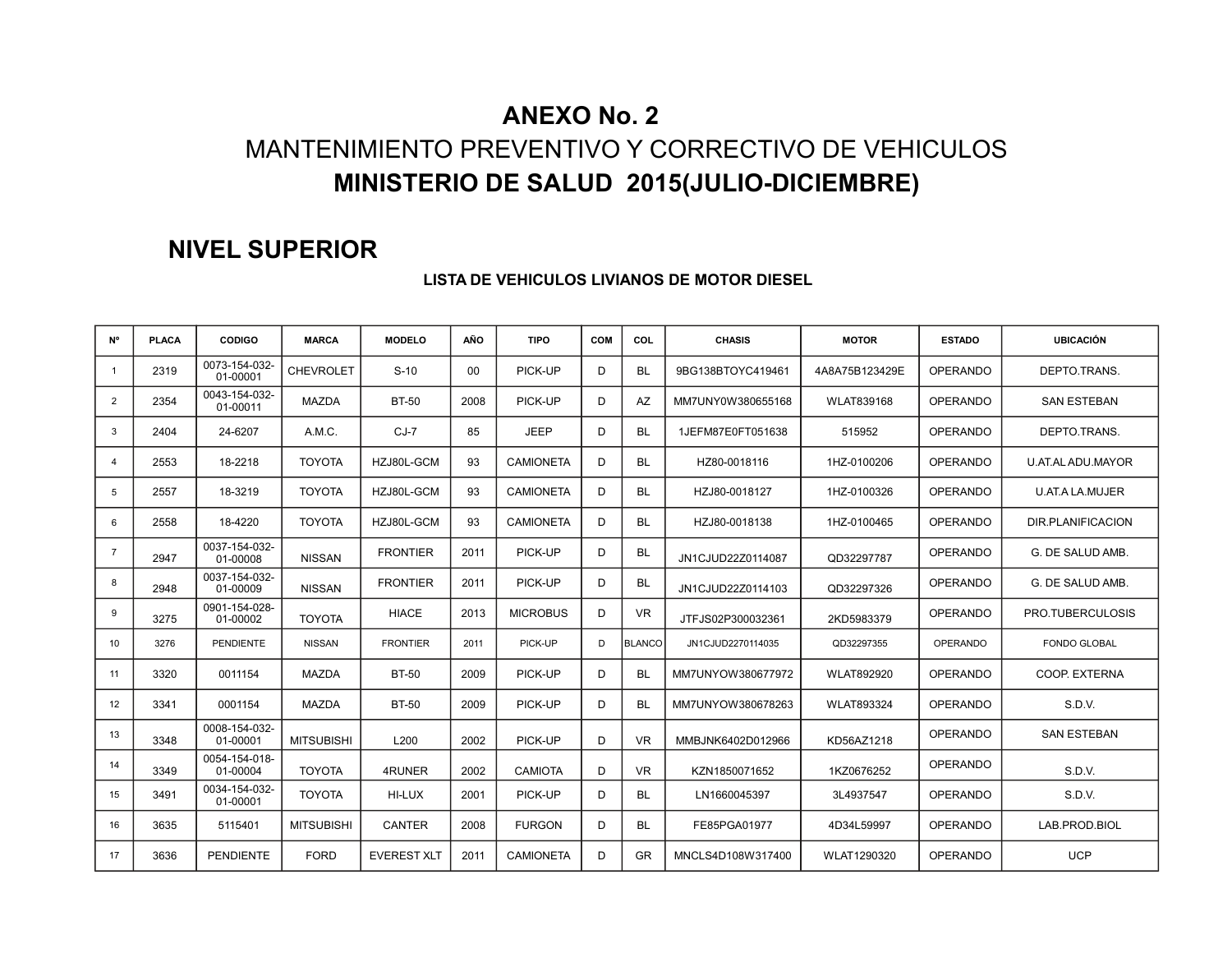| N° | <b>PLACA</b> | <b>CODIGO</b>             | <b>MARCA</b>      | <b>MODELO</b>    | AÑO  | <b>TIPO</b>      | <b>COM</b> | COL           | <b>CHASIS</b>     | <b>MOTOR</b>       | <b>ESTADO</b>   | <b>UBICACIÓN</b>      |
|----|--------------|---------------------------|-------------------|------------------|------|------------------|------------|---------------|-------------------|--------------------|-----------------|-----------------------|
| 18 | 4002         | 0054-154-028-<br>01-00001 | <b>MAZDA</b>      | E <sub>2.2</sub> | 2009 | <b>MICROBUS</b>  | D          | GR            | JM7SKY02180127045 | 10200375           | <b>OPERANDO</b> | S.D.V.                |
| 19 | 4104         | 60154                     | <b>MITSUBISHI</b> | <b>NATIVA</b>    | 2008 | <b>CAMIONETA</b> | D          | AZ            | JMYONK9708J001252 | 4M4OHJ8939         | <b>OPERANDO</b> | D.V.S.                |
| 20 | 4117         | 0032-154-028-<br>01-00002 | <b>NISSAN</b>     | <b>URVAN</b>     | 2012 | <b>MICROBUS</b>  | D          | <b>GRIS</b>   | JN1TG4E25Z0792149 | ZD30295454K        | <b>OPERANDO</b> | APOYO A LA GESTIO     |
| 21 | 4607         | 32154                     | <b>TOYOTA</b>     | LITE-ACE         | 96   | <b>MICROBUS</b>  | D          | BL            | CR27-5008754      | 2C-3143832         | <b>OPERANDO</b> | GE.ATE.AL ADOLESC     |
| 22 | 4628         | 54154                     | <b>TOYOTA</b>     | HI-LUX           | 2001 | PICK-UP          | D          | BL            | JTFDE626100060285 | 3L5101393          | <b>OPERANDO</b> | S.D.V.                |
| 23 | 4693         | proceso asig.             | <b>NISSAN</b>     | <b>FRONTIER</b>  | 2013 | PICK-UP          | D          | BL            | 3N6PD23Y4ZK924640 | YD25476599T        | <b>OPERANDO</b> | DIREC. PRIMER NIVEL   |
| 24 | 4816         | 32-6471                   | <b>MAZDA</b>      | <b>BT 50</b>     | 2012 | PICK UP          | D          | <b>GR</b>     | MM7UNY0W4C0909595 | <b>WLAT1312371</b> | <b>OPERANDO</b> | <b>COMUNICACIONES</b> |
| 25 | 4827         | 0032-154-028-<br>01-00002 | <b>TOYOTA</b>     | LITE-ACE         | 96   | <b>MICROBUS</b>  | D          | BL            | CR27-5008755      | 2C-3122262         | <b>OPERANDO</b> | S.D.V.                |
| 26 | 5700         | 54155                     | <b>TOYOTA</b>     | HI-LUX           | 99   | PICK-UP          | D          | VE            | LN1660019501      | 3L4657624          | <b>OPERANDO</b> | S.D.V.                |
| 27 | 5749         | 54158                     | <b>TOYOTA</b>     | HI-LUX           | 2001 | PICK-UP          | D          | BL            | JTFDE626200049571 | 3L4997300          | <b>OPERANDO</b> | ALM. MEDICA.          |
| 28 | 5881         | 0054-154-028-<br>01-00003 | <b>TOYOTA</b>     | <b>HIACE</b>     | 2010 | <b>MICROBUS</b>  | D          | <b>BL</b>     | JTFJS02P700018592 | 2KD1935721         | <b>OPERANDO</b> | S.D.V.                |
| 29 | 5898         | 32-6421                   | MAZDA             | <b>B2900CL</b>   | 02   | PICK-UP          | D          | GR            | MM7UNY08100169540 | W94T111190         | <b>OPERANDO</b> | <b>VECTORES</b>       |
| 30 | 6223         | 32154                     | <b>NISSAN</b>     | <b>FRONTIER</b>  | 2011 | PICK-UP          | D          | <b>BLANCC</b> | JN1CJUD22Z0112585 | QD32292164         | <b>OPERANDO</b> | APOYO A LA GESTION    |
| 31 | 6282         | 0901-154-028-<br>01-00001 | <b>NISSAN</b>     | <b>URVAN</b>     | 2011 | <b>MICROBUS</b>  | D          | AZ            | JN1TG4E25Z0787878 | ZD30257429K        | <b>OPERANDO</b> | <b>TUBERCULOSIS</b>   |
| 32 | 6286         | 28-6021                   | <b>NISSAN</b>     | <b>URVAN</b>     | 2011 | <b>MICROBUS</b>  | D          | <b>AZUL</b>   | JN1TG4E25Z0787787 | ZD30256613K        | <b>OPERANDO</b> | APOYO A LA GESTIO     |
| 33 | 6380         | 0001154032                | <b>MAZDA</b>      | <b>BT-50</b>     | 2009 | PICK-UP          | D          | AZ            | MM7UNY0W490813423 | <b>WLAT965536</b>  | <b>OPERANDO</b> | <b>VICEMINISTRA</b>   |
| 34 | 6625         | 04-6072                   | MAZDA             | <b>BT-50</b>     | 2013 | PICK-UP          | D          | <b>BL</b>     | MM7UNYOW4D0916825 | WLAT1339495        | <b>OPERANDO</b> | <b>UNRA</b>           |
| 35 | 6717         | 0022-154-018-<br>01-00001 | <b>SSANGYONG</b>  | <b>REXTON</b>    | 2004 | <b>CAMIONETA</b> | D          | AZ            | KPTGOB1DS4P083239 | 66292510006034     | <b>OPERANDO</b> | <b>DESASTRES</b>      |
| 36 | 6762         | 02-5229                   | VOLSKWAGEN        | AXL-25           | 2001 | AMBULAN          | D          | BL            | WV1ZZZ7072H017925 | L955-2452036       | <b>OPERANDO</b> | DPTO TRANSPORTE       |
| 37 | 6996         | 32-6287                   | <b>NISSAN</b>     | BLM121SF         | 91   | PICK-UP          | D          | BL            | BMD21-430611      | TD27-134548        | <b>OPERANDO</b> | DPTO TRANSPORTE       |
| 38 | 7543         | 0061-154-032-<br>01-00002 | MAZDA             | <b>BT-50</b>     | 2013 | PICK-UP          | D          | BL            | MM7UNYOW4D0921252 | WLAT1352262        | <b>OPERANDO</b> | INST. NAC. SALUD      |
| 39 | 7728         | 4-154-032-01-00           | <b>NISSAN</b>     | <b>FRONTIER</b>  | 2013 | PICK-UP          | D          | <b>BL</b>     | 3N6PD23Y4ZK920541 | YD25448539T        | <b>OPERANDO</b> | <b>DTIC</b>           |
| 40 | 7738         | 8-154-032-01-00           | <b>NISSAN</b>     | <b>FRONTIER</b>  | 2013 | PICK-UP          | D          | BL            | 3N6PD23Y9ZK920860 | YD25442842T        | OPERANDO        | <b>SEM</b>            |
| 41 | 7739         | 8-154-032-01-00           | <b>NISSAN</b>     | <b>FRONTIER</b>  | 2013 | PICK-UP          | D          | <b>BL</b>     | 3N6PD23Y8ZK920784 | YD25448887T        | <b>OPERANDO</b> | <b>SEM</b>            |
| 42 | 7740         | PENDIENTE                 | <b>NISSAN</b>     | <b>FRONTIER</b>  | 2013 | PICK-UP          | D          | BL            | 3N6PD23Y3ZK920787 | YD25448885T        | <b>OPERANDO</b> | DIREC. PRIMER NIVEL   |
| 43 | 8102         | 0046-154-032-<br>01-00004 | <b>NISSAN</b>     | D22 4X4 FRO      | 06   | PICK-UP          | D          | AZ            | JN1CJUD22Z0743520 | QD32220213         | OPERANDO        | PROG.VIH/SIDA         |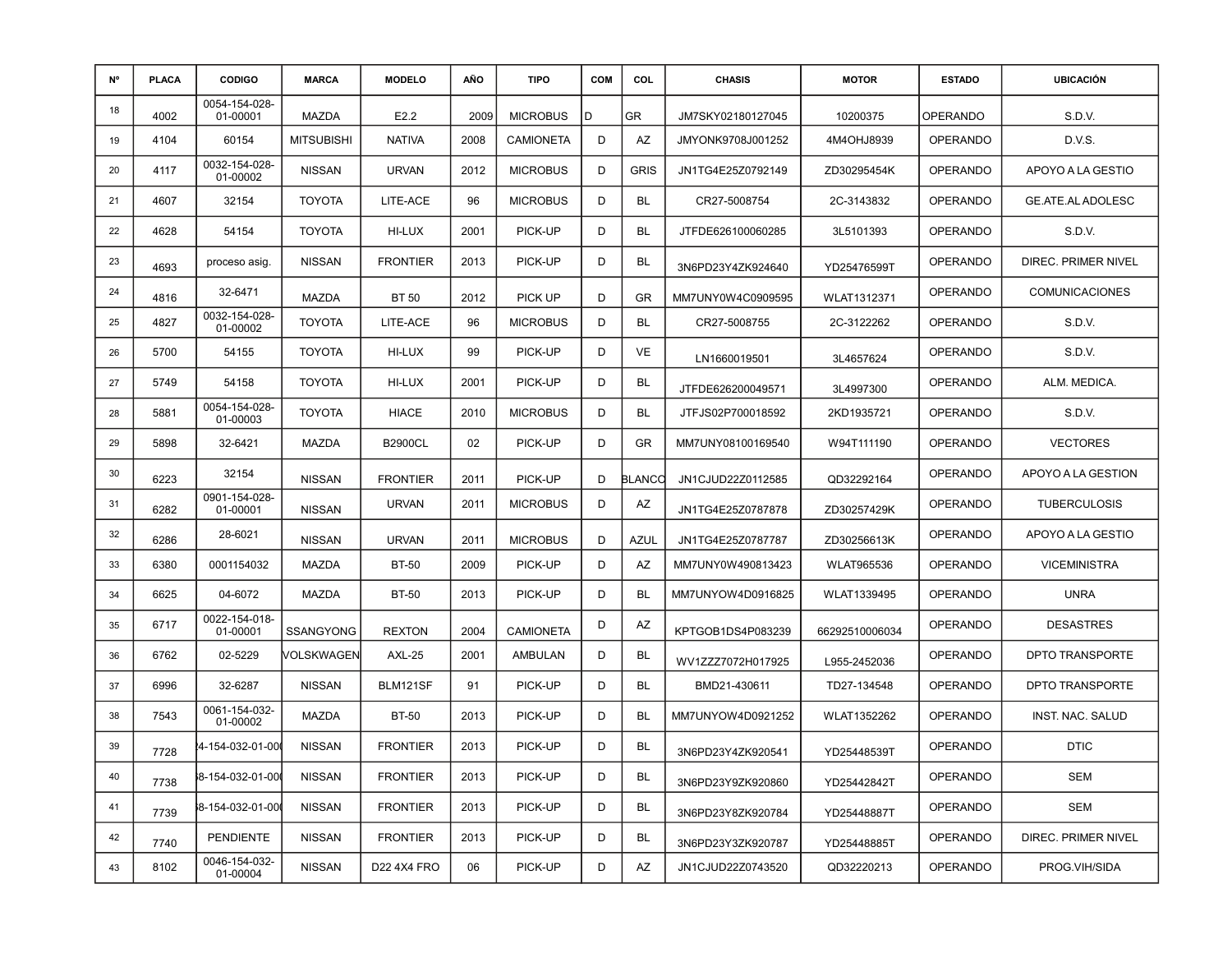| N° | <b>PLACA</b> | <b>CODIGO</b>             | <b>MARCA</b>      | <b>MODELO</b>     | AÑO  | <b>TIPO</b>      | <b>COM</b> | COL       | <b>CHASIS</b>     | <b>MOTOR</b>      | <b>ESTADO</b>   | <b>UBICACIÓN</b>            |
|----|--------------|---------------------------|-------------------|-------------------|------|------------------|------------|-----------|-------------------|-------------------|-----------------|-----------------------------|
| 44 | 8120         | 9-154-032-01-00(          | <b>NISSAN</b>     | <b>FRONTIER</b>   | 2013 | PICK-UP          | D          | BL        | 3N6PD23Y6ZK923344 | YD25454832T       | <b>OPERANDO</b> | <b>U.DERECH. SALUD</b>      |
| 45 | 8121         | 9-154-032-01-00           | <b>NISSAN</b>     | <b>FRONTIER</b>   | 2013 | PICK-UP          | D          | BL        | 3N6PD23YXZK923640 | YD25459551T       | <b>OPERANDO</b> | <b>U.DERECH. SALUD</b>      |
| 46 | 8346         | 32-6471                   | <b>NISSAN</b>     | <b>FRONTIER</b>   | 04   | PICK-UP          | D          | GR        | JN1CHGD22Z0073213 | TD27-734365       | <b>OPERANDO</b> | <b>VECTORES</b>             |
| 47 | 8413         | 18-223                    | <b>TOYOTA</b>     | HZJ80L-GCM        | 93   | <b>CAMIONETA</b> | D          | AZ        | HZJ800018135      | N/T               | <b>OPERANDO</b> | S.D.V.                      |
| 48 | 8480         | 32-6309                   | <b>FORD</b>       | $F-250$           | 91   | PICK-UP          | D          | BL        | 1FTHF26M4MNA96179 | 7.3DU2U922692     | <b>OPERANDO</b> | LAB.PROD.BIOL               |
| 49 | 10143        | 0060-154-032-<br>01-00024 | MAZDA             | <b>BT50</b>       | 2007 | PICK-UP          | D          | GR        | MM7UNY0W370613000 | <b>WLAT740670</b> | <b>OPERANDO</b> | <b>EPIDEMIOLOGIA</b>        |
| 50 | 10299        | 32-6468                   | MAZDA             | B2900             | 03   | PICK-UP          | D          | AZ        | MM7UNY08100201611 | W9AT1233240       | <b>OPERANDO</b> | LAB.BROMATOLO               |
| 51 | 10566        | 32-6389                   | <b>TOYOTA</b>     | W166L-PRMO        | 00   | PICK-UP          | D          | <b>VR</b> | LN166-0040949     | 3L-4906697        | <b>OPERANDO</b> | <b>SAN ESTEBAN</b>          |
| 52 | 10948        | 5215401                   | <b>MITSUBISHI</b> | CANTER            | 2007 | <b>FURGON</b>    | D          | BL        | FE515BA43920      | 4D32L11495        | <b>OPERANDO</b> | <b>CENABI</b>               |
| 53 | 11278        | 0050-154-028-<br>01-00002 | <b>MITSUBISHI</b> | $L-300$           | 2007 | <b>MICROBUS</b>  | D          | <b>BL</b> | JMYHNP15W7A001716 | 4D56LD8734        | <b>OPERANDO</b> | LAB. CONT. CALIDAD          |
| 54 | 11309        | 0005-154-018-<br>01-00002 | <b>MITSUBISHI</b> | <b>NATIVA</b>     | 2007 | <b>CAMIOTA</b>   | D          | <b>BG</b> | JMYONK9707J000462 | 4M4OHG2608        | <b>OPERANDO</b> | DIREC. PRIMER NIVEL         |
| 55 | 11343        | <b>PENDIENTE</b>          | MAZDA             | <b>BT-50</b>      | 2015 | PICK-UP          | D          | GR        | MM7UNY0W4F0940791 | WLAT1396773       | <b>OPERANDO</b> | <b>SERVICIOS AUXILIARES</b> |
| 56 | 11513        | 0046-154-032-<br>01-00006 | <b>MAZDA</b>      | <b>B2900</b>      | 2007 | PICK-UP          | D          | BL        | MM7UNY08200433184 | W9AT172775        | <b>OPERANDO</b> | SALUD AMBIENTAL             |
| 57 | 11580        | 0037-154-032-<br>01-00007 | MAZDA             | B2900             | 2007 | PICK-UP          | D          | BL        | MM7UNY08200433022 | W9AT172516        | <b>OPERANDO</b> | <b>SALUD AMBIENTAL</b>      |
| 58 | 11852        | 18-6250                   | <b>NISSAN</b>     | <b>TERRANO II</b> | 01   | <b>CAMIONETA</b> | D          | BL        | VSKTVUR20U0472299 | TD-014954-Y       | <b>OPERANDO</b> | S.D.V.                      |
| 59 | 11967        | 0062-154-032-<br>01-00004 | MAZDA             | B2900             | 06   | PICK-UP          | D          | BL        | MM7UNY08200413164 | W9AT161834        | <b>OPERANDO</b> | PRO.TUBERCULOSIS            |
| 60 | 11970        | 0061-154-032-<br>01-00002 | <b>MAZDA</b>      | <b>B2900</b>      | 06   | PICK-UP          | D          | BL        | MM7UNY08200413178 | W9AT161840        | <b>OPERANDO</b> | INST. NAC. SALUD            |
| 61 | 12186        | 0062-154-032-<br>01-00003 | MAZDA             | B2500             | 06   | PICK-UP          | D          | AZ        | MM7UNYOW200416485 | <b>WLAT660042</b> | <b>OPERANDO</b> | PRO.TUBERCULOSIS            |
| 62 | 12270        | 0005-154-018-<br>01-00001 | <b>ISUZU</b>      | <b>TROOPER</b>    | 96   | <b>CAMIONETA</b> | D          | GR        | JACUBS69GT8100966 | 177494            | <b>OPERANDO</b> | S.D.V.                      |
| 63 | 12490        | 0066-154-032-<br>01-00001 | <b>NISSAN</b>     | D22 4X4 FRO       | 06   | PICK-UP          | D          | BL        | JN1CJUD22Z0743451 | QD32220084        | <b>OPERANDO</b> | <b>VECTORES</b>             |
| 64 | 12504        | 59154                     | <b>NISSAN</b>     | IPVGLCFD221NA     | 2007 | PICK-UP          | D          | BL        | 3N6GD13S6ZK853611 | TD27763853        | <b>OPERANDO</b> | <b>CENABI</b>               |
| 65 | 12508        | 0066-154-032-<br>01-00002 | <b>NISSAN</b>     | D22 4X4 FRO       | 06   | PICK-UP          | D          | GR        | JN1CJUD22Z0743571 | QD32220306        | <b>OPERANDO</b> | <b>VECTORES</b>             |
| 66 | 12527        | 0066-154-032-<br>01-00003 | <b>NISSAN</b>     | D22 4X4 FRO       | 06   | PICK-UP          | D          | GR        | JN1CJUD22Z0743369 | QD32218319        | OPERANDO        | <b>VECTORES</b>             |
| 67 | 12528        | 0066-154-032-<br>01-00004 | <b>NISSAN</b>     | D22 4X4 FRO       | 06   | PICK-UP          | D          | BL        | JN1CJUD22Z0743443 | QD32220042        | <b>OPERANDO</b> | <b>VECTORES</b>             |
| 68 | 13163        | 32-01-00004               | <b>NISSAN</b>     | <b>FRONTIER</b>   | 05   | PICK-UP          | D          | BL        | JN1CJUD22Z0740830 | QD32-212861       | OPERANDO        | SDV                         |
| 69 | 13168        | 32-01-00005               | <b>NISSAN</b>     | <b>FRONTIER</b>   | 05   | PICK-UP          | D          | BL        | JN1CJUD22Z0740948 | QD32-213026       | OPERANDO        | SALUD AMBIENTAL             |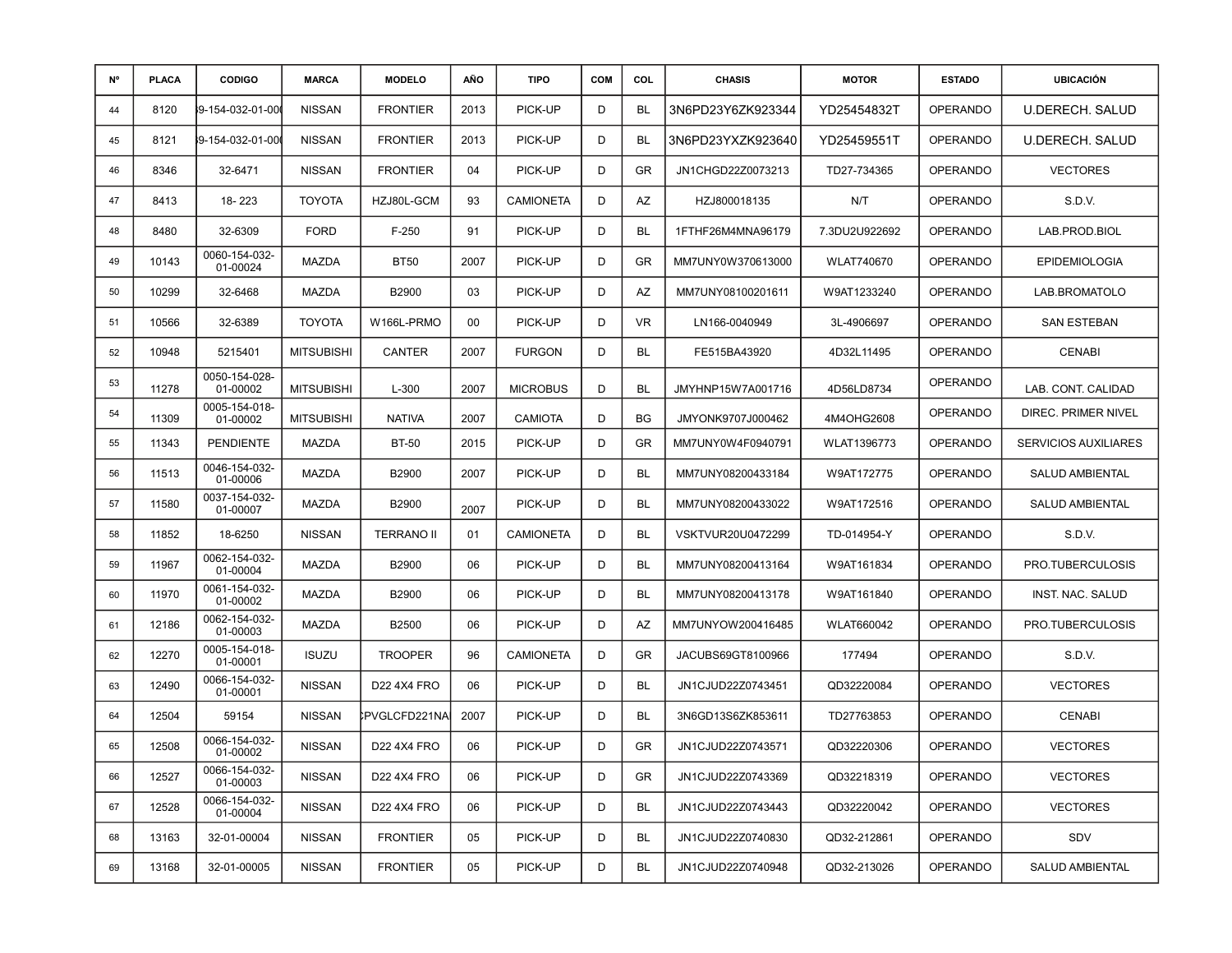| N° | <b>PLACA</b> | <b>CODIGO</b>             | <b>MARCA</b>  | <b>MODELO</b>     | AÑO | <b>TIPO</b>      | <b>COM</b> | COL       | <b>CHASIS</b>      | <b>MOTOR</b> | <b>ESTADO</b>   | <b>UBICACIÓN</b>            |
|----|--------------|---------------------------|---------------|-------------------|-----|------------------|------------|-----------|--------------------|--------------|-----------------|-----------------------------|
| 70 | 13270        | 32-6299                   | <b>FORD</b>   | $F-250$           | 90  | PICK-UP          | D          | BE        | 1FTHF26M3LNB575843 | DU2U844534   | <b>OPERANDO</b> | <b>SAN ESTEBAN</b>          |
| 71 | 13428        | 32-6311                   | <b>MITSUB</b> | $L-200$           | 94  | PICK-UP          | D          | AZ        | DJNK340RPO1840     | 4D56-GC-0928 | <b>OPERANDO</b> | <b>SERVICIOS AUXILIARES</b> |
| 72 | 13543        | 18-5221                   | <b>TOYOTA</b> | HZJ80L-GCM        | 93  | <b>CAMIONETA</b> | D          | BL        | HZJ80-0018136      | 1HZ-0100449  | <b>OPERANDO</b> | <b>U.DE PROYECTOS</b>       |
| 73 | 13545        | 18-222                    | <b>TOYOTA</b> | HZJ80L-GCM        | 93  | <b>CAMIONETA</b> | D          | BL        | HZJ80-0018140      | 1HZ-0100483  | <b>OPERANDO</b> | SDV                         |
| 74 | 14458        | 32-6314                   | <b>NISSAN</b> | UBLMD21SFC        | 96  | PICK-UP          | D          | BL        | UBMD21-501595      | TD27-433005  | <b>OPERANDO</b> | <b>SAN ESTEBAN</b>          |
| 75 | 14801        | 32-6391                   | <b>TOYOTA</b> | W166L-PRMO        | 00  | PICK-UP          | D          | VR        | LN166-0044748      | 3L-4951562   | <b>OPERANDO</b> | <b>VECTORES</b>             |
| 76 | 14802        | 32-6392                   | <b>TOYOTA</b> | W166L-PRMO        | 00  | PICK-UP          | D          | VR        | LN166-0044824      | 3L-4952625   | OPERANDO        | <b>VECTORES</b>             |
| 77 | 14803        | 32-6390                   | <b>TOYOTA</b> | W166L-PRMO        | 00  | PICK-UP          | D          | VR        | LN166-0044524      | 3L-4949033   | <b>OPERANDO</b> | <b>VECTORES</b>             |
| 78 | 8632         | 32-6394                   | <b>MITSUB</b> | K34TJUNSL         | 00  | PICK-UP          | D          | VR.       | JMYJNK3401P000112  | 4D56KA1212   | <b>OPERANDO</b> | ALM. MEDICA.                |
| 79 | 14811        | 32-6398                   | <b>MITSUB</b> | K34TJUNSL         | 00  | PICK-UP          | D          | BG        | JMYJNK3401P000125  | 4D56KA1762   | <b>OPERANDO</b> | <b>VECTORES</b>             |
| 80 | 14814        | 32-6397                   | <b>MITSUB</b> | K34TJUNSL         | 00  | PICK-UP          | D          | BL        | JMYJNK3401P000121  | 4D56KA1569   | <b>OPERANDO</b> | <b>VECTORES</b>             |
| 81 | 15071        | 32-6426                   | MAZDA         | B2900DC           | 02  | PICK-UP          | D          | AZ        | MM7UNY08100176867  | W9AT114346   | <b>OPERANDO</b> | LAB.CONT. CAL.              |
| 82 | 15489        | 32-6415                   | MAZDA         | <b>B2900CL</b>    | 02  | PICK-UP          | D          | BL        | MM7UNY08100167602  | W94T110362   | <b>OPERANDO</b> | <b>VECTORES</b>             |
| 83 | 15490        | 32-6416                   | MAZDA         | <b>B2900CL</b>    | 02  | PICK-UP          | D          | VE        | MM7UNY08100171938  | W94T112058   | <b>OPERANDO</b> | <b>VECTORES</b>             |
| 84 | 15491        | 32-6417                   | MAZDA         | <b>B2900CL</b>    | 02  | PICK-UP          | D          | BL        | MM7UNY08100172120  | W94T112145   | OPERANDO        | <b>VECTORES</b>             |
| 85 | 15492        | 32-6418                   | MAZDA         | <b>B2900CL</b>    | 02  | PICK-UP          | D          | <b>BL</b> | MM7UNY08100176521  | W94T114173   | <b>OPERANDO</b> | <b>SAN ESTEBAN</b>          |
| 86 | 15494        | 32-6420                   | MAZDA         | <b>B2900CL</b>    | 02  | PICK-UP          | D          | BL        | MM7UNY08100169610  | W94T111300   | <b>OPERANDO</b> | <b>VECTORES</b>             |
| 87 | 15496        | 32-6422                   | MAZDA         | <b>B2900CL</b>    | 02  | PICK-UP          | D          | VE        | MM7UNY08100169640  | W94T111287   | <b>OPERANDO</b> | <b>VECTORES</b>             |
| 88 | 15497        | 32-6423                   | MAZDA         | <b>B2900CL</b>    | 02  | PICK-UP          | D          | BL        | MM7UNY08100167679  | W94T110370   | OPERANDO        | <b>VECTORES</b>             |
| 89 | 15498        | 32-6424                   | MAZDA         | <b>B2900CL</b>    | 02  | PICK-UP          | D          | BL        | MM7UNY08100172170  | W94T112251   | <b>OPERANDO</b> | <b>VECTORES</b>             |
| 90 | 15635        | 18-6248                   | <b>NISSAN</b> | <b>TERRANO II</b> | 01  | <b>CAMIONETA</b> | D          | <b>BL</b> | VSKTVUR20U0472297  | TD-015042-Y  | <b>OPERANDO</b> | <b>INGENIERIA</b>           |
| 91 | 15636        | 18-6251                   | <b>NISSAN</b> | <b>TERRANO II</b> | 01  | <b>CAMIONETA</b> | D          | BL        | VSKTVUR20U0472298  | TD-015039-Y  | <b>OPERANDO</b> | <b>U. DE PROYECTOS</b>      |
| 92 | 15638        | 18-6249                   | <b>NISSAN</b> | <b>TERRANO II</b> | 01  | <b>CAMIONETA</b> | D          | <b>BL</b> | VSKTVUR20U0472296  | TD-014882-Y  | OPERANDO        | S.D.V.                      |
| 93 | 15966        | 31-373                    | <b>TOYOTA</b> | <b>FURGON</b>     | 02  | <b>FURGON</b>    | D          | BL        | JTFY037504000910   | 1698974      | OPERANDO        | <b>CENABI</b>               |
| 94 | 16355        | 0060-154-032-<br>01-00022 | <b>NISSAN</b> | D. CABINA         | 98  | PICK-UP          | D          | GR        | 3N1GD1352ZK-003481 | SD23-2844718 | OPERANDO        | PROMOCION SALUD             |
| 95 | 16378        | 32-6315                   | <b>NISSAN</b> | CVPULCF21N        | 96  | PICK-UP          | D          | <b>BL</b> | JN1CGUD21ZO504678  | TD27 469576  | <b>OPERANDO</b> | <b>DIRMED</b>               |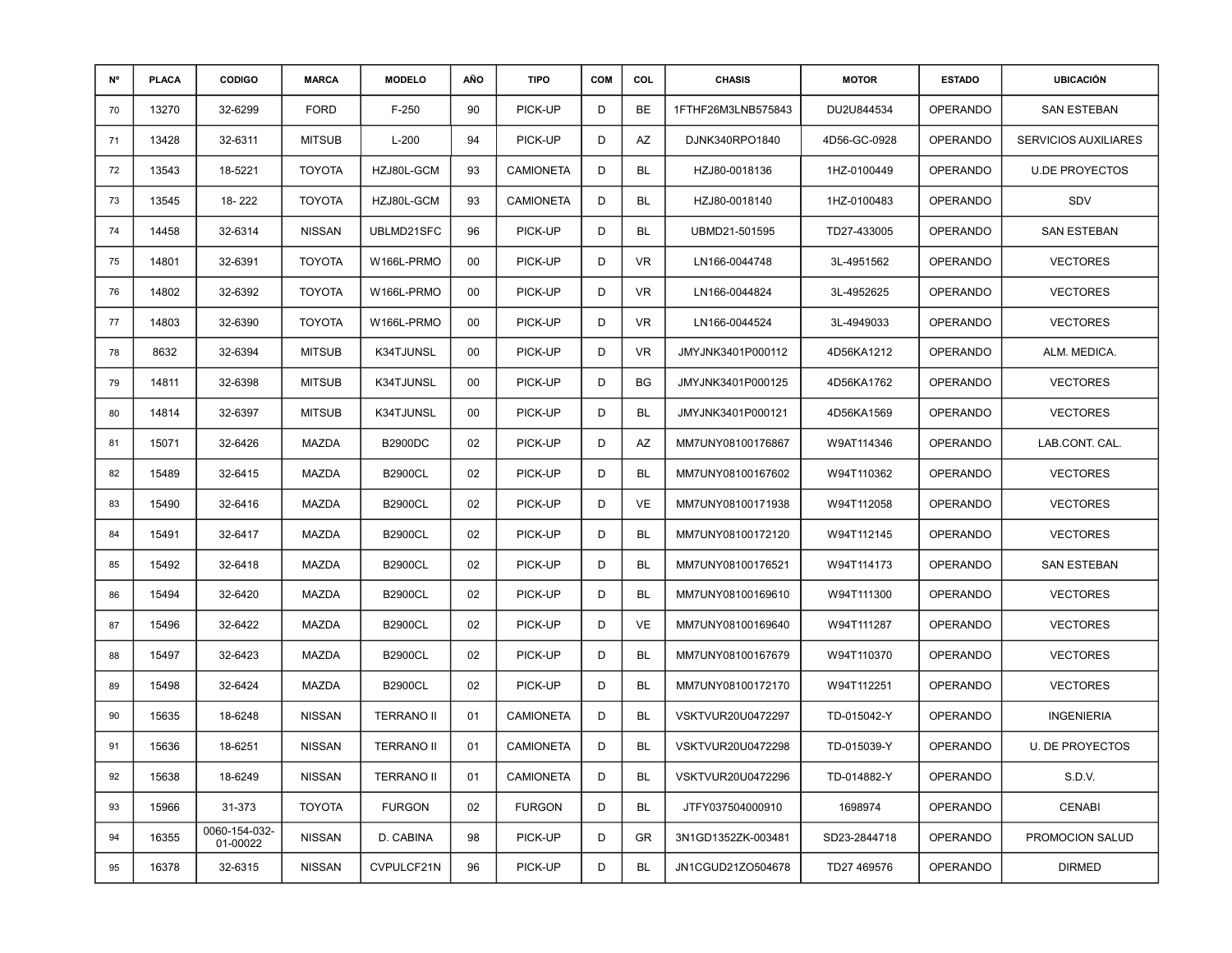| <b>N°</b> | <b>PLACA</b> | <b>CODIGO</b>             | <b>MARCA</b>      | <b>MODELO</b>      | AÑO  | <b>TIPO</b>      | <b>COM</b> | COL       | <b>CHASIS</b>     | <b>MOTOR</b>      | <b>ESTADO</b>   | <b>UBICACIÓN</b>              |
|-----------|--------------|---------------------------|-------------------|--------------------|------|------------------|------------|-----------|-------------------|-------------------|-----------------|-------------------------------|
| 96        | 16379        | 18-6236                   | <b>MITSUB</b>     | <b>MONTERO</b>     | 98   | <b>CAMIONETA</b> | D.         | <b>BL</b> | JNYHNV360XJ000124 | 4N40CN4141        | <b>OPERANDO</b> | S.D.V.                        |
| 97        | 16381        | 28-6040                   | <b>MITSUB</b>     | <b>ROSA</b>        | 98   | <b>MICROBUS</b>  | D          | <b>BL</b> | BE637G-A00838     | 4D33-G43350       | <b>OPERANDO</b> | <b>SAN ESTEBAN</b>            |
| 98        | 16490        | 32-6472                   | MAZDA             | B2900              | 04   | PICK-UP          | D          | <b>BL</b> | MM7UNY08200344809 | W9AT137853        | <b>OPERANDO</b> | <b>DIRMED</b>                 |
| 99        | 16890        | 4615401                   | <b>NISSAN</b>     | PATROL 4X4         | 2004 | <b>CAMIONET</b>  | D          | <b>BG</b> | JN1TESY61Z0543382 | ZD30163144A       | <b>OPERANDO</b> | PROG.VIH/SIDA                 |
| 100       | 16891        | 18-6260                   | <b>NISSAN</b>     | PATROL 4X4         | 04   | <b>CAMIONETA</b> | D          | <b>RJ</b> | JN1TESY61Z0543274 | ZD30158833A       | <b>OPERANDO</b> | PRO.TUBERCULOSIS              |
| 101       | 17136        | 0044-154-032-<br>01-00004 | <b>MITSUBISHI</b> | $L-200$            | 2003 | PICK-UP          | D          | BLANCC    | MMBJNK7703D08342  | 4M4CMA2008        | <b>OPERANDO</b> | <b>D.INSFRAEST SANIT</b>      |
| 102       | 17148        | 541540                    | <b>TOYOTA</b>     | HI-LUX             | 03   | PICK-UP          | D          | <b>GR</b> | JTFDE626800099701 | 3L-5312936        | <b>OPERANDO</b> | <b>SERVICIOS AUXILIARES</b>   |
| 103       | 17249        | 32-6363                   | <b>TOYOTA</b>     | HI-LUX 28D         | 96   | PICK-UP          | D.         | <b>BL</b> | LN106-0136483     | 3L-4120635        | <b>OPERANDO</b> | <b>SAN ESTEBAN</b>            |
| 104       | 17833        | 32-6491                   | <b>MAZDA</b>      | B2500              | 05   | PICK-UP          | D.         | <b>GR</b> | MM7UNY0W200380484 | <b>WLAT543913</b> | <b>OPERANDO</b> | PROG.VIH/SIDA                 |
| 105       | 17858        | 32-6490                   | <b>MAZDA</b>      | B2900              | 05   | PICK-UP          | D.         | <b>BL</b> | MM7UNY08250360524 | W9AT1433669       | <b>OPERANDO</b> | PROG.VIH/SIDA                 |
| 106       | 17859        | 32-6489                   | <b>MAZDA</b>      | B2500              | 05   | PICK-UP          | D.         | <b>GR</b> | MM7UNY0W200380370 | <b>WLAT543783</b> | <b>OPERANDO</b> | D.V.S.                        |
| 107       | 17913        | 00461540                  | <b>ISUZU</b>      | <b>NKR</b>         | 05   | <b>FURGON</b>    | D          | <b>BL</b> | JAANKR66E57100293 | 201989            | <b>OPERANDO</b> | PROG.VIH/SIDA                 |
| 108       | 17914        | 0046154                   | <b>ISUZU</b>      | <b>NKR</b>         | 05   | <b>FURGON</b>    | D          | <b>BL</b> | JAANKR66E57100292 | 201836            | <b>OPERANDO</b> | PROG.VIH/SIDA                 |
| 109       | 94933        | 0001-154-018-<br>01-00003 | <b>TOYOTA</b>     | <b>L.CRUISER</b>   | 2008 | <b>CAMIONETA</b> | D          | <b>GR</b> | JTEBY25J300059313 | 1KZ1684001        | <b>OPERANDO</b> | <b>VICEMINISTRO SERVICIOS</b> |
| 110       | 94941        | 0002-154-018-<br>01-00004 | <b>NISSAN</b>     | <b>PATROL</b>      | 2007 | <b>CAMIONETA</b> | D          | <b>GR</b> | JN1TESY61Z0559572 | ZD30089117K       | <b>OPERANDO</b> | <b>MINISTRA</b>               |
| 111       | 162067       | 0002-154-018-<br>01-00001 | <b>TOYOTA</b>     | <b>FOUR RUNNER</b> | 2004 | CAMIONETA        | D.         | <b>GR</b> | JTEBY14R608001036 | 1KZ1045518        | <b>OPERANDO</b> | <b>MINISTRA</b>               |
| 112       | 300555       | 0002-154-018-<br>01-00001 | <b>NISSAN</b>     | PATROL SGL         | 2004 | <b>CAMIONETA</b> | D.         | <b>BG</b> | JN1TESY61Z0543263 | ZD30158437A       | <b>OPERANDO</b> | VICEMINISTRO POLITICAS        |
| 113       | 474902       | 0001-154-018-<br>01-00001 | <b>TOYOTA</b>     | <b>LAND CUISER</b> | 2002 | <b>CAMIONETA</b> | D          | <b>GR</b> | JTEHA05-X01000854 | 1HD-0216422       | <b>OPERANDO</b> | <b>VICEMINISTRO POLITICAS</b> |
|           |              |                           |                   |                    |      |                  |            |           |                   |                   |                 |                               |

| N° | <b>PLACA</b> | <b>CODIGO</b>             | <b>MARCA</b>     | <b>MODELO</b> | AÑO  | <b>TIPO</b>      | <b>COM</b> | COL         | <b>CHASIS</b>     | <b>MOTOR</b>   | <b>ESTADO</b> | <b>UBICACIÓN</b> |
|----|--------------|---------------------------|------------------|---------------|------|------------------|------------|-------------|-------------------|----------------|---------------|------------------|
|    | 2829         | 18-6223                   | <b>HONDA</b>     | <b>CRV</b>    | 98   | <b>CAMIONETA</b> | G          | <b>VR</b>   | JHLRD1750WCO10304 | B20B33009910   | OPERANDO      | S.D.V.           |
|    | 3272         | 1315400                   | <b>NISSAN</b>    | <b>SENTRA</b> | 2008 | CARRO            | G          | <b>BG</b>   | 3N1EB31S1ZK731627 | GA16770895W    | OPERANDO      | UFI              |
|    | 3587         | 0034-154-004-<br>01-00001 | <b>CHEVROLET</b> | <b>SPARK</b>  | 2011 | <b>AUTOMOVIL</b> | G          | <b>AZUL</b> | KL1MD6A46BC146163 | A08S3757545KC2 | OPERANDO      | UFI              |
|    | 3588         | 0034-154-004-<br>01-00002 | <b>CHEVROLET</b> | <b>SPARK</b>  | 201  | <b>AUTOMOVIL</b> | G          | <b>GRIS</b> | KL1MD6A42BC145964 | A08S3755101KC2 | OPERANDO      | <b>UACI</b>      |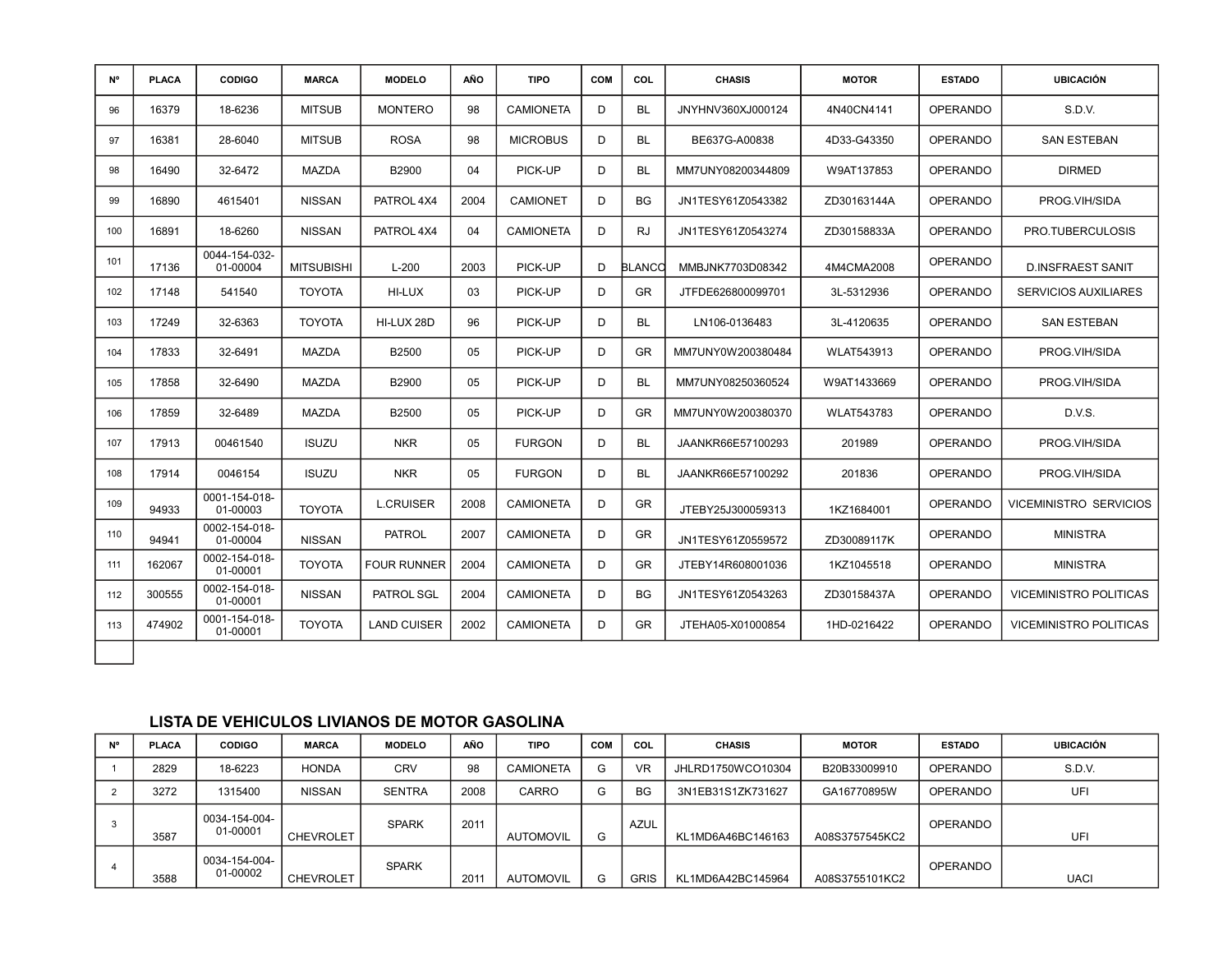| N°             | <b>PLACA</b> | <b>CODIGO</b>             | <b>MARCA</b>   | <b>MODELO</b>       | AÑO  | <b>TIPO</b>      | <b>COM</b>    | COL           | <b>CHASIS</b>     | <b>MOTOR</b>    | <b>ESTADO</b>   | <b>UBICACIÓN</b>            |
|----------------|--------------|---------------------------|----------------|---------------------|------|------------------|---------------|---------------|-------------------|-----------------|-----------------|-----------------------------|
| 5              | 3640         | 32-6316                   | <b>TOYOTA</b>  | YN85L-PRMR          | 96   | PICK-UP          | G             | <b>BL</b>     | YN85-0070405      | 2Y-0843497      | OPERANDO        | <b>SAN ESTEBAN</b>          |
| 6              | 3641         | 32-6317                   | <b>TOYOTA</b>  | YN85L-PRMR          | 96   | PICK-UP          | G             | <b>BL</b>     | YN85-0071495      | 2Y-0845547      | <b>OPERANDO</b> | <b>SAN ESTEBAN</b>          |
| $\overline{7}$ | 3642         | 32-6318                   | <b>TOYOTA</b>  | YN85L-PRMR          | 96   | PICK-UP          | G             | <b>BL</b>     | YN85-0070448      | 302052Y-0843977 | <b>OPERANDO</b> | S.D.V.                      |
| 8              | 3719         | 32-6327                   | ASIA           | <b>TOWNER STD</b>   | 96   | PICK-UP          | G             | <b>VR</b>     | KN3HNP8D2SK016162 | CD800-055497    | <b>OPERANDO</b> | DEPTO.TRANS.                |
| 9              | 3743         | 32-6324                   | ASIA           | <b>TOWNER STD</b>   | 96   | PICK-UP          | G             | <b>BL</b>     | KN3HNP8D2TK017787 | CD800-058054    | <b>OPERANDO</b> | <b>SAN ESTEBAN</b>          |
| 10             | 3794         | 32-6323                   | <b>ASIA</b>    | <b>TOWNER STD</b>   | 96   | PICK-UP          | G             | <b>VR</b>     | KN3HNP8D2SK017766 | CD800-058046    | <b>OPERANDO</b> | <b>SAN ESTEBAN</b>          |
| 11             | 3874         | 28-6029                   | <b>ASIA</b>    | <b>TOWNER STD</b>   | 96   | <b>MICROBUS</b>  | G             | <b>MO</b>     | KN2ANM8D1TK027168 | CD800-057659    | <b>OPERANDO</b> | DEPTO.TRANS.                |
| 12             | 3880         | 28-6032                   | <b>ASIA</b>    | <b>TOWNER STD</b>   | 96   | <b>MICROBUS</b>  | G             | <b>BL</b>     | KN2ANM8D1TK027989 | CD800-060268    | <b>OPERANDO</b> | LAB.CENTRAL                 |
| 13             | 3882         | 28-6034                   | <b>ASIA</b>    | <b>TOWNER STD</b>   | 96   | <b>MICROBUS</b>  | G             | <b>BL</b>     | KN2ANM8D1TK028253 | CD800-060205    | <b>OPERANDO</b> | <b>SAN ESTEBAN</b>          |
| 14             | 4606         | 38154                     | <b>SUSUKI</b>  | <b>VITARA</b>       | 98   | <b>CAMIONETA</b> | G             | AZ            | TD01V-300370      | G16B-59530      | <b>OPERANDO</b> | S.D.V.                      |
| 15             | 4610         | 32154                     | <b>SUZUKI</b>  | <b>VITARA</b>       | 98   | <b>JEEP</b>      | G             | AZ            | TA01V-150019      | G16A-393932     | <b>OPERANDO</b> | GE.ATE.AL ADOLESC           |
| 16             | 4792         | 0011154                   | <b>NISSAN</b>  | <b>XTRAIL S</b>     | 2011 | <b>CAMIONETA</b> | G             | <b>BG</b>     | JN1TBNT30Z0153490 | QR251891898     | <b>OPERANDO</b> | <b>CENABI</b>               |
| 17             | 5062         | 0079-154-004-<br>02-00001 | <b>MITSUB</b>  | LANCER              | 2007 | CARRO            | G             | GR            | JMYSRCS6A7U000842 | 4G94RC9153      | <b>OPERANDO</b> | DIRECCION D.RRHH            |
| 18             | 5063         | 0006-154-018-<br>01-00003 | <b>HYUNDAI</b> | <b>TUCSON</b>       | 2006 | <b>CAMIONETA</b> | G             | AZ            | KMHJN81BP6U245891 | G4GC5349302     | <b>OPERANDO</b> | DIREC. PLANIFICACION        |
| 19             | 5066         | 0001154                   | <b>HYUNDAI</b> | <b>ACCENT</b>       | 2006 | <b>AUTOMOVIL</b> | G             | <b>ELESTI</b> | KMHCG41FP6U658648 | G4EA5796129     | OPERANDO        | <b>D.INSFRAEST SANIT</b>    |
| 20             | 5068         | 0037-154-032-<br>01-00007 | <b>TOYOTA</b>  | <b>YARIS</b>        | 2012 | <b>AUTOMOVIL</b> | G             | <b>BLANCO</b> | JTDBW9333OL035597 | 2NZ6167121      | OPERANDO        | SALUD AMBIENTAL             |
| 21             | 5077         | 0010-154-018-<br>01-00002 | <b>HYUNDAI</b> | <b>TUCSON</b>       | 2006 | <b>CAMIONETA</b> | G             | <b>RJ</b>     | KMHJN81BP6U243602 | G4GC5334888     | <b>OPERANDO</b> | <b>U. DE COMUNICACIONES</b> |
| 22             | 5078         | 0073-154-032-<br>01-00001 | <b>HYUNDAI</b> | <b>ACCENT</b>       | 2006 | <b>AUTOMOVIL</b> | G             | BLANCO        | KMHCG41FP6U658084 | G4EA5794562     | <b>OPERANDO</b> | <b>D.INSFRAEST SANIT</b>    |
| 23             | 5336         | 0033-154-018-<br>01-00001 | <b>JEEP</b>    | <b>CHEROKEE</b>     | 2006 | <b>CAMIONETA</b> | <b>ASOLIN</b> | <b>AZUL</b>   | 1J4GL48K06W278593 | N/T             | <b>OPERANDO</b> | <b>U.ADM REC HUM</b>        |
| 24             | 5355         | 0009-154-018-<br>02-00001 | <b>JEEP</b>    | <b>CHEROKEE</b>     | 2006 | <b>CAMIONETA</b> | ASOLIN        | KAKI          | 1J4GL48K56W251292 | N/T             | OPERANDO        | <b>U.PROM LA SALUD</b>      |
| 25             | 5878         | 0001-154-018-<br>01-00003 | <b>TOYOTA</b>  | RAV <sub>4</sub>    | 2010 | <b>CAMIONETA</b> | G             | BL            | JTMBD33V300003859 | 2AZH345040      | <b>OPERANDO</b> | PROG.VIH/SIDA               |
| 26             | 6024         | 0056-154-018-<br>02-00001 | <b>JEEP</b>    | <b>CHEROKEE</b>     | 2006 | CAMIONETA        |               | ASOLIN BEIGE  | 1J4GL48K66W278565 | N/T             | <b>OPERANDO</b> | <b>U.SALUD MENTAL</b>       |
| 27             | 6047         | 0023-154-004-<br>02-00003 | <b>JEEP</b>    | <b>CHEROKEE</b>     | 2006 | <b>CAMIONETA</b> | ASOLIN        | <b>GRIS</b>   | 1J4GL48KX6W278603 | N/T             | <b>OPERANDO</b> | <b>ENFERMERIA</b>           |
| 28             | 6065         | 0023-154-018-<br>02-00004 | <b>JEEP</b>    | <b>RAND CHEROKE</b> | 2006 | CAMIONETA        | ASOLIN BEIGE  |               | 1J4GR48K66C340191 | N/T             | <b>OPERANDO</b> | <b>ENFERMERIA</b>           |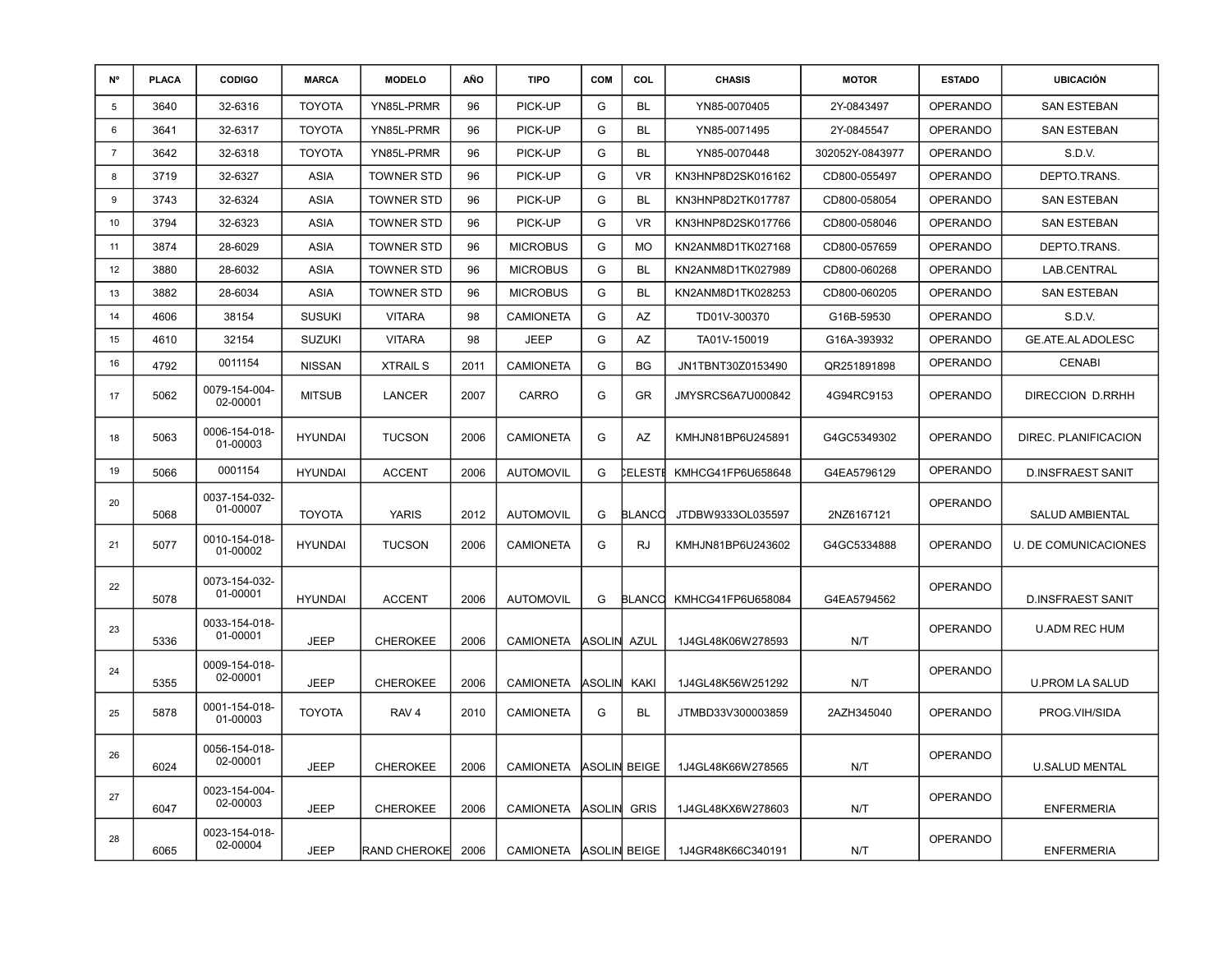| N° | <b>PLACA</b> | <b>CODIGO</b>              | <b>MARCA</b>     | <b>MODELO</b>   | AÑO  | <b>TIPO</b>      | <b>COM</b> | COL          | <b>CHASIS</b>     | <b>MOTOR</b>        | <b>ESTADO</b>    | <b>UBICACIÓN</b>         |
|----|--------------|----------------------------|------------------|-----------------|------|------------------|------------|--------------|-------------------|---------------------|------------------|--------------------------|
| 29 | 6099         | 0079-154-004-<br>02-00001  | <b>JEEP</b>      | <b>CHEROKEE</b> | 2007 | <b>CAMIONETA</b> |            | ASOLINBLANCO | 1J4GL48KX7W526768 | N/T                 | <b>OPERANDO</b>  | <b>U.DE PROYECTOS</b>    |
| 30 | 6198         | 00809-154-018-<br>02-00003 | <b>JEEP</b>      | <b>CHEROKEE</b> | 2007 | <b>CAMIONETA</b> |            | ASOLINLATEAD | 1J4GL48KX7W686763 | N/T                 | <b>OPERANDO</b>  | <b>SEM</b>               |
| 31 | 6199         | 0079-154-004-<br>02-00001  | <b>JEEP</b>      | <b>CHEROKEE</b> | 2007 | <b>CAMIONETA</b> | ASOLIN     | AZUL         | 1J4GL48K87W613259 | N/T                 | <b>OPERANDO</b>  | S.D.V.                   |
| 32 | 6-239        | <b>PENDIENTE</b>           | <b>HYUNDAI</b>   | <b>ACCENT</b>   | 2011 | <b>SEDAN</b>     | G          | <b>AZUL</b>  | KMHCN41AABU589491 | G4EEA677646         | <b>OPERANDO</b>  | <b>FONDO GLOBAL</b>      |
| 33 | 6274         | 0809-154-018-<br>02-00001  | <b>JEEP</b>      | <b>CHEROKEE</b> | 2006 | <b>CAMIONETA</b> |            | ASOLIN∣NEGRO | 1J4GL48K46W278595 | N/T                 | <b>OPERANDO</b>  | <b>INST NAC SALUD</b>    |
| 34 | 6468         | 0809-154-018-<br>02-00002  | <b>JEEP</b>      | <b>CHEROKEE</b> | 2006 | <b>CAMIONETA</b> | ASOLIN     | <b>BEIGE</b> | 1J4GL48K06W247103 | N/T                 | <b>OPERANDO</b>  | INST NAC SALUD           |
| 35 | 6739         | 0040-154-004-<br>01-00001  | <b>CHEVROLET</b> | <b>SPARK</b>    | 2012 | <b>AUTOMOVIL</b> | ASOLIN     | AZUL         | KL1MD6A45CC142686 | A08S3899969KC2      | <b>OPERANDO</b>  | <b>CORRESPY ARCHIVO</b>  |
| 36 | 6793         | 04-6057                    | <b>NISSAN</b>    | <b>PRIMERA</b>  | 97   | CARRO            | G          | <b>BL</b>    | SJNBAAP11U0139075 | GA16-411919Q        | <b>OPERANDO</b>  | S.D.V.                   |
| 37 | 7129         | 04-6055                    | <b>NISSAN</b>    | <b>PRIMERA</b>  | 97   | CARRO            | G          | <b>BL</b>    | SJNBAAP11U0139231 | GA16-412026Q        | <b>OPERANDO</b>  | S.D.V.                   |
| 38 | 7140         | 04-6054                    | <b>NISSAN</b>    | <b>PRIMERA</b>  | 97   | CARRO            | G          | <b>BL</b>    | SJNBAAP11U0139315 | GA16-411666Q        | <b>OPERANDO</b>  | S.D.V.                   |
| 39 | 7239         | 04-6052                    | <b>NISSAN</b>    | <b>PRIMERA</b>  | 97   | CARRO            | G          | <b>BL</b>    | SJNBAAP11U0139300 | GA16-412044Q        | <b>OPERANDO</b>  | <b>ALMACEN MEDIC</b>     |
| 40 | 8412         |                            | <b>CHEVROLET</b> | <b>SPARK GT</b> | 2013 | <b>AUTOMOVIL</b> | G          | BLANCO       | KL1CD6A12DC520899 | B10D1858903KC3      | <b>OPERANDO</b>  | <b>UACI</b>              |
| 41 | 10973        | 3154                       | <b>VOLVO</b>     | $S-40$          | 2002 | CARRO            | G          | <b>BL</b>    | YV1VS14K31S653968 | B4184S2221041       | <b>OPERANDO</b>  | S.D.V.                   |
| 42 | 10996        | 0053154                    | <b>AMC</b>       | <b>CHEROKEE</b> | 97   | <b>CAMIONETA</b> | G          | <b>BL</b>    | 1J4FJ68V8VL610982 | 706MX04             | <b>OPERANDO</b>  | S.D.V.                   |
| 43 | 11306        | 32-6271                    | <b>TOYOTA</b>    | HI-LUX          | 88   | PICK-UP          | G          | BL           | YN67-0018787      | 4Y-0199100          | <b>OPERANDO</b>  | SERV.AUXILIARES          |
| 44 | 11850        | 04-6069                    | <b>PEUGEOT</b>   | 306 XR          | 00   | CARRO            | G          | <b>NE</b>    | VF37BNFZWYP006588 | IFZ-10FX1ZPSA070037 | <b>OPERANDO</b>  | S.D.V.                   |
| 45 | 12863        | 0022-154-018-<br>01-00001  | <b>TOYOTA</b>    | 4RUNNER         | 97   | <b>CAMIONETA</b> | G          | GR           | RZN185-0027577    | 3RZ-1536316         | <b>OPERANDO</b>  | <b>U. DE DESATRES</b>    |
| 46 | 13092        | 18-3219                    | <b>NISSAN</b>    | <b>SENTRA</b>   | 2007 | <b>AUTOMOVIL</b> | G          | BLANCC       | 3NIEB31S8ZK716574 | GA16861454V         | <b>REPARABLE</b> | <b>JURIDICO</b>          |
| 47 | 13431        | 32-6319                    | <b>TOYOTA</b>    | YN85L-PRMR      | 96   | PICK-UP          | G          | BL           | YN85-0070385      | 2Y-0843322          | <b>OPERANDO</b>  | <b>SALUD AMBIENTAL</b>   |
| 48 | 13432        | 32-6313                    | <b>NISSAN</b>    | USLGD211SF      | 96   | PICK-UP          | G          | AZ           | 6LSUD21-001607    | KA24-076164R        | <b>OPERANDO</b>  | S.D.V.                   |
| 49 | 13709        | 18-2218                    | <b>NISSAN</b>    | <b>SENTRA</b>   | 2007 | <b>AUTOMOVIL</b> | G          | <b>AZUL</b>  | 3NIEB31S8ZK715959 | GA1685796V          | <b>OPERANDO</b>  | S.D.V.                   |
| 50 | 13779        | 0043-154-032-<br>01-00011  | <b>HYUNDAI</b>   | <b>TUCSON</b>   | 2007 | CAMIONETA        | G          | <b>VERDE</b> | KMHJM81BP70500261 | GAGC6673206         | <b>OPERANDO</b>  | <b>D.INSFRAEST SANIT</b> |
| 51 | 14110        | 18-6234                    | A.M.C.           | <b>CHEROKEE</b> | 96   | CAMIONETA        | G          | AZ           | 1J4FJ28H4TL241599 | 504HX12             | OPERANDO         | S.D.V.                   |
| 52 | 14988        | 0030-154-004-<br>02-00001  | <b>NISSAN</b>    | SENTRA B13      | 2007 | CARRO            | G          | GR           | 3N1EB31S2ZK724170 | GA16-718075W        | <b>OPERANDO</b>  | <b>DIRMED</b>            |
| 53 | 14991        | 0031-154-004-<br>02-00002  | <b>NISSAN</b>    | SENTRA B13      | 2007 | CARRO            | G          | GR           | 3N1EB31S8ZK722441 | GA16-710114W        | <b>OPERANDO</b>  | <b>U.ABASTECIMIENTO</b>  |
| 54 | 15755        | 04-6065                    | <b>PEUGET</b>    | 306 SR          | 96   | CARRO            | G          | VD           | VF37BL6A930866626 | PSAL6A10KJD22000333 | <b>OPERANDO</b>  | <b>ALMACEN MEDIC</b>     |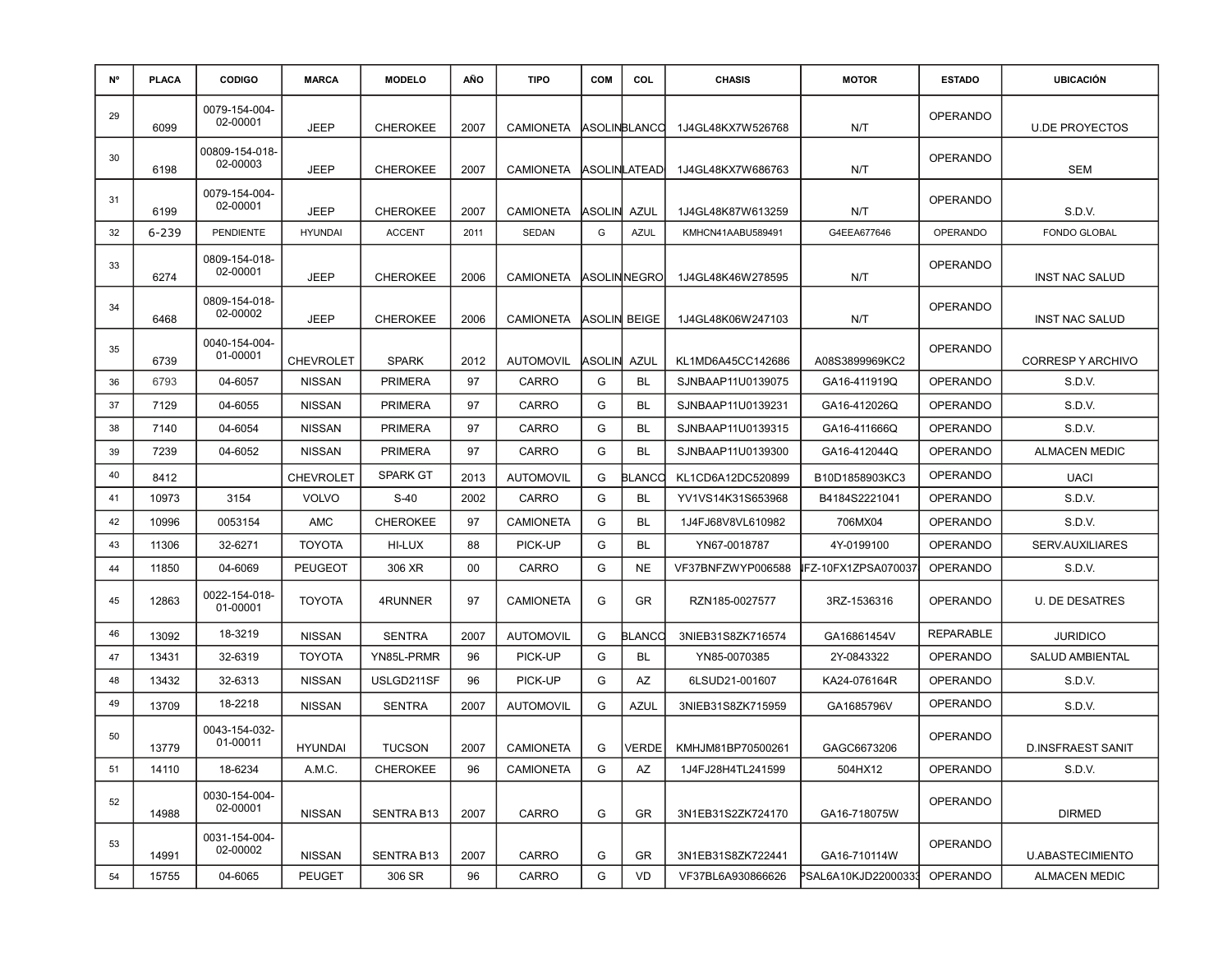| <b>N°</b> | <b>PLACA</b> | <b>CODIGO</b>             | <b>MARCA</b>      | <b>MODELO</b>       | <b>AÑO</b> | <b>TIPO</b>      | COM           | COL                   | <b>CHASIS</b>     | <b>MOTOR</b>         | <b>ESTADO</b>   | <b>UBICACIÓN</b>              |
|-----------|--------------|---------------------------|-------------------|---------------------|------------|------------------|---------------|-----------------------|-------------------|----------------------|-----------------|-------------------------------|
| 55        | 16325        | 0076-154-004-<br>02-00001 | <b>NISSAN</b>     | <b>SENTRA EX-S</b>  | 03         | CARRO            | G             | <b>BL</b>             | 3N1EB31SXZK113755 | GA16869098R          | OPERANDO        | S.D.V.                        |
| 56        | 16380        | 04-6070                   | <b>PEUGEOT</b>    | 306 XR              | $00\,$     | CARRO            | G             | <b>CL</b>             | VF37BNFZWYP005009 | IFZ-10FX1ZPSA065370I | <b>OPERANDO</b> | S.D.V.                        |
| 57        | 16485        | 04-6072                   | <b>TOYOTA</b>     | <b>YARIS</b>        | 04         | CARRO            | G             | <b>BL</b>             | JTDBT113500355597 | 1NZB320533           | <b>OPERANDO</b> | <b>UNRA</b>                   |
| 58        | 16535        | 32-6310                   | <b>MITSUB</b>     | $L-200$             | 96         | PICK-UP          | G             | <b>BL</b>             | DJMK320TP00298    | 4G63-SN6408          | <b>OPERANDO</b> | <b>VECTORES</b>               |
| 59        | 16607        | 32-6440                   | <b>TOYOTA</b>     | HI-LUX              | 96         | PICK-UP          | G             | <b>BL</b>             | YN85-0072291      | 2Y-0849530           | <b>OPERANDO</b> | <b>U.ABASTECIMIENTO</b>       |
| 60        | 17137        | 24-6207                   | <b>MITSUBISHI</b> | <b>NATIVA</b>       | 2003       | <b>CAMIONETA</b> | G             | <b>AZUL</b>           | JMYONK9707J000482 | 6G72QG1843           | OPERANDO        | <b>COMUNICACIONES</b>         |
| 61        | 166938       | 0079-154-004-<br>02-00001 | <b>FORD</b>       | <b>EXPLORER</b>     | 2006       | <b>CAMIONETA</b> |               | <b>IASOLINICRE ME</b> | 1FMEU74E96UB56754 | N/T                  | OPERANDO        | <b>MINISTRA</b>               |
| 62        | 300687       | 0001-154-018-<br>02-00004 | <b>JEEP</b>       | <b>RAND CHEROKE</b> | 2006       | <b>CAMIONETA</b> | <b>ASOLIN</b> | <b>GRIS</b>           | 1J8HR58N86C311892 | N/T                  | <b>OPERANDO</b> | VICEMINISTRO POLITICAS        |
| 63        | 578711       | 0005-154-018-<br>01-00003 | <b>MITSUB</b>     | OUTLANDER           | 2007       | <b>CAMIONETA</b> | G             | <b>GR</b>             | JMYXRCU5W7U002109 | 4G69MT8916           | <b>OPERANDO</b> | <b>DIRECCION HOSPITALES</b>   |
| 64        | 579414       | 0002-154-018-<br>01-00003 | <b>MITSUB</b>     | <b>OUTLANDER</b>    | 2007       | <b>CAMIONETA</b> | G             | <b>GR</b>             | JMYXRCU5W7U002126 | 4G69MT8399           | OPERANDO        | <b>GERENCIA GRAL</b>          |
| 65        | 592848       | 0001-154-018-<br>01-00002 | <b>MITSUB</b>     | OUTLANDER           | 2008       | <b>CAMIONETA</b> | G             | <b>NE</b>             | JMYXTCW5W8Z001668 | BG19834B12           | <b>OPERANDO</b> | <b>VICEMINISTRO SERVICIOS</b> |
|           |              |                           |                   |                     |            |                  |               |                       |                   |                      |                 |                               |

#### **LISTA DE VEHICULOS PESADOS DE MOTOR DIESEL**

| N° | <b>PLACA</b> | <b>CODIGO</b>             | <b>MARCA</b>         | <b>MODELO</b>       | AÑO  | <b>TIPO</b>      | <b>COM</b> | COL       | <b>CHASIS</b>     | <b>MOTOR</b>   | <b>ESTADO</b>   | <b>UBICACIÓN</b>        |
|----|--------------|---------------------------|----------------------|---------------------|------|------------------|------------|-----------|-------------------|----------------|-----------------|-------------------------|
|    | 2380         | 0065-154-011-01-<br>00001 | <b>INTERNATIONAL</b> | 4300                | 2012 | <b>FURGON</b>    | D          | <b>BL</b> | 3HAMMAAR8CL120903 | 470HM2U1592320 | OPERANDO        | ALM. MEDICA.            |
|    | 4428         | 0065-154-011-01-<br>00002 | <b>INTERNATIONAL</b> | 4300                | 2012 | <b>FURGON</b>    | D          | <b>BL</b> | 3HAMMAAR8CL623059 | 470HM2U1586138 | <b>OPERANDO</b> | ALM. MEDICA.            |
| 3  | 5164         | ₿5-154-011-01-00          | <b>NTERNATIONAL</b>  | 4300                | 2012 | <b>FURGON</b>    | D          | BL        | 3HAMMAAR5CL623058 | 470HM2U1586137 | OPERANDO        | ALM. MEDICA.            |
|    | 6583         | 10-6060                   | <b>FORD</b>          | $F-600$             | 88   | <b>CAMION</b>    | D          | <b>BL</b> | K64JVA-30462      | VX-029850      | OPERANDO        | ALM. MEDICA.            |
| 5  | 6829         | 10-6052                   | <b>FORD</b>          | $F-600$             | 88   | <b>CAMION</b>    | D          | <b>BL</b> | 1FDNK64P9JVA58277 | VX038420       | <b>OPERANDO</b> | <b>SAN ESTEBAN</b>      |
| 6  | 6830         | 10-6050                   | <b>FORD</b>          | $F-600$             | 88   | <b>CAMION</b>    | D          | <b>BL</b> | IFDNK64P3JVA58274 | VX038417       | OPERANDO        | ALM. MEDICA.            |
|    | 6978         | 08-6003                   | <b>FORD</b>          | F-700               | 90   | <b>BUS</b>       | D          | <b>BL</b> | 1FDNJ75P8LVA26768 | VX069679       | OPERANDO        | SAN ESTEBAN             |
| 8  | 7918         | 10-6080                   | <b>NISSAN</b>        | NIMI-00379          | 97   | <b>FURGON</b>    | D          | <b>BL</b> | VMAM141FATA386771 | FE6-108124D    | OPERANDO        | ALM. MEDICA.            |
| 9  | 7945         | 10-6079                   | <b>NISSAN</b>        | NIMI-00379          | 97   | <b>FURGON</b>    | D          | <b>BL</b> | VWAM141FATA386681 | FE6-108139D    | OPERANDO        | ALM. MEDICA.            |
| 10 | 10121        | 37154                     | <b>ISUZU</b>         | <b>FSR</b>          | 2007 | <b>CAMION</b>    | D          | <b>BL</b> | JALFSR33L77000050 | 6HHI-418832    | OPERANDO        | <b>SALUD AMBIENTAL</b>  |
| 11 | 11704        | 14-6002                   | <b>FORD</b>          | $F-600$             | 90   | <b>GRUA</b>      | D          | <b>BL</b> | 1FDNK64PXLVA03999 | VXO624         | OPERANDO        | DEPTO.TRANS.            |
| 12 | 12299        | 43154                     | <b>COLUMET</b>       | <b>LITHOTRISPSY</b> | 91   | <b>HOP.MOVIL</b> | D          | <b>BL</b> | 44KFB6487MWZ17358 | KMWZ17358      | OPERANDO        | <b>PRO TUBERCULOSIS</b> |
| 13 | 14271        | 22-2005                   | <b>NISSAN</b>        | ATLEON              | 00   | <b>QUIROFA</b>   | D          | <b>BL</b> | VWANETTK011513628 | B660000950Y    | OPERANDO        | SAN ESTEBAN             |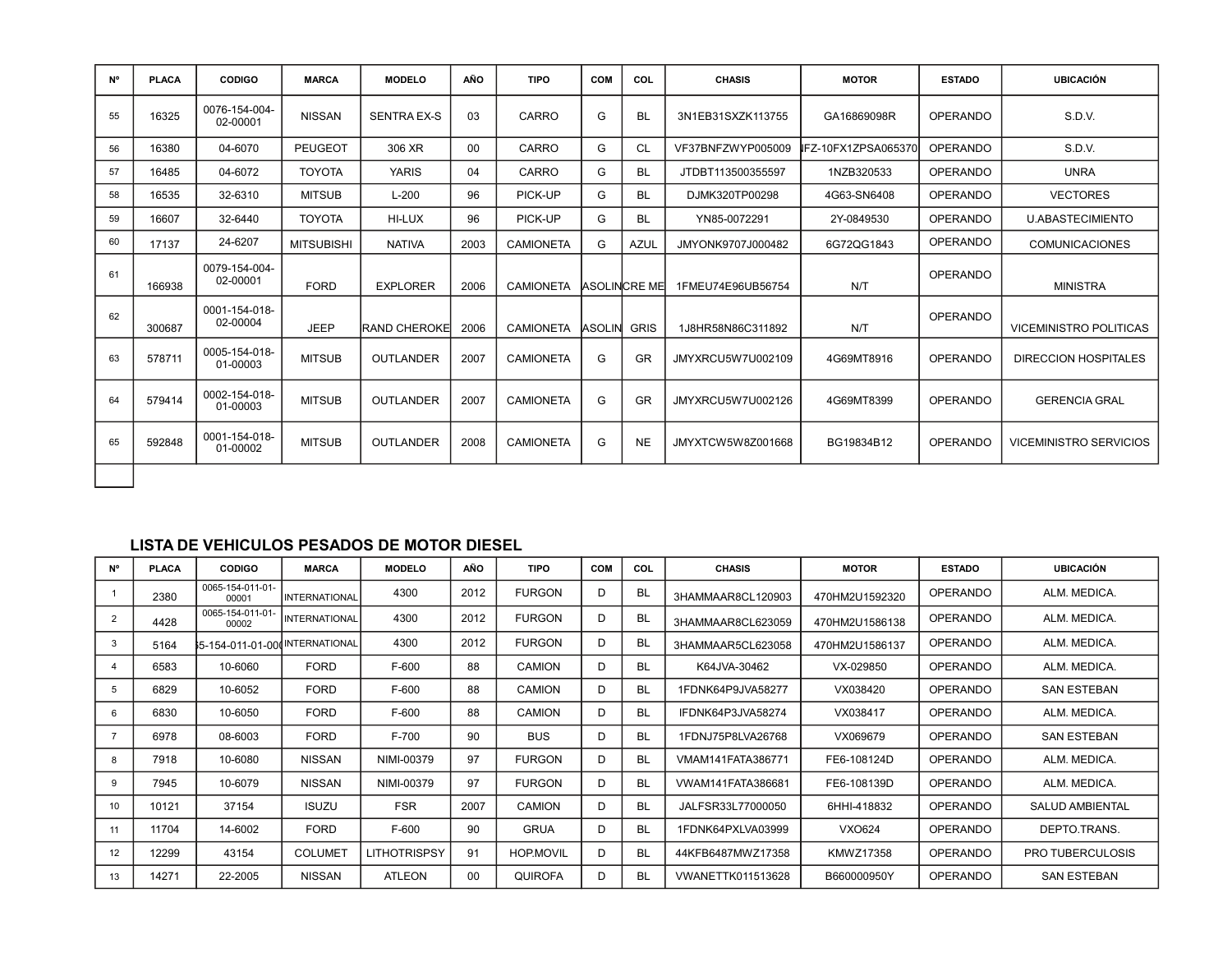| <b>N<sub>10</sub></b> | <b>PLACA</b> | <b>CODIGO</b> | <b>MARCA</b>  | <b>MODELO</b> | AÑO | <b>TIPO</b> | <b>COM</b> | COL | <b>CHASIS</b>     | <b>MOTOR</b> | <b>ESTADO</b>   | <b>UBICACIÓN</b> |
|-----------------------|--------------|---------------|---------------|---------------|-----|-------------|------------|-----|-------------------|--------------|-----------------|------------------|
| 14                    | 15712        | 22-2004       | <b>NISSAN</b> | <b>ATLEON</b> | 00  | QUIROFA     |            |     | VWANETTK011513627 | B660000957Y  | <b>OPERANDO</b> | SAN ESTEBAN      |
|                       |              |               |               |               |     |             |            |     |                   |              |                 |                  |

# **REGION CENTRAL**

| <b>N°</b>      | <b>PLACA</b> | <b>CODIGO</b> | <b>MARCA</b>  | <b>MODELO</b>       | <b>AÑO</b> | <b>TIPO</b>    | <b>COM</b> | COL       | <b>CHASIS</b>     | <b>MOTOR</b> | <b>ESTADO</b>    | <b>UBICACIÓN</b>      |
|----------------|--------------|---------------|---------------|---------------------|------------|----------------|------------|-----------|-------------------|--------------|------------------|-----------------------|
| $\mathbf{1}$   | $2 - 020$    | 02-2085       | <b>TOYOTA</b> | HZJ75LV-KR          | 91         | <b>AMBULAN</b> | D          | <b>BL</b> | HZJ75-0003589     | 0017875      | <b>OPERANDO</b>  | U.S.OPICO             |
| 2              | $2 - 023$    | 02-2084       | <b>TOYOTA</b> | HZJ75LV-KR          | 91         | <b>AMBULAN</b> | D          | <b>BL</b> | HZJ75-0003551     | 0017686      | <b>OPERANDO</b>  | U.S.QUEZALTE          |
| 3              | $2 - 041$    |               | <b>NISSAN</b> | <b>FRONTIER</b>     | 2013       | PICK-UP        | D          | <b>BL</b> | 3N6PD23Y7ZK925412 | YD25601874P  | <b>OPERANDO</b>  | <b>REGION CENTRAL</b> |
| $\overline{4}$ | $2 - 111$    | 02-1070       | <b>TOYOTA</b> | HZJ75LV-KR          | 91         | <b>AMBULAN</b> | D          | <b>BL</b> | HZJ75-0003470     | 0017316      | <b>OPERANDO</b>  | U.S.TACACHIC          |
| 5              | $2 - 172$    | 02-2078       | <b>TOYOTA</b> | LH114L-BRM          | 1990       | <b>AMBULAN</b> | D          | <b>BL</b> | LH1140002499      | 2L238204     | 0PERANDO         | SAN ANTONIO LA CRUZ   |
| 6              | $2 - 173$    | 02-2079       | <b>TOYOTA</b> | LH114L-BRM          | 91         | <b>AMBULAN</b> | D          | <b>BL</b> | LH114-0002618     | 2L-2396239   | <b>REPARABLE</b> | U.SJAYAQUE            |
| $\overline{7}$ | $2 - 174$    | 02-2080       | <b>TOYOTA</b> | LH114L-BRM          | 91         | <b>AMBULAN</b> | D          | <b>BL</b> | LH114-0002489     | 2L-2385720   | <b>OPERANDO</b>  | U.S. LOURDES          |
| 8              | $2 - 199$    | 02-5114       | <b>TOYOTA</b> | LH114L-BRM          | 91         | <b>AMBULAN</b> | D          | <b>BL</b> | LH114-0002592     | 2L-2399933   | <b>OPERANDO</b>  | U.S. PTO.L.LIBERTAD   |
| 9              | $2 - 208$    | 02-5116       | <b>TOYOTA</b> | <b>LAND CRUISER</b> | 1990       | <b>BL</b>      | D          | <b>BL</b> | LH114-0002553     | 2L-2391734   | <b>OPERANDO</b>  | SAN IGNACIO           |
| 10             | $2 - 368$    | proceso asig. | MAZDA         | <b>BT-50</b>        | 08         | PICK-UP        | D          | AZ        | MM7UNY0W380655631 | WLAT840111   | <b>OPERANDO</b>  | <b>REGION CENTRAL</b> |
| 11             | $2 - 585$    | 24-2238       | <b>TOYOTA</b> | HZJ75LV-MR          | 93         | <b>JEEP</b>    | D          | <b>BL</b> | HZJ75-0017284     | 1HZ-0100467  | <b>OPERANDO</b>  | <b>REGION CENTRAL</b> |
| 12             | $2 - 662$    | 32-6312       | <b>MITSUB</b> | $L-200$             | 94         | PICK-UP        | D          | <b>RJ</b> | DJNK340RPO1947    | 4D56-GC-2528 | <b>OPERANDO</b>  | SIBASI L.LIBERTAD     |
| 13             | 2-970        | proceso asig. | <b>TOYOTA</b> | <b>LAND CRUISER</b> | 2008       | <b>AMBULAN</b> | D          | <b>BL</b> | JTERB71J400053071 | 1HZ-0621677  | <b>OPERANDO</b>  | SAN FCO LEMPA         |
| 14             | $2 - 971$    | proceso asig. | <b>TOYOTA</b> | <b>LAND CRUISER</b> | 2009       | <b>AMBULAN</b> | D          | <b>BL</b> | JTERB71J100053058 | 1HZ-0621606  | <b>OPERANDO</b>  | NOMBRE DE JESUS       |
| 15             | $3 - 076$    | 18-2086       | <b>NISSAN</b> | <b>FRONTIER</b>     | 2011       | PICK-UP        | D          | PL        | JN1CJUD22Z0112566 | QD32-291653  | <b>OPERANDO</b>  | <b>REGION CENTRAL</b> |
| 16             | $3 - 109$    | proceso asig. | <b>NISSAN</b> | <b>FRONTIER</b>     | 2010       | PICK-UP        | D          | <b>BL</b> | JN1CJUD22Z0112410 | QD32-289386  | <b>OPERANDO</b>  | <b>TALNIQUE</b>       |
| 17             | 3156         | proceso asig. | <b>NISSAN</b> | <b>FRONTIER</b>     | 20011      | PICK-UP        | D          | B         | JN1CJUD22Z0112573 | QD32291628   | <b>OPERANDO</b>  | <b>REGION CENTRAL</b> |
| 18             | $3 - 168$    | proceso asig. | <b>NISSAN</b> | <b>FRONTIER</b>     |            | PICK-UP        | D          | B         | JN1CJUD22Z0112561 | QD32-291550  | <b>OPERANDO</b>  | <b>VILLA NUEVA</b>    |
| 19             | $3 - 252$    | proceso asig. | <b>NISSAN</b> | <b>FRONTIER</b>     | 2011       | PICK-UP        | D          | <b>BL</b> | JN1CJUD22Z0112568 | QD32-291615  | <b>OPERANDO</b>  | <b>REGION CENTRAL</b> |
| 20             | $3 - 262$    | proceso asig. | <b>TOYOTA</b> | BJ75LV-KR           | 86         | CAMIOTA        | D          | <b>BL</b> | BJ75-0002649      | 0814400      | <b>OPERANDO</b>  | SIBASI CHALATE        |
| 21             | $3 - 270$    | proceso asig. | <b>NISSAN</b> | PATROL 4X4          | 2008       | <b>AMBULAN</b> | D          | <b>BL</b> | JN1TCSY61Z0566453 | TD42-197355  | <b>OPERANDO</b>  | U.DES S.JCANCASQUE    |
| 22             | $3 - 271$    | proceso asig. | <b>NISSAN</b> | PATROL 4X4          | 2008       | <b>AMBULAN</b> | D          | <b>BL</b> | JN1TCSY61Z0566416 | TD42-196871  | <b>OPERANDO</b>  | U.DES.SN ISIDRO LAB.  |
| 23             | 3-286        | proceso asig. | <b>NISSAN</b> | <b>FRONTIER</b>     | 2011       | PICK-UP        | D          | <b>BL</b> | JN1CJUD22Z0112451 | QD32291359   | OPERANDO         | UCSF NOMBRE DE JESUS  |
| 24             | 3-288        | proceso asig. | <b>NISSAN</b> | PATROL 4X4          | 2008       | <b>AMBULAN</b> | D          | <b>BL</b> | JN1TCSY61Z0566223 | TD42-196780  | <b>OPERANDO</b>  | U.DES. SN FCO MORAZAN |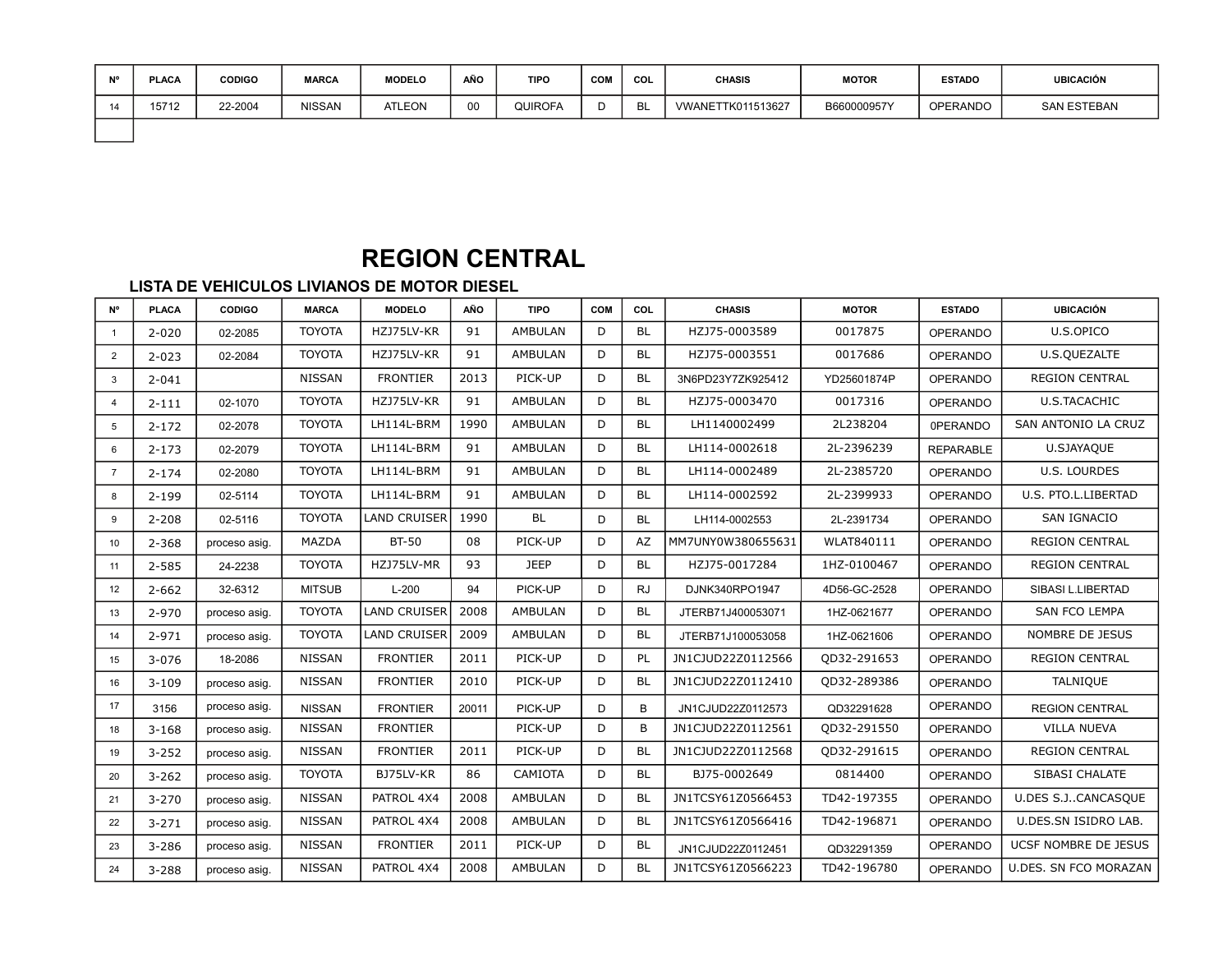| N° | <b>PLACA</b> | CODIGO        | <b>MARCA</b>      | <b>MODELO</b>       | <b>AÑO</b> | <b>TIPO</b>    | <b>COM</b> | COL       | <b>CHASIS</b>     | <b>MOTOR</b>      | <b>ESTADO</b>    | <b>UBICACIÓN</b>           |
|----|--------------|---------------|-------------------|---------------------|------------|----------------|------------|-----------|-------------------|-------------------|------------------|----------------------------|
| 25 | $3 - 290$    | proceso asig. | <b>NISSAN</b>     | <b>FRONTIER</b>     | 2011       | PICK-UP        | D          | <b>BL</b> | JN1CJUD22Z0112522 | QD32-291419       | <b>OPERANDO</b>  | <b>REGION CENTRAL</b>      |
| 26 | $3 - 305$    | proceso asig. | MAZDA             | <b>BT-50</b>        | 2008       | PICK-UP        | D          | RJ        | MM7UNY0W380677578 | WLAT891793        | <b>OPERANDO</b>  | U.DES.JICALAPA             |
| 27 | $3 - 315$    | proceso asig. | MAZDA             | <b>BT-50</b>        | 2008       | PICK-UP        | D          | <b>BL</b> | MM7UNY0W380678107 | WLAT893206        | <b>OPERANDO</b>  | U.DES.COMASAGUA            |
| 28 | $3 - 323$    | proceso asig. | MAZDA             | <b>BT-50</b>        | 2008       | PICK-UP        | D          | RJ        | MM7UNY0W380677762 | <b>WLAT892357</b> | OPERANDO         | SIBASI LA LIBERTAD         |
| 29 | $3 - 340$    | proceso asig. | MAZDA             | <b>BT-50</b>        | 2008       | PICK-UP        | D          | <b>GR</b> | MM7UNY0W380677295 | WLAT891340        | <b>OPERANDO</b>  | <b>REGION CENTRAL</b>      |
| 30 | $3 - 416$    | proceso asig. | MAZDA             | <b>BT-50</b>        | 2008       | PICK-UP        | D          | RJ        | MM7UNY0W380672941 | <b>WLAT881809</b> | <b>OPERANDO</b>  | <b>U.DE STEOTEPEQUE</b>    |
| 31 | $3 - 774$    | proceso asig. | <b>NISSAN</b>     | PATROL 4X4          | 2008       | AMBULAN        | D          | <b>BL</b> | JN1TCSY61Z0568334 | TD42200550        | OPERANDO         | U.DE S. LAS VUELTAS        |
| 32 | $3 - 775$    | proceso asig. | <b>NISSAN</b>     | PATROL 4X4          | 2008       | AMBULAN        | D          | <b>BL</b> | JN1TCSY61Z0568327 | TD42200625        | <b>OPERANDO</b>  | U.DE S. POTONICO           |
| 33 | 3-795        | proceso asig. | <b>NISSAN</b>     | PATROL 4X4          | 2008       | AMBULAN        | D          | <b>BL</b> | JN1TCSY61Z0567961 | TD42199882        | <b>OPERANDO</b>  | U.DE S. OJOS DE AGUA       |
| 34 | $3 - 800$    | proceso asig. | <b>NISSAN</b>     | Patrol 4.2 DSI      | 2008       | AMBULAN        | D          | <b>BL</b> | JN1TCSY61Z0566244 | TD42197184        | OPERANDO         | <b>REGION CENTRAL</b>      |
| 35 | $3 - 801$    | proceso asig. | <b>NISSAN</b>     | PATROL 4X4          | 2008       | AMBULAN        | D          | <b>BL</b> | JN1TCSY61Z0568296 | TD42200537        | <b>OPERANDO</b>  | <b>U.DE S.ARCATAO</b>      |
| 36 | $3 - 802$    | proceso asig. | <b>NISSAN</b>     | PATROL 4X4          | 2008       | AMBULAN        | D          | <b>BL</b> | JN1TCSY61Z0568306 | TD42200542        | <b>OPERANDO</b>  | <b>U.DE S.LA LAGUNA</b>    |
| 37 | $4 - 265$    | proceso asig. | MITSUBISHI        | L200                | 2011       | PICK-UP        | D          | <b>BL</b> | MMBJNKB70BD044236 | 4M40UAC4069       | <b>OPERANDO</b>  | <b>UCSF TEJUTLA</b>        |
| 38 | 4266         | proceso asig. | <b>MITSUBISHI</b> | L200                | 2011       | PICK-UP        | D          | <b>BL</b> | MMBJNKB70BD024785 | 4M40UAC2749       | <b>OPERANDO</b>  | SIBASI L.LIBERTAD          |
| 39 | $4 - 268$    | proceso asig. | MITSUBISHI        | L 200               | 2011       | PICK-UP        | D          | <b>BL</b> | MMBJNKB70BD044236 | 4M40UAC4069       | <b>OPERANDO</b>  | SIBASI CHALATENANGO        |
| 40 | 4-291        | proceso asig. | <b>NISSAN</b>     | <b>FRONTIER</b>     | 2013       | PICK-UP        | D          | <b>BL</b> | 3N6PD23Y0ZK924912 | YD25475847T       | <b>OPERANDO</b>  | <b>UCSF CHILTIUPAN</b>     |
| 41 | $4 - 625$    | proceso asig. | <b>NISSAN</b>     | PATROL 4X4          | 2009       | AMBULAN        | D          | <b>BL</b> | JN1TCSY61Z0572491 | TD42-208607       | <b>OPERANDO</b>  | U.DE S. TEOTEPEQUE         |
| 42 | 4-860        | proceso asig. | <b>TOYOTA</b>     | <b>LAND CRUISER</b> | 2009       | AMBULAN        | D          | <b>BL</b> | JTERB71J500052902 | 1HZ-0620933       | <b>OPERANDO</b>  | <b>U.DES.SN ANT.LACRUZ</b> |
| 43 | 4-861        | proceso asig. | <b>TOYOTA</b>     | <b>LAND CRUISER</b> | 2012       | AMBULAN        | D          | <b>BL</b> | JTERB71J900064227 | 1HZ0690626        | <b>OPERANDO</b>  | LA PALMA                   |
| 44 | 4-865        | proceso asig. | <b>TOYOTA</b>     | <b>LAND CRUISER</b> | 2009       | AMBULAN        | D          | <b>BL</b> | JTERB71J400052874 | 1HZ-0620796       | <b>OPERANDO</b>  | U.DE S. SN JOSE LAS FLOR.  |
| 45 | 4-866        | 02-5146       | <b>TOYOTA</b>     | <b>LAND CRUISER</b> | 2012       | AMBULAN        | D          | <b>BL</b> | JTERB71J800064249 | 1HZ0690819        | <b>OPERANDO</b>  | GUARJILA                   |
| 46 | 4884         | proceso asig. | <b>TOYOTA</b>     | <b>LAND CRUISER</b> | 2012       | AMBULAN        | D          | <b>BL</b> | JTERB71J600064198 | 1HZ0690487        | <b>OPERANDO</b>  | <b>REGION CENTRAL</b>      |
| 47 | 4-898        | 02-5160       | <b>TOYOTA</b>     | <b>LAND CRUISER</b> | 2009       | AMBULAN        | D          | <b>BL</b> | JTERB71J400052826 | 1HZ-0620567       | <b>OPERANDO</b>  | U.DE S. NUEVA TRINIDAD     |
| 48 | 4-899        | 02-5157       | <b>TOYOTA</b>     | <b>LAND CRUISER</b> | 2009       | AMBULAN        | D          | <b>BL</b> | JTERB71J800052828 | 1HZ-0620574       | <b>REPARABLE</b> | U.DE S.COMASAGUA           |
| 49 | 4-909        | 02-5164       | <b>TOYOTA</b>     | <b>LAND CRUISER</b> | 2009       | AMBULAN        | D          | <b>BL</b> | JTERB71J600052844 | 1HZ-0620650       | <b>OPERANDO</b>  | <b>U.DE S.CHILTIUPAN</b>   |
| 50 | 4-939        | 02-5163       | <b>TOYOTA</b>     | <b>LAND CRUISER</b> | 2009       | AMBULAN        | D          | <b>BL</b> | JTERB71J900053051 | 1HZ-0621564       | <b>OPERANDO</b>  | U.DE S.SN MIGUEL MERC.     |
| 51 | 4-941        | 32-6362       | <b>TOYOTA</b>     | <b>LAND CRUISER</b> | 2009       | AMBULAN        | D          | <b>BL</b> | JTERB71J400053054 | 1HZ-0621583       | OPERANDO         | U.DE S.CONC.QUEZALT.       |
| 52 | 4-943        | 32-6312       | <b>TOYOTA</b>     | <b>LAND CRUISER</b> | 2009       | AMBULAN        | D          | <b>BL</b> | JTERB71J400052955 | 1HZ-0621131       | <b>OPERANDO</b>  | U.DES.SN LUIS D.CARMEN     |
| 53 | 4-989        | proceso asig. | <b>TOYOTA</b>     | <b>LAND CRUISER</b> | 2009       | AMBULAN        | D          | <b>BL</b> | JTERB71J700053047 | 1HZ-0621547       | <b>OPERANDO</b>  | <b>U.DE S. COMALAPA</b>    |
| 54 | 4-997        | proceso asig. | <b>TOYOTA</b>     | <b>LAND CRUISER</b> | 2009       | AMBULAN        | D          | <b>BL</b> | JTERB71J500052947 | 1HZ-0621083       | <b>OPERANDO</b>  | U.DE S. AGUA CALIENTE      |
| 55 | $5 - 002$    | proceso asig. | <b>TOYOTA</b>     | <b>LAND CRUISER</b> | 2009       | AMBULAN        | D          | <b>BL</b> | JTERB71J900052918 | 1HZ-0620971       | <b>OPERANDO</b>  | U.DE S. EL CARRIZAL        |
| 56 | 5-337        | proceso asig. | <b>TOYOTA</b>     | <b>LAND CRUISER</b> | 1987       | <b>AMBULAN</b> | D          | <b>BL</b> | BJ75-0002649      | 0814400           | OPERANDO         | <b>TEJUTLA</b>             |
| 57 | $5 - 773$    | proceso asig. | <b>NISSAN</b>     | <b>FRONTIER</b>     |            | PICK-UP        | D          | <b>GR</b> | JN1CJUD22Z0112813 | QD32-292424       | <b>OPERANDO</b>  | <b>REGION CENTRAL</b>      |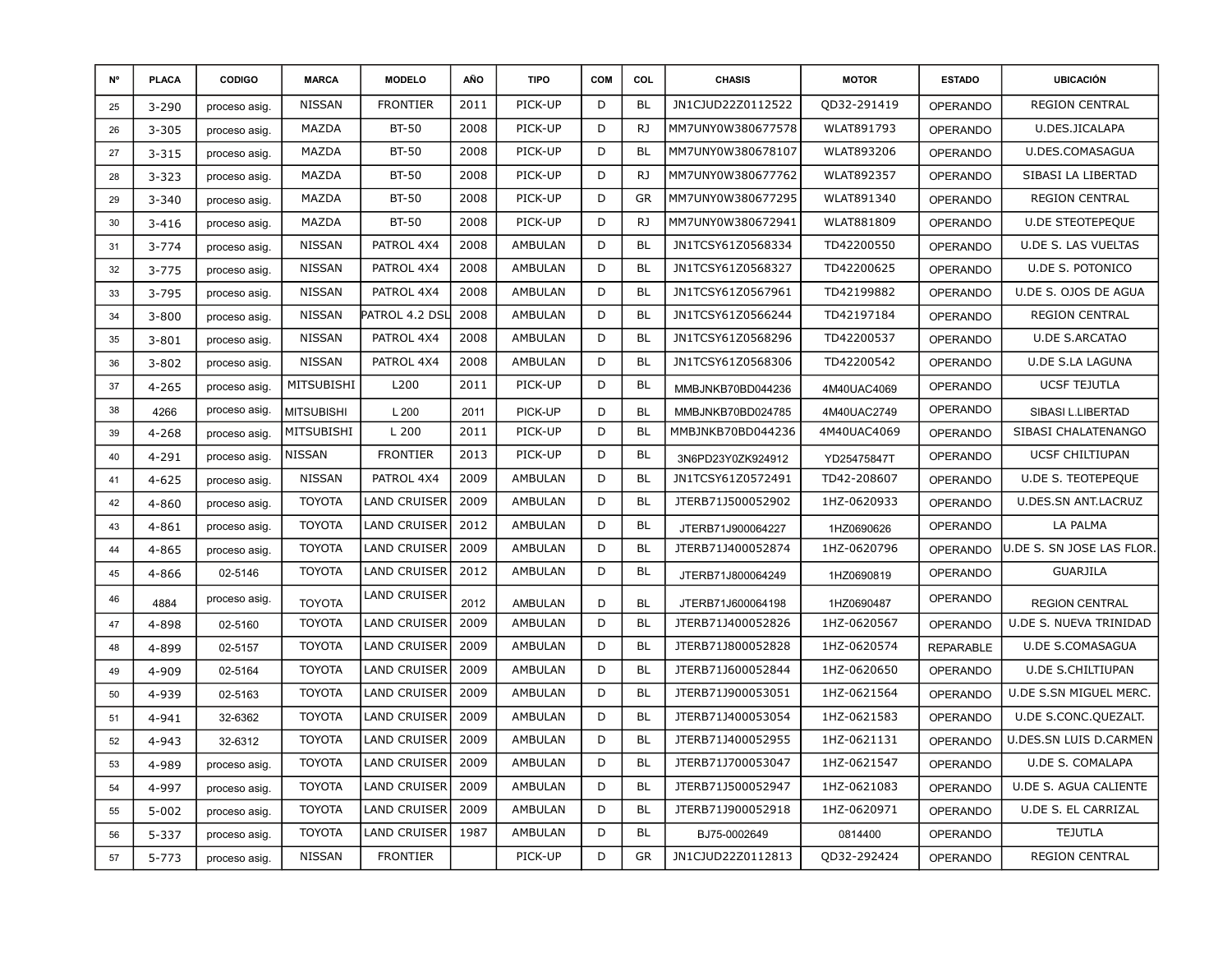| N° | <b>PLACA</b> | <b>CODIGO</b>   | <b>MARCA</b>     | <b>MODELO</b>   | AÑO  | <b>TIPO</b>    | COM | COL       | <b>CHASIS</b>      | <b>MOTOR</b>   | <b>ESTADO</b>    | <b>UBICACIÓN</b>                       |
|----|--------------|-----------------|------------------|-----------------|------|----------------|-----|-----------|--------------------|----------------|------------------|----------------------------------------|
| 58 | 5-798        | proceso asig.   | <b>NISSAN</b>    | <b>FRONTIER</b> | 2011 | PICK-UP        | D   | PL        | JN1CJUD22Z0112809  | QD32-292333    | <b>REPARABLE</b> | <b>REGION CENTRAL</b>                  |
| 59 | $5 - 804$    | proceso asig.   | <b>NISSAN</b>    | <b>FRONTIER</b> | 2011 | PICK-UP        | D   | PL        | JN1CJUD22Z0112777  | QD32-292187    | <b>OPERANDO</b>  | <b>REGION CENTRAL</b>                  |
| 60 | $5 - 842$    | proceso asig.   | <b>TOYOTA</b>    | HI-LUX          | 2010 | PICK-UP        | D   | <b>BG</b> | MROFR22G800530062  | 2KD7601494     | <b>REPARABLE</b> | <b>REGION CENTRAL</b>                  |
| 61 | $7 - 095$    | 32-6429         | <b>NISSAN</b>    | <b>FRONTIER</b> |      | PICK-UP        | D   | <b>BL</b> | JN1CJUD22Z0111977  | QD32-290348    | <b>OPERANDO</b>  | <b>SACACOYO</b>                        |
| 62 | 7-096        | 32-6442         | <b>NISSAN</b>    | <b>FRONTIER</b> | 2010 | PICK-UP        | D   | <b>BL</b> | JN1CJUD22Z0111676  | QD32-289386    | <b>OPERANDO</b>  | TAMANIQUE                              |
| 63 | 7097         | proceso asig.   | <b>NISSAN</b>    | <b>FRONTIER</b> | 2011 | PICK-UP        | D   | <b>BL</b> | JN1CJUD22Z0111591  | QD32-288746    | <b>OPERANDO</b>  | <b>CIUDAD ARCE</b>                     |
| 64 | 7-098        | 02-0008         | <b>NISSAN</b>    | <b>FRONTIER</b> | 2010 | PICK-UP        | D   | B         | JN1CJUD22Z0112057  | QD32-290304    | <b>REPARABLE</b> | <b>REGION CENTRAL</b>                  |
| 65 | 7100         | 32-6484         | <b>NISSAN</b>    | <b>FRONTIER</b> | 2011 | <b>AMBULAN</b> | D   | B         | JN1CJUD22Z0111992  | QD32-290035    | <b>OPERANDO</b>  | <b>UCSF LA PALMA</b>                   |
| 66 | $7 - 103$    | 8-154-032-01-00 | <b>NISSAN</b>    | <b>FRONTIER</b> | 2010 | PICK-UP        | D   | RJ        | JN1CJUD22Z0111940  | QD32-290178    | <b>OPERANDO</b>  | SIBASI CHALATENANGO                    |
| 67 | 7104         | proceso asig.   | <b>NISSAN</b>    | <b>FRONTIER</b> | 2011 | PICK-UP        | D   |           | JN1CJUD22Z0111581  | QD32-288545    | <b>OPERANDO</b>  | <b>U.S CONCEPCION</b><br>QUEZALTEPEQUE |
| 68 | $7 - 105$    | proceso asig.   | <b>NISSAN</b>    | <b>FRONTIER</b> | 2010 | PICK-UP        | D   | <b>BL</b> | JN1CJUD22Z0111265  | QD32-287042    | OPERANDO         | <b>REGION CENTRAL</b>                  |
| 69 | $7 - 120$    | proceso asig.   | <b>NISSAN</b>    | <b>FRONTIER</b> | 2010 | PICK-UP        | D   | RJ        | JN1CJUD22Z0111564  | QD32-288593    | <b>OPERANDO</b>  | <b>SIBASII</b>                         |
| 70 | $7 - 344$    | proceso asig.   | <b>NISSAN</b>    | <b>FRONTIER</b> | 2011 | PICK-UP        | D   | PL        | JN1CJUD22Z0112748  | QD32-292579    | <b>OPERANDO</b>  | <b>REGION CENTRAL</b>                  |
| 71 | $7 - 354$    | proceso asig.   | <b>NISSAN</b>    | <b>FRONTIER</b> | 2011 | PICK-UP        | D   | <b>GR</b> | JN1CJUD22Z0112767  | QD32-292140    | <b>OPERANDO</b>  | <b>REGION CENTRAL</b>                  |
| 72 | $7 - 717$    | proceso asig.   | <b>NISSAN</b>    | <b>FRONTIER</b> | 2013 | PICK-UP        | D   | <b>BL</b> | 3N6PD23Y2ZK920845  | YD25448542T    | <b>OPERANDO</b>  | UCSF QUEZALTEPEQUE                     |
| 73 | $7 - 718$    | proceso asig.   | <b>NISSAN</b>    | <b>FRONTIER</b> | 2013 | PICK-UP        | D   | <b>BL</b> | 3N6PD23YXZK920835  | YD25449931T    | <b>OPERANDO</b>  | <b>UCSF LOURDES</b>                    |
| 74 | $7 - 719$    | proceso asig.   | <b>NISSAN</b>    | <b>FRONTIER</b> | 2013 | PICK-UP        | D   | <b>BL</b> | 3N6PD23Y3ZK920790  | YD25449082T    | <b>OPERANDO</b>  | <b>UCSF CHALATENANGO</b>               |
| 75 | $7 - 720$    | proceso asig.   | <b>NISSAN</b>    | <b>FRONTIER</b> | 2013 | PICK-UP        | D   | <b>BL</b> | 3N6PD23Y2ZK920943  | YD25446349T    | <b>OPERANDO</b>  | <b>UCSF TEJUTLA</b>                    |
| 76 | 7-734        | proceso asig.   | <b>NISSAN</b>    | <b>FRONTIER</b> | 2013 | PICK-UP        | D   | <b>BL</b> | 3N6PD23Y5ZK920855  | YD25448884T    | <b>OPERANDO</b>  | <b>REGION CENTRAL</b>                  |
| 77 | 7-736        | proceso asig.   | <b>NISSAN</b>    | AYLG-03260      | 97   | AMBULAN        | D   | <b>BL</b> | VSKAYG260U06 00407 | RD28-03124C    | <b>OPERANDO</b>  | U.S.DE CÍTALA                          |
| 78 | $7 - 742$    | proceso asig.   | <b>NISSAN</b>    | AYLG-03260      | 97   | AMBULAN        | D   | <b>BL</b> | VSKAYG260U0601055  | RD28-03834C    | <b>OPERANDO</b>  | U.S. LA REINA                          |
| 79 | $7 - 770$    | proceso asig.   | <b>NISSAN</b>    | AYLG-03260      | 97   | <b>AMBULAN</b> | D   | <b>BL</b> | VSKAYG260U0601112  | RD28-03949C    | <b>OPERANDO</b>  | <b>U.S COMASAGUA</b>                   |
| 80 | $7 - 771$    | proceso asig.   | <b>NISSAN</b>    | AYLG-03260      | 97   | AMBULAN        | D   | <b>BL</b> | VSKAYG260U0601095  | RD28-03625C    | <b>OPERANDO</b>  | U.S. TEPECOYO                          |
| 81 | $8 - 192$    | proceso asig.   | MAZDA            | BT50 4X4        | 2014 | PICK-UP        | D   | <b>GR</b> | MM7UNYOW4E0931162  | WLAT1375572    | <b>OPERANDO</b>  | SIBASI LA LIBERTAD                     |
| 82 | 8-868        | proceso asig.   | <b>NISSAN</b>    | PATROL 4X4      | 2009 | <b>AMBULAN</b> | D   | <b>BL</b> | JN1TCSY61Z0571455  | TD42-206141    | <b>OPERANDO</b>  | <b>U.DE S. JICALAPA</b>                |
| 83 | 11-504       | proceso asig.   | MAZDA            | B2900           | 2007 | PICK-UP        | D   | AZ        | MM7UNY082004 30555 | W9AT170557     | <b>OPERANDO</b>  | <b>REGION CENTRAL</b>                  |
| 84 | 11-566       | proceso asig.   | MAZDA            | B2900           | 2007 | PICK-UP        | D   | <b>BL</b> | MM7UNY08200432934  | W9AT172372     | <b>OPERANDO</b>  | <b>REGION CENTRAL</b>                  |
| 85 | $11 - 574$   | proceso asig.   | MAZDA            | B2900           | 2007 | PICK-UP        | D   | <b>BL</b> | MM7UNY08200433188  | W9AT172735     | <b>OPERANDO</b>  | SIBASI CHALATE.                        |
| 86 | 13-526       | proceso asig.   | <b>ISUZU</b>     | KB              | 93   | PICK-UP        | D   | <b>BG</b> | JAATFS54FP71002002 | 810513         | <b>OPERANDO</b>  | SIBASI CHALATE                         |
| 87 | 13-571       | proceso asig.   | <b>CHEVROLET</b> | $S-10$          | 2000 | PICK-UP        | D   | <b>BL</b> | 9BG138BT0YC415288  | 4A8A75B125664E | <b>OPERANDO</b>  | <b>REGION CENTRAL</b>                  |
| 88 | 14-376       | proceso asig.   | MITSUBISHI       | $L-200$         | 01   | PICK-UP        | D   | <b>BL</b> | JMYJYNK3401P000751 | 4D56KD62       | <b>OPERANDO</b>  | <b>U.S.EL PARAISO</b>                  |
| 89 | 15-344       | proceso asig.   | <b>NISSAN</b>    | PATROL 4X4      | 2001 | <b>AMBULAN</b> | D   | <b>BL</b> | VSKAVU260U0618879  | TD27-008091-Y  | <b>OPERANDO</b>  | U.DES.AZACUALPA                        |
| 90 | 15-862       | proceso asig.   | <b>TOYOTA</b>    | HI-LUX          | 99   | PICK-UP        | D   | <b>BL</b> | LN166-0018937      | 3L-4651369     | <b>OPERANDO</b>  | <b>REGION CENTRAL</b>                  |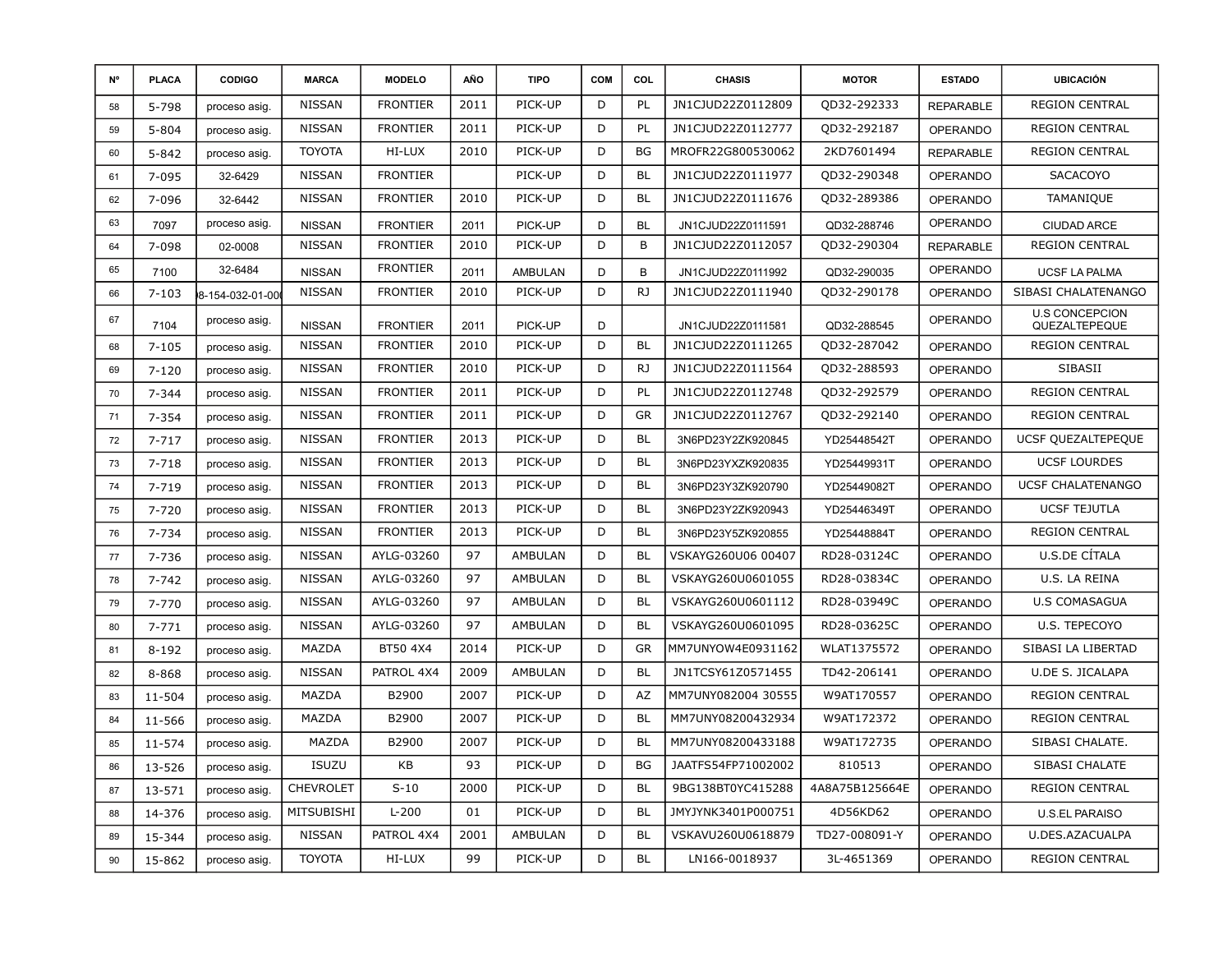| N° | <b>PLACA</b> | <b>CODIGO</b> | <b>MARCA</b> | <b>MODELO</b>             | AÑO | <b>TIPO</b> | <b>COM</b> | COL | <b>CHASIS</b>         | <b>MOTOR</b> | <b>ESTADO</b>   | <b>UBICACIÓN</b>  |
|----|--------------|---------------|--------------|---------------------------|-----|-------------|------------|-----|-----------------------|--------------|-----------------|-------------------|
| 91 | 16-664       | proceso asig. | MAZDA        | B2900                     | 03  | PICK-UP     |            | GR  | l mm7UNY08100195900 l | W9AT119811   | <b>OPERANDO</b> | SIBASI L.LIBERTAD |
| 92 | 17-778       | proceso asig. |              | MITSUBISHI   L-200 4X4 CD | 05  | PICK-UP     |            | AZ  | MMBJNK7705D033309     | 4M4MA4210    | <b>OPERANDO</b> | SIBASI CHALATE    |
| 93 | 17-825       | proceso asig. |              | MITSUBISHI   L-200 4X4 CD | 05  | PICK-UP     |            | GR  | MMBJNK7705D033518     | 4M40MA4222   | <b>OPERANDO</b> | SIBASI CHALATE    |
|    |              |               |              |                           |     |             |            |     |                       |              |                 |                   |

| N° | <b>PLACA</b> | <b>CODIGO</b> | <b>MARCA</b>    | <b>MODELO</b>    | AÑO  | <b>TIPO</b>      | <b>COM</b> | COL | <b>CHASIS</b>     | <b>MOTOR</b> | <b>ESTADO</b>   | <b>UBICACIÓN</b>      |
|----|--------------|---------------|-----------------|------------------|------|------------------|------------|-----|-------------------|--------------|-----------------|-----------------------|
|    | $4 - 633$    | proceso asig. | <b>CHEROKEE</b> | <b>CHEROKEE</b>  | 86   | <b>CAMIONETA</b> | G          | -BL | 1JEYX7813GT203953 | 605H16       | <b>OPERANDO</b> | <b>REGION CENTRAL</b> |
|    | $-875$       | proceso asig. | <b>NISSAN</b>   | <b>HARD BODY</b> | 97   | PICK-UP          | G          | GR  | VC330401          | KA24225079R  | <b>OPERANDO</b> | <b>UCSF SN MATIAS</b> |
|    | 15-364       | 32-6270       | A.M.C.          | <b>CHEROKEE</b>  | 92   | <b>CAMIONETA</b> | G          | RJ  | 1J4FJ28B8NL237845 | 22R-1173018  | <b>OPERANDO</b> | <b>REGION CENTRAL</b> |
|    | 15-386       | 10-2080       | A.M.C.          | <b>CHEROKEE</b>  | 1996 | CAMIONETA        | G          | AZ  | 1J4FJ28H7TL241600 | 604HX12      | <b>OPERANDO</b> | <b>REGION CENTRAL</b> |
|    |              |               |                 |                  |      |                  |            |     |                   |              |                 |                       |

### **LISTA DE VEHICULOS PESADOS DE MOTOR DIESEL**

| N° | <b>PLACA</b> | <b>CODIGO</b> | <b>MARCA</b> | <b>MODELO</b> | AÑO  | <b>TIPO</b>   | <b>COM</b> | COL       | <b>CHASIS</b>     | <b>MOTOR</b>   | <b>ESTADO</b>   | <b>UBICACIÓN</b>      |
|----|--------------|---------------|--------------|---------------|------|---------------|------------|-----------|-------------------|----------------|-----------------|-----------------------|
|    | $4 - 433$    | 10-2079       | NTERNATIONAl | 4300          | 2012 | CAMIÓN        |            | <b>BL</b> | 3HAMMAAR8CL120899 | 470HM2U1592325 | OPERANDO        | <b>REGION CENTRAL</b> |
|    | 6-844        | 10-6086       | <b>FORD</b>  | F-600         | 87   | CAMIÓN        | D          | <b>BL</b> | 1FDNT64P9HVA00368 | VX009203       | OPERANDO        | <b>REGION CENTRAL</b> |
|    | 7-950        | 10-6088       | NISSAN       | NIMI-00379    | 97   | <b>FURGON</b> |            | <b>BL</b> | VWAM141FATA386965 | FE6-108087D    | <b>OPERANDO</b> | <b>REGION CENTRAL</b> |
|    | 7-954        | 10-6048       | NISSAN       | NIMI-00379    | 97   | <b>FURGON</b> |            | <b>BL</b> | VWAM141FATA386998 | 7.4JU2U0010809 | OPERANDO        | <b>REGION CENTRAL</b> |
|    | 8-891        | proceso asig. | <b>FORD</b>  | $F - 350$     | 94   | <b>FURGON</b> |            | <b>BL</b> | 1FDK38F4RNB11969  | 7.4JU2U011364  | OPERANDO        | <b>REGION CENTRAL</b> |
|    |              |               |              |               |      |               |            |           |                   |                |                 |                       |

### **REGION OCCIDENTAL**

### **LISTA DE VEHICULOS LIVIANOS DIESEL**

| <b>AIO</b> | PLAC/ | <b>CODIGO</b> | <b>MARCA</b> | <b>MODELO</b> | AÑO | <b>TIPO</b> | <b>COM</b> | COL | CHASIS | <b>MOTOR</b> | ESTADO | <b>UBICACIÓN</b> |
|------------|-------|---------------|--------------|---------------|-----|-------------|------------|-----|--------|--------------|--------|------------------|
|            |       |               |              |               |     |             |            |     |        |              |        |                  |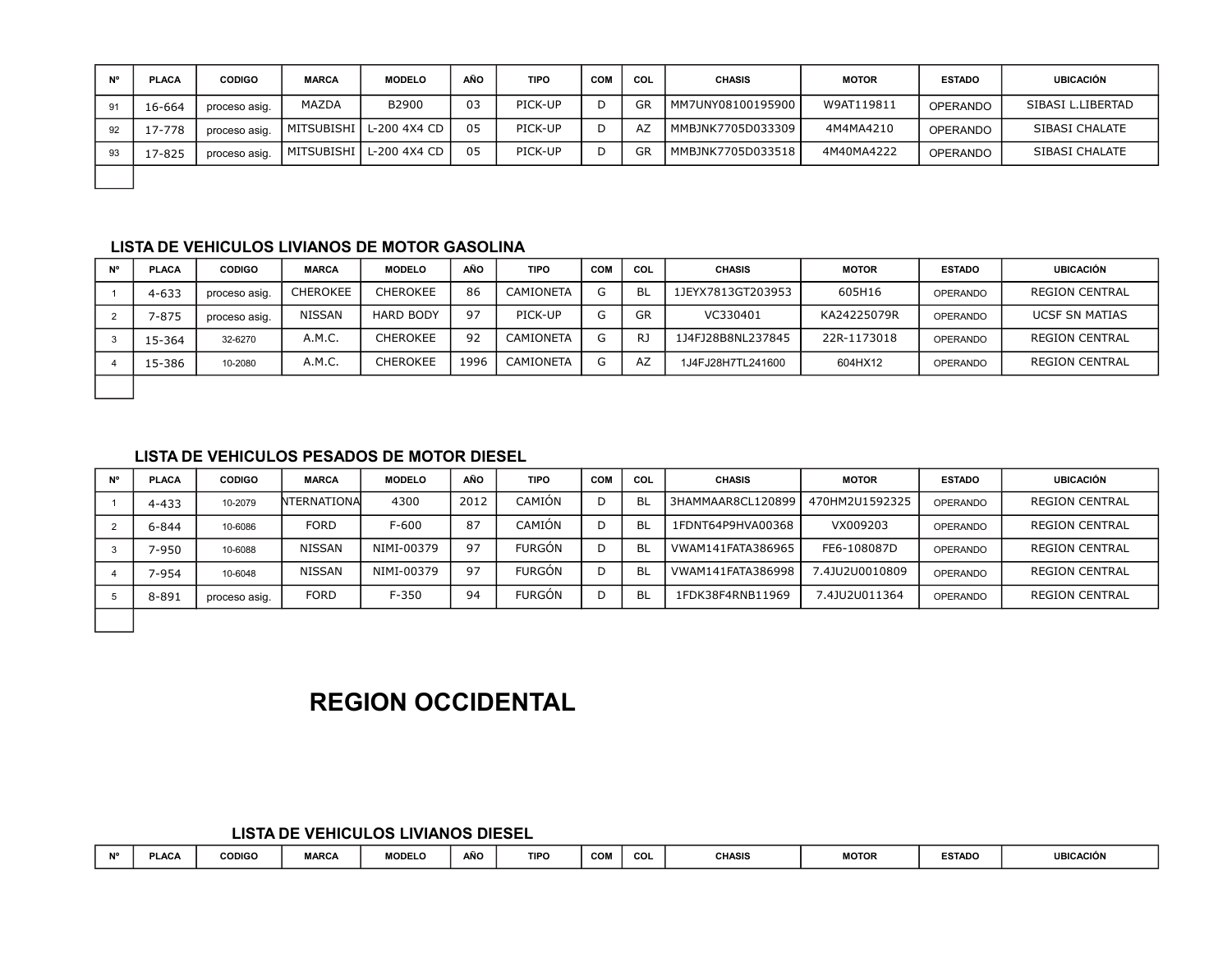| N°             | <b>PLACA</b> | <b>CODIGO</b> | <b>MARCA</b>      | <b>MODELO</b>     | AÑO  | <b>TIPO</b>    | <b>COM</b> | COL         | <b>CHASIS</b>     | <b>MOTOR</b>      | <b>ESTADO</b>   | <b>UBICACIÓN</b>     |
|----------------|--------------|---------------|-------------------|-------------------|------|----------------|------------|-------------|-------------------|-------------------|-----------------|----------------------|
| $\mathbf{1}$   | 2028         | 02-1071       | <b>TOYOTA</b>     | HZJ75LV-KR        | 91   | <b>AMBULAN</b> | D          | BL          | HZJ75-0003737     | 0018653           | OPERANDO        | <b>US SONSONATE</b>  |
| $\overline{2}$ | 2031         | 02-1124       | TOYOTA            | HZJ75LV-KR        | 91   | AMBULAN        | D          | BL          | HZJ75-0003619     | 0018001           | OPERANDO        | US ACAJUTLA          |
| 3              | 2032         | proceso asig. | <b>NISSAN</b>     | <b>FRONTIER</b>   | 2013 | PICK-UP        | D          | <b>BL</b>   | 3N6PD23Y32K921731 | YD25450754T       | OPERANDO        | <b>SEDE REGIONAL</b> |
| 4              | 2087         | 02-1121       | <b>MITSUBISHI</b> | $L-200$           | 04   | PICK-UP        | D          | AZ          | MMBJNK7704D089171 | 4M4OMA3457        | <b>OPERANDO</b> | UCSF ARENALES        |
| 5              | 2092         | 02-1123       | <b>MITSUBISHI</b> | $L-200$           | 04   | PICK-UP        | D          | AZ          | MMBJNK7705D025643 | 4M40MA4084        | OPERANDO        | US AHUACHAPAN        |
| 6              | 2094         | proceso asig. | MAZDA             | B2900             | 06   | PICK-UP        | D          | <b>BL</b>   | MM7UNY08200395113 | W9AT155545        | OPERANDO        | US REFUGIO           |
| 7              | 2095         | proceso asig. | <b>MAZDA</b>      | B2900             | 06   | PICK-UP        | D          | GR          | MM7UNY08200398437 | W9AT157696        | OPERANDO        | <b>US NAHUILINGO</b> |
| 8              | 2100         | proceso asig. | MAZDA             | B2900             | 04   | PICK-UP        | D          | <b>BG</b>   | MM7UNY08200341769 | W9AT137061        | <b>OPERANDO</b> | US ATACO             |
| 9              | 2103         | proceso asig. | MAZDA             | B2900             | 04   | PICK-UP        | D          | GR          | MM7UNY08200339433 | W9AT136484        | OPERANDO        | US S.CAT.MAS         |
| 10             | 2104         | proceso asig. | <b>SSANGYON</b>   | <b>MUSSO 290S</b> | 2004 | PICK-UP        | D          | <b>BL</b>   | KPAVA2EDS4P352691 | 66292010047989    | OPERANDO        | SEDE REGIONAL        |
| 11             | 2107         | proceso asig. | <b>TOYOTA</b>     | HZJ75LV-KR        | 91   | AMBULAN        | D          | BL          | HZJ75-0003650     | 0018141           | OPERANDO        | U.S.APANECA          |
| 12             | 2113         | proceso asig. | <b>TOYOTA</b>     | HZJ75LV-KR        | 91   | AMBULAN        | D          | BL          | HZJ75-0003769     | INZ-0018839       | OPERANDO        | US HACHADURA         |
| 13             | 2121         | proceso asig. | <b>TOYOTA</b>     | HZJ75LV-KR        | 91   | AMBULAN        | D          | BL          | HZJ75-0003762     | 0018812           | OPERANDO        | US CAND. FRONTERA    |
| 14             | 2134         | proceso asig. | <b>ISUZU</b>      | D.CABINA          | 03   | PICK-UP        | D          | BL          | JAATFS55H47100049 | 951357            | <b>OPERANDO</b> | US STA ISAB. ISHUAT  |
| 15             | 2139         | proceso asig. | <b>TOYOTA</b>     | HZJ75LV-KR        | 91   | AMBULAN        | D          | BL          | HZJ75-0004332     | 1HZ-0022406       | OPERANDO        | U.S.ATIQUIZA         |
| 16             | 2140         | proceso asig. | <b>TOYOTA</b>     | HZJ75LV-KR        | 91   | AMBULAN        | D          | <b>BL</b>   | HZJ75-0004316     | 1HZ-0022353       | OPERANDO        | U.S.JUAYUA           |
| 17             | 2141         | proceso asig. | <b>TOYOTA</b>     | HZJ75LV-KR        | 91   | AMBULAN        | D          | BL          | HZJ75-0004301     | 1HZ-0022269       | OPERANDO        | US BARRA SANTIAGO    |
| 18             | 2171         | proceso asig. | TOYOTA            | LH114L-BRM        | 91   | <b>AMBULAN</b> | D          | <b>BL</b>   | LH114-0002478     | 2L-2584161        | OPERANDO        | <b>U.S.METALIO</b>   |
| 19             | 2183         | proceso asig. | MAZDA             | <b>BT-50</b>      | 08   | PICK-UP        | D          | BL          | MM7UNY0W380650545 | <b>WLAT828927</b> | <b>OPERANDO</b> | SIB STA ANA          |
| 20             | 2279         | proceso asig. | MAZDA             | <b>BT-50</b>      | 2008 | PICK-UP        | D          | AZ          | MM7UNY0W380651989 | <b>WLAT831557</b> | OPERANDO        | <b>SEDE REGIONAL</b> |
| 21             | 2280         | proceso asig. | MAZDA             | <b>BT-50</b>      | 08   | PICK-UP        | D          | OС          | MM7UNY0W380651017 | <b>WLAT829806</b> | <b>OPERANDO</b> | <b>US GUAYMANGO</b>  |
| 22             | 2282         | proceso asig. | MAZDA             | <b>BT-50</b>      | 08   | PICK-UP        | D          | BL          | MM7UNY0W380651008 | <b>WLAT829457</b> | <b>OPERANDO</b> | U.S. DE TURIN        |
| 23             | 2286         | proceso asig. | MAZDA             | <b>BT-50</b>      | 08   | PICK-UP        | D          | <b>BL</b>   | MM7UNY0W380651268 | <b>WLAT830276</b> | OPERANDO        | US SP.PUXTLA         |
| 24             | 2287         | proceso asig. | MAZDA             | <b>BT-50</b>      | 08   | PICK-UP        | D          | AZ          | MM7UNY0W380651636 | <b>WLAT831048</b> | OPERANDO        | SIB SONS             |
| 25             | 2290         | proceso asig. | MAZDA             | <b>BT-50</b>      | 08   | PICK-UP        | D          | <b>BL</b>   | MM7UNY0W380650734 | WLAT829216        | OPERANDO        | <b>US TACUBA</b>     |
| 26             | 2292         | proceso asig. | MAZDA             | <b>BT-50</b>      | 08   | PICK-UP        | D          | ОC          | MM7UNY0W380651011 | <b>WLAT829817</b> | <b>OPERANDO</b> | UCSF LA HACHADURA    |
| 27             | 2293         | proceso asig. | MAZDA             | <b>BT-50</b>      | 8    | PICK-UP        | D          | AZ          | MM7UNYOW380651301 | <b>WLAT829381</b> | OPERANDO        | SIBASI SONSONATE     |
| 28             | 2295         | proceso asig. | MAZDA             | <b>BT-50</b>      | 08   | PICK-UP        | D          | BL          | MM7UNY0W380647029 | <b>WLAT819116</b> | OPERANDO        | US CALUCO            |
| 29             | 2296         | proceso asig. | MAZDA             | <b>BT-50</b>      | 08   | PICK-UP        | D          | BG          | MM7UNY0W380651761 | WLAT831257        | OPERANDO        | US SGO GUZMAN        |
| 30             | 2300         | proceso asig. | MAZDA             | <b>BT-51</b>      | 2008 | PICK-UP        | D          | GR.         | MM7UNYOW380651160 | <b>WLAT830113</b> | OPERANDO        | US S.LORENZO         |
| 31             | 2305         | proceso asig. | MAZDA             | <b>BT-50</b>      | 2008 | PICK-UP        | D          | <b>GRIS</b> | MM7UNY0W380651918 | <b>WLAT831481</b> | OPERANDO        | SEDE REGIONAL        |
| 32             | 2306         | proceso asig. | MAZDA             | <b>BT-50</b>      | 08   | PICK-UP        | D          | OС          | MM7UNY0W380647564 | <b>WLAT819044</b> | OPERANDO        | US ACAJUTLA          |
| 33             | 2327         | proceso asig. | MAZDA             | BT-50             | 08   | PICK-UP        | D          | GR          | MM7UNY0W380651004 | <b>WLAT829849</b> | OPERANDO        | US CUIZNAHUAT        |
| 34             | 2330         | proceso asig. | MAZDA             | BT-50             | 08   | PICK-UP        | D          | GR          | MM7UNY0W380651040 | <b>WLAT829792</b> | OPERANDO        | US S JOSE MAJADA     |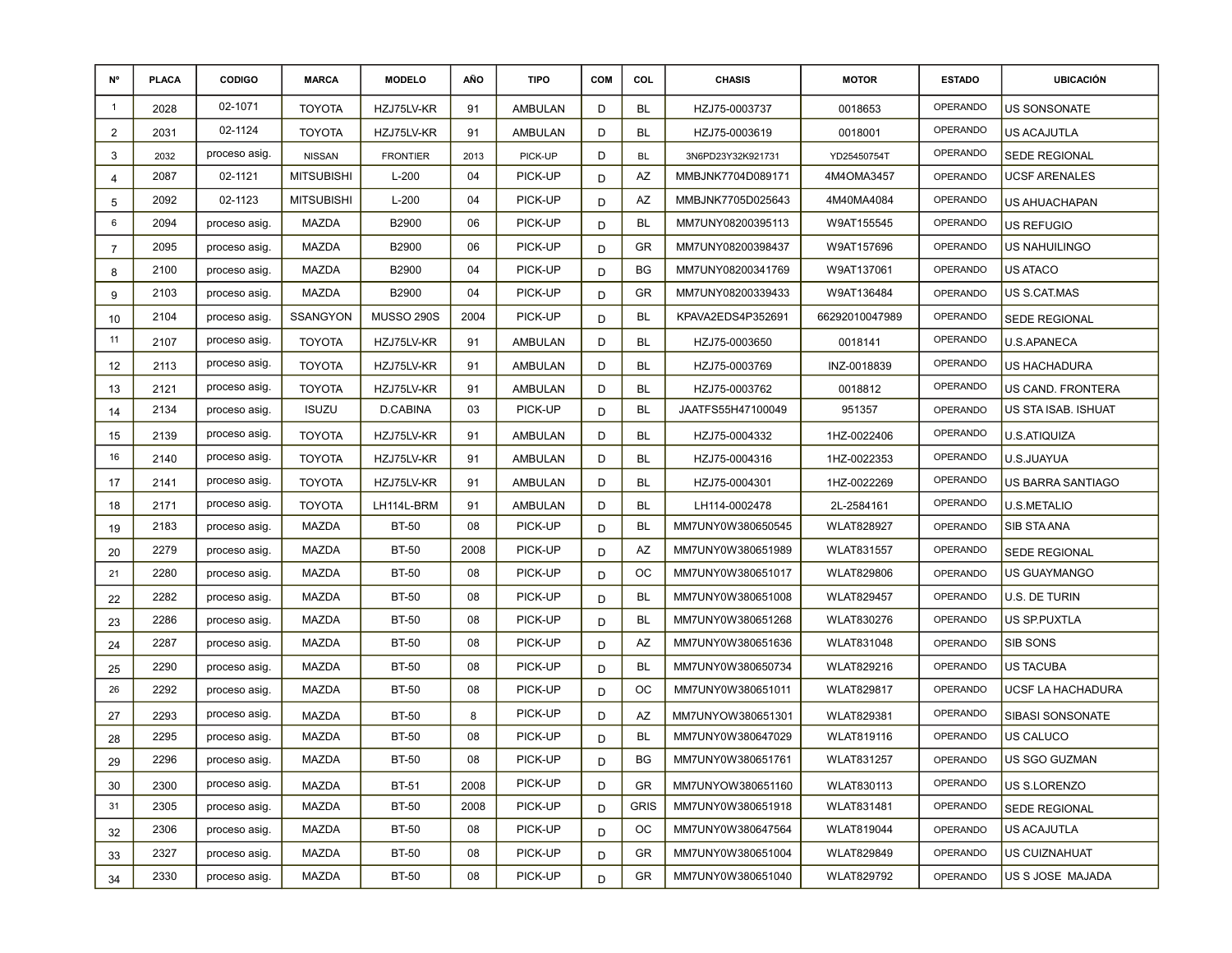| N° | <b>PLACA</b> | <b>CODIGO</b> | <b>MARCA</b>      | <b>MODELO</b>    | AÑO            | <b>TIPO</b>    | <b>COM</b> | COL           | <b>CHASIS</b>      | <b>MOTOR</b>      | <b>ESTADO</b>   | <b>UBICACIÓN</b>          |
|----|--------------|---------------|-------------------|------------------|----------------|----------------|------------|---------------|--------------------|-------------------|-----------------|---------------------------|
| 35 | 2333         | proceso asig. | <b>MAZDA</b>      | <b>BT-50</b>     | 08             | PICK-UP        | D          | GR            | MM7UNY0W380647832  | <b>WLAT820705</b> | OPERANDO        | US JUAYUA                 |
| 36 | 2384         | proceso asig. | MAZDA             | <b>BT-50</b>     | 08             | PICK-UP        | D          | ОC            | MM7UNY0W380655268  | <b>WLAT839367</b> | OPERANDO        | US ARMENIA                |
| 37 | 3173         | proceso asig. | <b>NISSAN</b>     | <b>FRONTIER</b>  | 05             | PICK-UP        | D          | BL            | JN1CJUD22Z0069110  | QD32208447        | OPERANDO        | SIB AHUACHAPAN            |
| 38 | 3174         | proceso asig. | <b>TOYOTA</b>     | HI-LUX           | 03             | PICK-UP        | D          | <b>RJ</b>     | JTFDE626500098151  | 3L-5306018        | OPERANDO        | UCSF SONSONATE            |
| 39 | 3260         | proceso asig. | <b>NISSAN</b>     | <b>PATROL</b>    | 08             | <b>AMBULAN</b> | D          | BL            | JN1TCSY61Z0566343  | TD42-197112       | <b>OPERANDO</b> | US CUISNAHUAT             |
| 40 | 3266         | proceso asig. | <b>NISSAN</b>     | <b>PATROL</b>    | 08             | <b>AMBULAN</b> | D          | <b>BL</b>     | JN1TCSY61Z0566421  | TD42-197313       | OPERANDO        | US CALUCO                 |
| 41 | 3283         | proceso asig. | <b>NISSAN</b>     | <b>PATROL</b>    | 08             | AMBULAN        | D          | BL            | JN1TCSY61Z0566137  | TD42-196798       | OPERANDO        | US MASAHUAT               |
| 42 | 3294         | proceso asig. | <b>NISSAN</b>     | <b>PATROL</b>    | 08             | AMBULAN        | D          | <b>BL</b>     | JN1TCSY61Z0566240  | TD42-197019       | OPERANDO        | US GUAYMANGO              |
| 43 | 3358         | proceso asig. | MAZDA             | <b>BT-50</b>     | 8              | PICK UP        | D          | BG            | MM7UNYOW380677113  | WLAT8911145       | OPERANDO        | SEDE REGIONAL             |
| 44 | 3490         | proceso asig. | <b>NISSAN</b>     | <b>FRONTIER</b>  | 2013           | PICK-UP        | D          | <b>BLANCO</b> | 3N6PD23Y4ZK924198  | YD25475457T       | OPERANDO        | <b>UCSF TACUBA</b>        |
| 45 | 3680         | proceso asig. | <b>NISSAN</b>     | <b>FRONTIER</b>  | 2013           | PICK-UP        | D          | <b>BLANCO</b> | 3N6PD23Y5ZK924761  | YD25475828T       | OPERANDO        | <b>UCSF TACUBA</b>        |
| 46 | 3768         | proceso asig. | <b>NISSAN</b>     | PATROL4X5        | 2009           | AMBULAN        | D          | BL            | JN1TCSY61Z0568348  | TD42-200600       | OPERANDO        | US STO DOM GUZMAN         |
| 47 | 3769         | proceso asig. | <b>NISSAN</b>     | PATROL4X4        | 2008           | <b>AMBULAN</b> | D          | BL            | JN1TCS61Z0568355   | TD42-200618       | <b>OPERANDO</b> | US STGO FRONTERA          |
| 48 | 3946         | proceso asig. | MAZDA             | <b>BT-50</b>     | 2009           | PICK-UP        | D          | AZ            | MM7UNYOW490828833  | WLATA140964       | OPERANDO        | US SN JULIAN              |
| 49 | 4276         | proceso asig. | <b>MITSUBISHI</b> | <b>KB7TNJNML</b> | 11             | PICK-UP        | D          | BL            | MMBJNKB70BD045474  | 4M4OUAC4157       | OPERANDO        | U DE S IZALCO             |
| 50 | 4278         | proceso asig. | <b>MITSUBISHI</b> | <b>KB7TNJNML</b> | 11             | PICK-UP        | D          | <b>BL</b>     | MMBJNKB70BD037198  | 4M4OUAC3732       | OPERANDO        | U/S SN J. EL NARANJO      |
| 51 | 4286         | proceso asig. | <b>MITSUBISHI</b> | <b>KB7TNJNML</b> | 11             | PICK-UP        | D          | BL            | MMBJNKB70BD044253  | 4M4OUAC44080      | <b>OPERANDO</b> | SIBASI STA ANA            |
| 52 | 4620         | proceso asig. | <b>NISSAN</b>     | PATROL 4X4       | 2009           | AMBULAN        | D          | <b>BL</b>     | JN1TCSY61Z0572513  | TD42208107        | OPERANDO        | US.S.CATARINA MASA        |
| 53 | 4908         | proceso asig. | <b>TOYOTA</b>     | HZJ78L-RJMS      | 2012           | <b>AMBULAN</b> | D          | <b>BL</b>     | JTERB71J000064231  | 1HZ0690750        | OPERANDO        | <b>UCSF Chalcuapa</b>     |
| 54 | 4957         | proceso asig. | <b>TOYOTA</b>     | LAND CRUISER     | 2012           | <b>AMBULAN</b> | D          | BL            | JTERB71J800064221  | 1HZ0690528        | OPERANDO        | UCSF SONZACATE            |
| 55 | 4966         | proceso asig. | <b>TOYOTA</b>     | <b>LAND CRUI</b> | 2009           | <b>AMBULAN</b> | D          | BL            | JTERB71J600052987  | 1HZ-0621267       | OPERANDO        | US S.ROSA.GUACHIP.        |
| 56 | 4996         | proceso asig. | <b>TOYOTA</b>     | <b>LAND CRUI</b> | 2009           | <b>AMBULAN</b> | D          | BL            | JTERB71J400052941  | HZJ78L-JMRS       | OPERANDO        | US.S PEDRO PUXTLA         |
| 57 | 5049         | proceso asig. | MAZDA             | B2900 4X4        | 06             | PICK-UP        | D          | <b>VR</b>     | MM7UNY08200395294  | W9AT155889        | OPERANDO        | <b>VECTORES SANTA ANA</b> |
| 58 | 5230         | proceso asig. | <b>TOYOTA</b>     | LJ70LV-MNX       | 87             | <b>JEEP</b>    | D          | CF            | LJ70-0003490       | 2L-1363520        | OPERANDO        | US S GERONIMO             |
| 59 | 5333         | proceso asig. | <b>TOYOTA</b>     | BJ75LV-KR        | 86             | <b>CAMIOTA</b> | D          | BL            | BJ75-0002632       | 0813930           | OPERANDO        | UCSF SN SEB.SAL.          |
| 60 | 5606         | proceso asig. | MAZDA             | B-2500           | $\overline{2}$ | PICK-UP        | D          | <b>RJ</b>     | MM7UNYOW100121064  | <b>WLAT138117</b> | OPERANDO        | US T.PINEDA MARTINEZ      |
| 61 | 5826         | proceso asig. | <b>TOYOTA</b>     | HILUX 4X4        | 2010           | PICK UP        | D          | CAF           | MROFR22G800654445  | 2D7588857         | OPERANDO        | SEDE REGIONAL             |
| 62 | 6074         | proceso asig. | <b>NISSAN</b>     | <b>FRONTIER</b>  | 11             | PICK-UP        | D          | BL            | JN1CJUD22Z0112803  | QD32-292443       | OPERANDO        | US GUAYMANGO              |
| 63 | 6122         | proceso asig. | <b>NISSAN</b>     | <b>FRONTIER</b>  | 11             | PICK-UP        | D          |               | JNC1CJUD22Z0112680 | QD32-291916       | OPERANDO        | US JUJUTLA                |
| 64 | 6242         | proceso asig. | <b>NISSAN</b>     | <b>FRONTIER</b>  | 11             | PICK-UP        | D          | BL            | JN1CJUD22Z0112794  | QD32-292028       | <b>OPERANDO</b> | US TACUBA                 |
| 65 | 6272         | proceso asig. | KIA               | K2700            | 212            | <b>FURGON</b>  | D          | BL            | JNCSHX71CC7599169  | J2589661          | OPERANDO        | UCSF CALUCO               |
| 66 | 6345         | proceso asig. | <b>NISSAN</b>     | <b>FRONTIER</b>  | 11             | PICK-UP        | D          | <b>PLAT</b>   | JN1CJUD22Z0112871  | QD32-292584       | OPERANDO        | US AHUACHAPAN             |
| 67 | 6403         | proceso asig. | <b>TOYOTA</b>     | HILUX 4X4        | 2001           | PICK-UP        | D          | BL            | 3L4969316          | LN166-0046261     | OPERANDO        | SEDE REGIONAL             |
| 68 | 6432         | proceso asig. | <b>NISSAN</b>     | <b>FRONTIER</b>  | 2006           | PICK UP        | D          | <b>VER</b>    | JN1CJUD22Z0743405  | QD32219980        | OPERANDO        | UCSF EL CONGO             |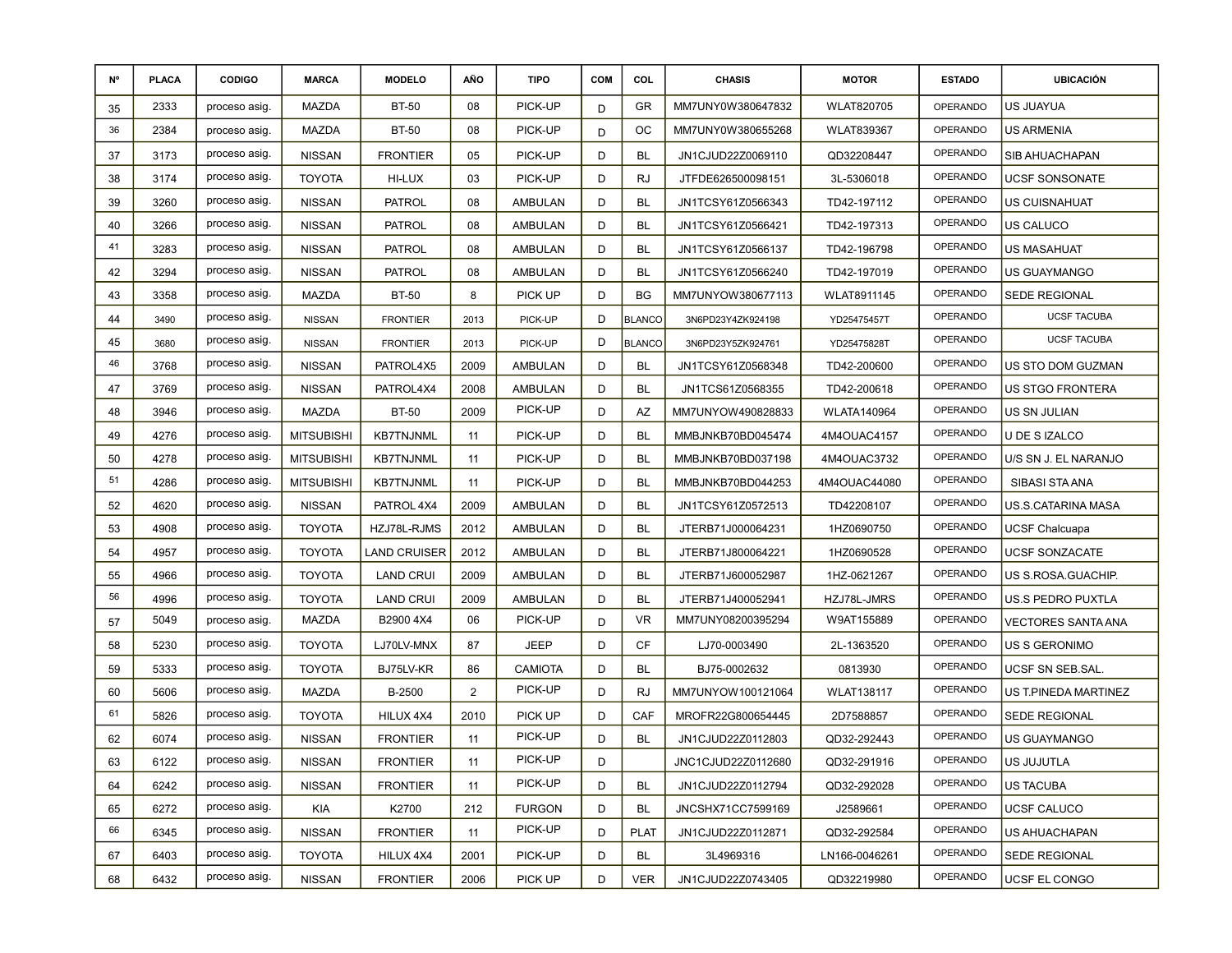| N°  | <b>PLACA</b> | <b>CODIGO</b> | <b>MARCA</b>   | <b>MODELO</b>    | AÑO  | <b>TIPO</b>     | <b>COM</b> | COL           | <b>CHASIS</b>     | <b>MOTOR</b>      | <b>ESTADO</b>   | <b>UBICACIÓN</b>       |
|-----|--------------|---------------|----------------|------------------|------|-----------------|------------|---------------|-------------------|-------------------|-----------------|------------------------|
| 69  | 6440         | proceso asig. | <b>NISSAN</b>  | <b>FRONTIER</b>  | 11   | PICK-UP         | D          | <b>PLAT</b>   | JNC1JUD22Z0112734 | QD32-292184       | <b>OPERANDO</b> | <b>US COATEPEQUE</b>   |
| 70  | 6497         | proceso asig. | <b>NISSAN</b>  | <b>FRONTIER</b>  | 11   | PICK UP         | D          | <b>PLAT</b>   | JN1CJUD22Z0112645 | QD32-291922       | OPERANDO        | UCSF CHALCHUAPA        |
| 71  | 6602         | proceso asig. | <b>NISSAN</b>  | <b>FRONTIER</b>  | 11   | PICK-UP         | D          | <b>PLAT</b>   | JNICJUD22Z0112699 | QD32-292052       | OPERANDO        | <b>UCS CHINAMAS</b>    |
| 72  | 6691         | proceso asig. | <b>NISSAN</b>  | <b>FRONTIER</b>  | 2010 | PICK UP         | D          | <b>PLA</b>    | JN1CJUD22Z0110023 | QD32282309        | OPERANDO        | UCSF CUISNAHUAT        |
| 73  | 6703         | proceso asig. | <b>NISSAN</b>  | <b>FRONTIER</b>  | 11   | PICK-UP         | D          | BL            | JN1CJUD22Z0112781 | QD32-292172       | OPERANDO        | US STGO FRONTERA       |
| 74  | 6719         | proceso asig. | <b>ISUZU</b>   | N/D              | 2003 | PICK-UP         | D          | GR            | JAATFS69H37101817 | 935249            | OPERANDO        | SIBASI AHUACHAPAN      |
| 75  | 7112         | proceso asig. | <b>NISSAN</b>  | <b>FRONTIER</b>  | 11   | PICK-UP         | D          | <b>BL</b>     | JN1CJUD22Z0111422 | QD32-287820       | OPERANDO        | UCSF CHALCHUAPA        |
| 76  | 7115         | proceso asig. | <b>NISSAN</b>  | <b>FRONTIER</b>  | 11   | PICK-UP         | D          | BL            | JN1CJUD22Z0111778 | QD32-289023       | OPERANDO        | US MASAHUAT            |
| 77  | 7117         | proceso asig. | <b>NISSAN</b>  | <b>FRONTIER</b>  | 11   | PICK-UP         | D          | BL            | JN1CJUD22Z0111226 | QD32-286891       | <b>OPERANDO</b> | <b>US PORVENIR</b>     |
| 78  | 7226         | proceso asig. | <b>NISSAN</b>  | <b>FRONTIER</b>  | 11   | PICK UP         | D          | BL            | JN1CJUD22Z0112446 | QD32-291410       | OPERANDO        | US STA ISABEL ISHUAT   |
| 79  | 7227         | proceso asig. | <b>NISSAN</b>  | <b>FRONTIER</b>  | 11   | PICK UP         | D          | <b>BL</b>     | JN1CJUD22Z0112497 | QD32-291377       | OPERANDO        | US S.CATARINA MAS      |
| 80  | 7245         | proceso asig. | <b>NISSAN</b>  | <b>FRONTIER</b>  | 11   | PICK UP         | D          | BL            | JN1CJUD22Z0112786 | QD32-292293       | <b>OPERANDO</b> | US CALUCO              |
| 81  | 7509         | proceso asig. | <b>NISSAN</b>  | <b>FRONTIER</b>  | 2007 | PICK UP         | D          | GR            | JN1CJUD22Z0085814 | QD32-242987       | <b>OPERANDO</b> | <b>US NAHUIZALCO</b>   |
| 82  | 7709         | proceso asig. | NISSAN         | <b>FRONTIER</b>  | 13   | PICK-UP         | D          | <b>BLANCO</b> | 3N6PD23Y5ZK920936 | YD25446348T       | <b>OPERANDO</b> | <b>UCSF NAHUIZALCO</b> |
| 83  | 7710         | proceso asig. | NISSAN         | <b>FRONTTIER</b> | 13   | PICK-UP         | D          | <b>BLANCO</b> | 3N6PD23Y1ZK920271 | YD25446351T       | <b>OPERANDO</b> | <b>UCSF S IZALCO</b>   |
| 84  | 7711         | proceso asig. | NISSAN         | <b>FRONTIER</b>  | 13   | PICK-UP         | D          | <b>BLANCO</b> | 3N6PD23Y6ZK920900 | YD25442886T       | <b>OPERANDO</b> | UCSF IZALCO            |
| 85  | 7714         | proceso asig. | NISSAN         | <b>FRONTIER</b>  | 13   | PICK-UP         | D          | <b>BLANCO</b> | 3N6PD23YXZK920897 | YD25442899T       | <b>OPERANDO</b> | <b>USCF SONSONATE</b>  |
| 86  | 7716         | proceso asig. | NISSAN         | <b>FRONTIER</b>  | 13   | PICK-UP         | D          | <b>BLANCO</b> | 3N6PD23Y6ZK920850 | YD25448883T       | <b>OPERANDO</b> | <b>USCF ACAJUTLA</b>   |
| 87  | 7730         | proceso asig. | NISSAN         | <b>FRONTIER</b>  | 2013 | PICK-UP         | D          | <b>BLANCO</b> | 3N6PD23Y8ZK920509 | YD25448900T       | <b>OPERANDO</b> | SEDE REGIONAL          |
| 88  | 7960         | proceso asig. | <b>NISSAN</b>  | AYLG-03260       | 97   | AMBULAN         | D          | <b>BL</b>     | VSKAYG260U0600885 | RD28-03627C       | <b>OPERANDO</b> | U.S. IZALCO            |
| 89  | 7961         | proceso asig. | <b>NISSAN</b>  | AYLG-03260       | 97   | AMBULAN         | D          | BL            | VSKAYG260U0600408 | RD28-03221C       | <b>OPERANDO</b> | <b>UCSF COATEPEQUE</b> |
| 90  | 8025         | proceso asig. | <b>HYUNDAI</b> | <b>COUNTY</b>    | 2013 | <b>MICRUBUS</b> | D          | <b>BEIGE</b>  | KMJHG17BPDC058535 | KMJHG17BPDC058535 | <b>OPERANDO</b> | SEDE REGIONAL          |
| 91  | 8103         | proceso asig. | MAZDA          | <b>BT-50</b>     | 2013 | PICK-UP         | D          | GRIS          | MM7UNY0W4E0930155 | WLAT1373007       | <b>OPERANDO</b> | <b>UCSF CARA SUCIA</b> |
| 92  | 8636         | proceso asig. | MAZDA          | <b>B2500CL</b>   | 2002 | <b>PICKUP</b>   | D          | <b>VERDE</b>  | MM7UNYOW100169586 | <b>WLAT262728</b> | <b>OPERANDO</b> | <b>US ARMENIA</b>      |
| 93  | 8655         | proceso asig. | <b>NISSAN</b>  | <b>FRONTIER</b>  | 2014 | PICK UP         | D          | BL            | 3N6PD23Y5ZK926445 | YD25603252P       | <b>OPERANDO</b> | REGION OCCIDENTAL      |
| 94  | 8676         | Proceso asig. | <b>TOYOTA</b>  | HI-LUX           | 2005 | PICK-UP         | D          | <b>BLANCO</b> | JTFDE626600141900 | 3L5566182         | <b>OPERANDO</b> | US AHUACHAPAN          |
| 95  | 8746         | proceso asig. | <b>NISSAN</b>  | <b>PATROL</b>    | 2009 | AMBULAN         | D          | BL            | JN1TCSY61Z0571371 | TD42-205859       | OPERANDO        | <b>US TACUBA</b>       |
| 96  | 8879         | proceso asig. | <b>NISSAN</b>  | PATROL 4X5       | 2009 | <b>AMBULAN</b>  | D          | BL            | JN1TCSY61Z0571463 | TD42-206146       | OPERANDO        | US STA ISAB. ISHUAT    |
| 97  | 8946         | proceso asig. | <b>NISSAN</b>  | PATROL           | 2009 | AMBULAN         | D          | В             | JN1TCSY61Z0571376 | TD42-206029       | OPERANDO        | US JUJUTLA             |
| 98  | 10625        | proceso asig. | MAZDA          | B2900            | 03   | PICK-UP         | D          | VR.           | MM7UNY08100201627 | W9AT123259        | <b>OPERANDO</b> | SIBASI SANTA ANA       |
| 99  | 11620        | proceso asig. | MAZDA          | B2900            | 07   | PICK-UP         | D          | BL            | MM7UNY08200433114 | W9AT172636        | OPERANDO        | SEDE REGIONAL          |
| 100 | 11649        | proceso asig. | MAZDA          | B2900            | 2007 | PICK-UP         | D          | BL            | MM7UNY08200432924 | W9AT172336        | OPERANDO        | SEDE REGIONAL          |
| 101 | 11666        | proceso asig. | MAZDA          | B2900            | 07   | PICK-UP         | D          | <b>BL</b>     | MM7UNY08200433009 | W9AT172449        | OPERANDO        | ucsf Sonzacate         |
| 102 | 11676        | proceso asig. | MAZDA          | B2900            | 07   | PICK-UP         | D          | BL            | MM7UNY08200432923 | W9AT172380        | <b>OPERANDO</b> | US SONSONATE           |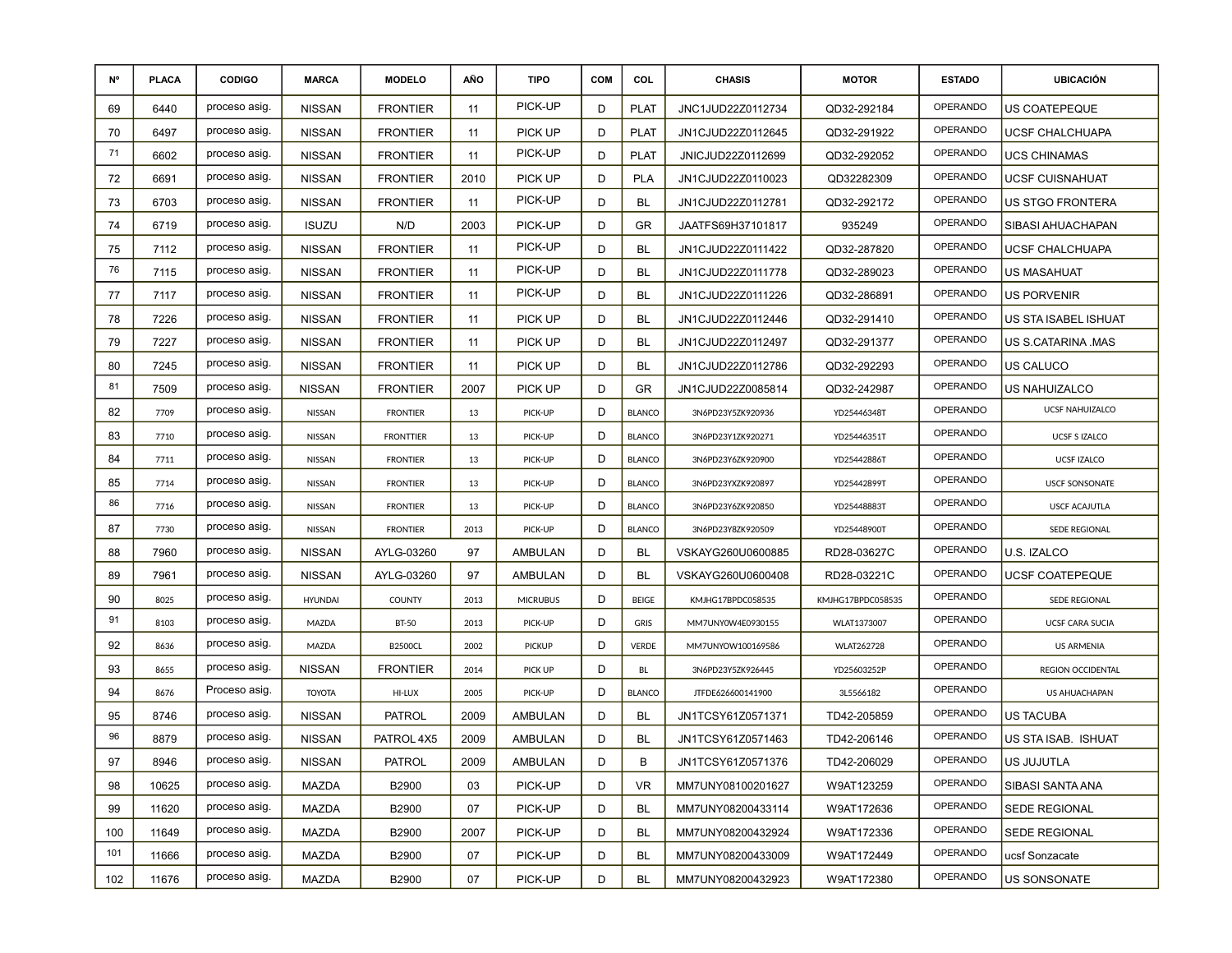| <b>N°</b> | <b>PLACA</b> | <b>CODIGO</b> | <b>MARCA</b>      | <b>MODELO</b>   | <b>AÑO</b> | <b>TIPO</b>   | <b>COM</b>   | COL         | <b>CHASIS</b>      | <b>MOTOR</b>     | <b>ESTADO</b>   | <b>UBICACIÓN</b>            |
|-----------|--------------|---------------|-------------------|-----------------|------------|---------------|--------------|-------------|--------------------|------------------|-----------------|-----------------------------|
| 103       | 11679        | proceso asig. | <b>MAZDA</b>      | B2900           | 07         | PICK-UP       | D            | <b>BL</b>   | MM7UNY08200432803  | W9AT172142       | <b>OPERANDO</b> | <b>VECT SONSONATE</b>       |
| 104       | 11681        | proceso asig. | <b>MAZDA</b>      | B2900           | 07         | PICK-UP       | D            | <b>BL</b>   | MM7UNY08200432804  | W9AT172125       | <b>OPERANDO</b> | U.S. DE IZALCO              |
| 105       | 11683        | proceso asig. | <b>MAZDA</b>      | B2900           | 07         | PICK-UP       | D            | <b>BL</b>   | MM7UNY08200432922  | W9AT172355       | <b>OPERANDO</b> | US SAN ANT. MONTE           |
| 106       | 11684        | proceso asig. | <b>MAZDA</b>      | B2900           | 07         | PICK-UP       | D            | <b>BL</b>   | MM7UNY08200432663  | W9AT171957       | <b>OPERANDO</b> | <b>U.S. DE TACUBA</b>       |
| 107       | 11685        | proceso asig. | <b>MAZDA</b>      | B2900           | 07         | PICK-UP       | D            | <b>BL</b>   | MM7UNY08200432733  | W9AT172026       | <b>OPERANDO</b> | <b>UCSF ATIQUIZAYA</b>      |
| 108       | 11687        | proceso asig. | <b>MAZDA</b>      | B2900           | 07         | PICK-UP       | D.           | <b>BL</b>   | MM7UNY08200433204  | W9AT172776       | <b>OPERANDO</b> | US GUAYAPA ABAJO            |
| 109       | 11688        | proceso asig. | <b>MAZDA</b>      | B2900           | 07         | PICK-UP       | D            | <b>BL</b>   | MM7UNY08200433194  | W9AT172772       | OPERANDO        | <b>US AHUACHAPAN</b>        |
| 110       | 11689        | proceso asig. | <b>MAZDA</b>      | B2900           | 07         | PICK-UP       | D.           | <b>BL</b>   | MM7UNY08200433202  | W9AT172748       | <b>OPERANDO</b> | <b>VECTORES CARA SUCIA.</b> |
| 111       | 12298        | proceso asig. | <b>MAZDA</b>      | B2900 4X4       | 2006       | PICK-UP       | D.           | <b>VR</b>   | MM7UNY08200395650  | W9AT156787       | <b>OPERANDO</b> | <b>SEDE REGIONAL</b>        |
| 112       | 13444        | proceso asig. | <b>MITSUB</b>     | $L-200$         | 2006       | PICK UP       | D            | <b>GRIS</b> | MMBJNK7406FT019874 | 4KD56CF1942      | <b>OPERANDO</b> | <b>SEDE REGIONAL</b>        |
| 113       | 14804        | proceso asig. | <b>TOYOTA</b>     | W166L-PRMO      | 2000       | PICK-UP       | D            | <b>RJ</b>   | LN166-0043377      | 3L-4935504       | <b>OPERANDO</b> | <b>SEDE REGIONAL</b>        |
| 114       | 15820        | proceso asig. | <b>MAZDA</b>      | B2900           | 02         | PICK-UP       | D.           | <b>BL</b>   | W9AT115528         | MN7UNY0810018064 | <b>OPERANDO</b> | U.S.SN.RAFAEL               |
| 115       | 16475        | proceso asig. | <b>MERCEDES B</b> | 290GD           | 1996       | <b>CMIOTA</b> | D            | <b>BL</b>   | MDB46133817104982  | 602942410002633  | <b>OPERANDO</b> | <b>SEDE REGIONAL</b>        |
| 116       | 16826        | proceso asig. | <b>MITSUBISHI</b> | <b>L-200 DC</b> | 04         | <b>PICKUP</b> | D.           | <b>VR</b>   | MMBJMK7404D010350  | 4D56BL7680       | <b>OPERANDO</b> | <b>VECTORES STAANA</b>      |
| 117       | 16827        | proceso asig. | <b>MITSUBISHI</b> | K74TGJENXFL     | 04         | PICK-UP       | D            | <b>RJ</b>   | MMBJNK7404D011095  | 4D56BL7645       | <b>OPERANDO</b> | <b>VECT SONSONATE</b>       |
| 118       | 16828        | proceso asig. | <b>MITSUBISHI</b> | $L-200$         | 04         | PICK-UP       | D            | <b>VE</b>   | MMBJNK7404D010831  | 4D56BL7643       | <b>OPERANDO</b> | <b>VECT ATIQUIZAYA</b>      |
| 119       | 16908        | proceso asig. | <b>MAZDA</b>      | B2900 4X4       | 05         | PICK-UP       | D.           | <b>OCRE</b> | MM7UNY08200359500  | W9AT143326       | <b>OPERANDO</b> | <b>UCSF METAPAN</b>         |
| 120       | 17147        | proceso asig. | <b>TOYOTA</b>     | HI-LUX          | 04         | PICK-UP       | D            | <b>BL</b>   | JTFDE626500111464  | 3L5374178        | <b>OPERANDO</b> | <b>SIBASI SONSON</b>        |
| 121       | 17149        | proceso asig. | <b>TOYOTA</b>     | HI-LUX          | 04         | PICK-UP       | D            | <b>BL</b>   | JTFDE626000111520  | 3L-5374371       | <b>OPERANDO</b> | <b>SIB AHUACHAPAN</b>       |
| 122       | 17826        | proceso asig. | <b>MITSUBISHI</b> | L-200 4X4 CD    | 05         | PICK-UP       | <sub>D</sub> | <b>VE</b>   | MMBJNK7705D033519  | 4M40MA4219       | OPERANDO        | <b>SIBASI SANTA ANA</b>     |
|           |              |               |                   |                 |            |               |              |             |                    |                  |                 |                             |

### **LISTA DE VEHICULOS LIVIANOS GASOLINA**

| N° | <b>PLACA</b> | <b>CODIGO</b> | <b>MARCA</b>  | <b>MODELO</b>   | AÑO  | <b>TIPO</b>      | <b>COM</b> | COL | <b>CHASIS</b>      | <b>MOTOR</b> | <b>ESTADO</b>   | UBICACIÓN             |
|----|--------------|---------------|---------------|-----------------|------|------------------|------------|-----|--------------------|--------------|-----------------|-----------------------|
|    | 2866         | proceso asig. | <b>JEEP</b>   | <b>CHEROKEE</b> | 1987 | <b>CAMIONETA</b> | G          |     | 1JEBL782EHT185981  | 2L-1157127   | OPERANDO        | <b>SEDE REGIONAL</b>  |
|    | 8747         | proceso asig. | <b>DAEWOO</b> | ATTIVO VAN      | 96   | AMBULAN          | G          |     | KLY7T11ZBTCO25893  | F8CB281978   | <b>OPERANDO</b> | US NAHUILINGO         |
|    | 5603         | proceso asig. | <b>NISSAN</b> | <b>FRONTIER</b> | 1998 | PICK UP          | G          |     | 1NGDD26Y3WGC331755 | 668993MKA24  | OPERANDO        | US TEXISTEPEQUE       |
|    | 7953         | 18-6161       | <b>TOYOTA</b> | FJ-40           | 79   | JEEP             |            | BL  | FJ40-308935        | 2F-381098    | <b>OPERANDO</b> | <b>U.S. STA.LUCIA</b> |
|    |              |               |               |                 |      |                  |            |     |                    |              |                 |                       |

### **LISTA DE VEHICULOS PESADOS DIESEL**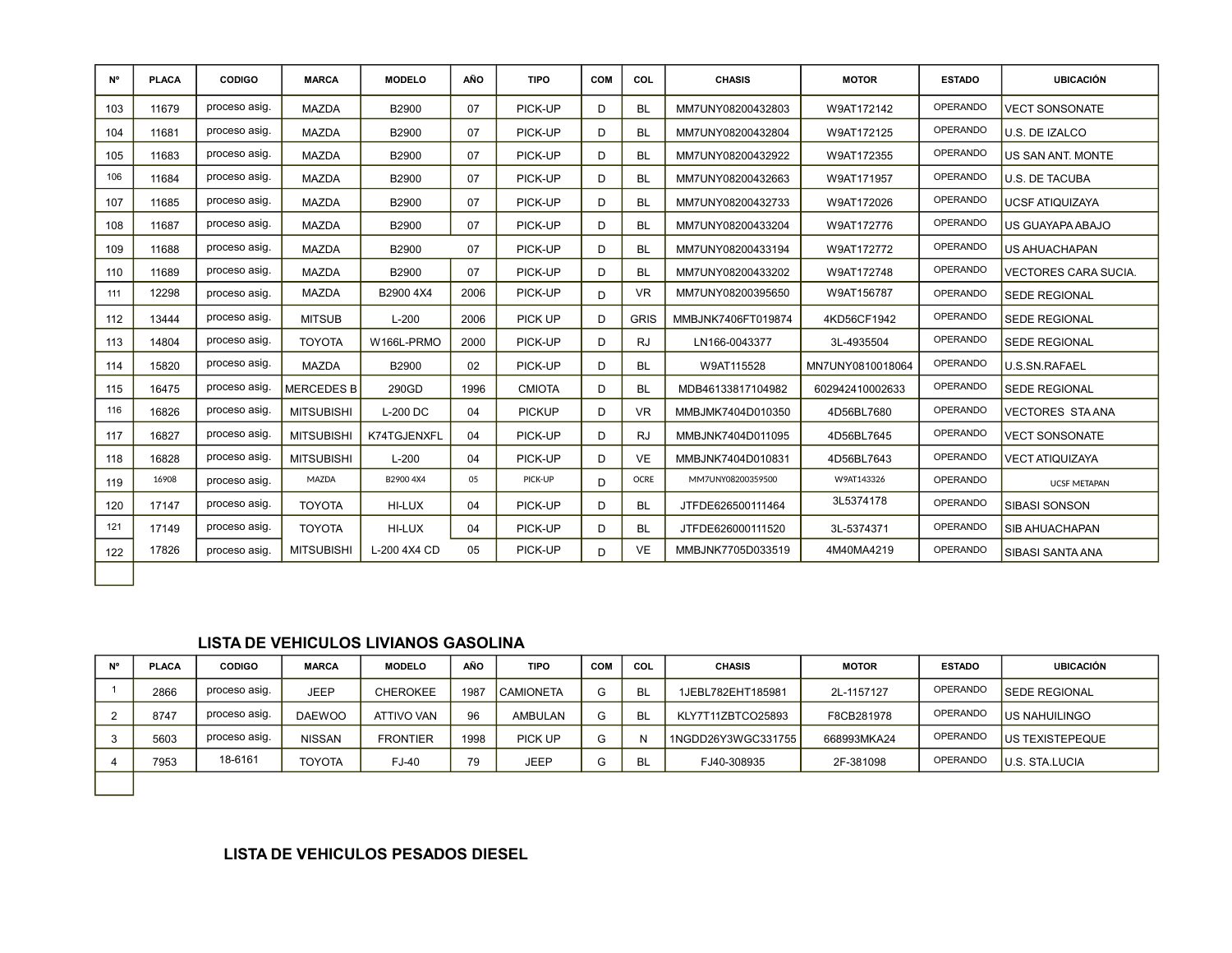| N° | <b>PLACA</b> | <b>CODIGO</b> | <b>MARCA</b>  | <b>MODELO</b> | AÑO  | <b>TIPO</b>   | <b>COM</b>    | COL       | <b>CHASIS</b>     | <b>MOTOR</b>   | <b>ESTADO</b>   | <b>UBICACIÓN</b>     |
|----|--------------|---------------|---------------|---------------|------|---------------|---------------|-----------|-------------------|----------------|-----------------|----------------------|
| N° | <b>PLACA</b> | <b>CODIGO</b> | <b>MARCA</b>  | <b>MODELO</b> | AÑO  | <b>TIPO</b>   | COM           | COL       | <b>CHASIS</b>     | <b>MOTOR</b>   | <b>ESTADO</b>   | <b>UBICACIÓN</b>     |
|    | 4434         | proceso asig. | INTERNAC.     | 4300          | 2012 | <b>FURGON</b> | DIESEL        | <b>BL</b> | 3HAMMAAR6CL120900 | 470HM2U1592385 | <b>OPERANDO</b> | <b>SEDE REGIONAL</b> |
|    | 7916         | 02-1076       | <b>NISSAN</b> | NIMI-00379    | 97   | <b>FURGON</b> | <b>DIESEL</b> | <b>BL</b> | VWAM141FATA386884 | FE6-108128D    | <b>OPERANDO</b> | <b>SEDE REGIONAL</b> |
| د. | 7917         | 02-1075       | <b>NISSAN</b> | NIMI-00379    | 97   | <b>FURGON</b> | <b>DIESEL</b> | <b>BL</b> | VWAM141FATA386855 | FE6-108120D    | OPERANDO        | <b>SEDE REGIONAL</b> |
|    | 7935         | proceso asig. | <b>NISSAN</b> | NIMI-00379    | 97   | <b>FURGON</b> | <b>DIESEL</b> | <b>BL</b> | VWAM141FATA386587 | FE6-108075D    | OPERANDO        | <b>SEDE REGIONAL</b> |
|    |              |               |               |               |      |               |               |           |                   |                |                 |                      |

# **REGION ORIENTAL**

### **LISTA DE VEHICULOS LIVIANOS DIESEL**

| <b>N°</b>      | <b>PLACA</b> | <b>CODIGO</b>    | <b>MARCA</b> | <b>MODELO</b>      | AÑO  | <b>TIPO</b> | COM | COL    | <b>CHASIS</b>       | <b>MOTOR</b>      | <b>ESTADO</b>   | <b>UBICACIÓN</b>                   |
|----------------|--------------|------------------|--------------|--------------------|------|-------------|-----|--------|---------------------|-------------------|-----------------|------------------------------------|
|                | 1377         | 32-0332          | Toyota       | BJ75LP             | 1986 | Pick-Up     | D   | Blanco | BJ 750002597        | B0811896          | <b>OPERANDO</b> | Santa Elena, Unidad de Salud       |
| $\overline{2}$ | 2027         | 02-2081          | Toyota       | HZJ75LV-KR 4X4     | 1998 | Ambulancia  | D   | Blanco | HZJ75-0003757       | 1HZ0018728        | <b>OPERANDO</b> | San Gerardo, Unidad de Salud       |
| 3              | 2097         | proceso asig.    | Toyota       | A/98<br>4RUNNER4WD | 1998 | Camioneta   | D   | Blanco | KZN1850053465       | 1KZ0604955        | <b>OPERANDO</b> | Región Oriente, Región             |
| 4              | 2099         | proceso asig.    | Mazda        | B2500              | 2000 | Pick - Up   | D   | Azul   | MM7UNYOW100130668   | <b>WLAT160112</b> | <b>OPERANDO</b> | Región Oriente, Región             |
| 5              | 2119         | 02-4100          | Toyota       | HZJ75LV-KR         | 1991 | Ambulancia  | D   | Blanco | HZJ75-0003599       | 1HZ00149007       | <b>OPERANDO</b> | Nueva Esparta, Unidad de<br>Salud  |
| 6              | 2123         | 02-4103          | Toyota       | HZJ75LV-KR         | 1991 | Ambulancia  | D   | Blanco | HZJ75-0003579       | 0017822           | <b>OPERANDO</b> | La Canoa, Unidad de Salud          |
| $\overline{7}$ | 2129         | 02-4105          | Toyota       | HZJ75LV-KR         | 1990 | Ambulancia  | D   | Blanco | 17570               | HZJ750003530      | <b>OPERANDO</b> | Yucuaiguín, Unidad de Salud        |
| 8              | 2130         | 02-4108          | Toyota       | HZJ75LV-KR         | 1991 | Ambulancia  | D   | Blanco | HZJ75-0003685       | 16318             | <b>OPERANDO</b> | San Alejo, Unidad de Salud         |
| 9              | 2136         | proceso asig.    | Nissan       | <b>TERRANO</b>     | 2002 | Camioneta   | D   | Blanco | VSKTVUR20U0515815   | TD27249951Y       | <b>OPERANDO</b> | Región Oriente, Región             |
| 10             | 2151         | 02-5129          | Toyota       | HZJ75LV            | 1990 | Ambulancia  | D   | Blanco | HZJ750004279        | 1HZ-0022124       | <b>OPERANDO</b> | Sociedad, Unidad de Salud          |
| 11             | 2152         | 02-4130          | Toyota       | HZJ75LV-KR         | 1991 | Ambulancia  | D   | Blanco | HZJ750004330        | 1HZ0022684        | <b>OPERANDO</b> | Chinameca, Unidad de Salud         |
| 12             | 2154         | 02-4131          | Toyota       | HZJ75LLV-KR        | 1991 | Ambulancia  | D   | Blanco | HZJ750004274        | 1HZ-0022094       | <b>OPERANDO</b> | Jucuapa, Unidad de Salud           |
| 13             | 2156         | 02-4133          | Toyota       | HZJ75LV-KR         | 1991 | Ambulancia  | D   | Blanco | HZJ75-0004311       | HZJ0022315        | <b>OPERANDO</b> | Osicala, Unidad de salud           |
| 14             | 2355         | proceso asig.    | Mazda        | BT-50 DOBLE CAB    | 2008 | Pick - Up   | D   | Gris   | MM7UNY0W380656215   | <b>WLAT841673</b> | <b>OPERANDO</b> | Región Oriente, Región             |
| 15             | 2461         | 489089, anterior | Mazda        | B2900              | 1998 | Pick-Up     | D   | Blanco | JM7-UFY0W5-V0120952 | WL-350029         | <b>OPERANDO</b> | Mercedes Umaña, Unidad de<br>Salud |
| 16             | 2984         | proceso asig.    | Mazda        | BT-50 4X2          | 2008 | Pick - Up   | D   | Blanco | MM7UNYOW380643265   | <b>WLAT809825</b> | <b>OPERANDO</b> | San Miquel, Sibasi                 |
| 17             | 3259         | proceso asig.    | Nissan       | PATROL 4.2 DSL     | 2008 | Ambulancia  | D   | Blanco | JN1TCSY61Z0566297   | TD42197028        | <b>OPERANDO</b> | Joateca, Unidad de Salud           |
| 18             | 3264         | proceso asig.    | Nissan       | PATROL 4.2 DSL     | 2008 | Ambulancia  | D   | Blanco | JN1TCSY61Z0566387   | TD42197239        | <b>OPERANDO</b> | Guatajiaqua, Unidad de Salud       |
| 19             | 3274         | proceso asig.    | Nissan       | PATROL 4.2 DSL     | 2008 | Ambulancia  | D   | Blanco | JN1TCSY61Z0565629   | TD42196038        | <b>OPERANDO</b> | Torola, Unidad de Salud            |
| 20             | 3277         | proceso asig.    | Nissan       | PATROL 4.2 DSL     | 2008 | Ambulancia  | D   | Blanco | JN1TCSY61Z0565683   | TD42196142        | <b>OPERANDO</b> | San Simón, Unidad de Salud         |
| 21             | 3278         | proceso asig.    | Nissan       | PATROL 4.2 DSL     | 2008 | Ambulancia  | D   | Blanco | JN1TCSY61Z0565723   | TD42196129        | <b>OPERANDO</b> | San Isidro, Unidad de Salud        |
| 22             | 3279         | proceso asig.    | Nissan       | PATROL 4.2 DSL     | 2008 | Ambulancia  | D   | Blanco | JN1TCSY61Z0565767   | TD42196152        | <b>OPERANDO</b> | Gualococti, Unidad de Salud        |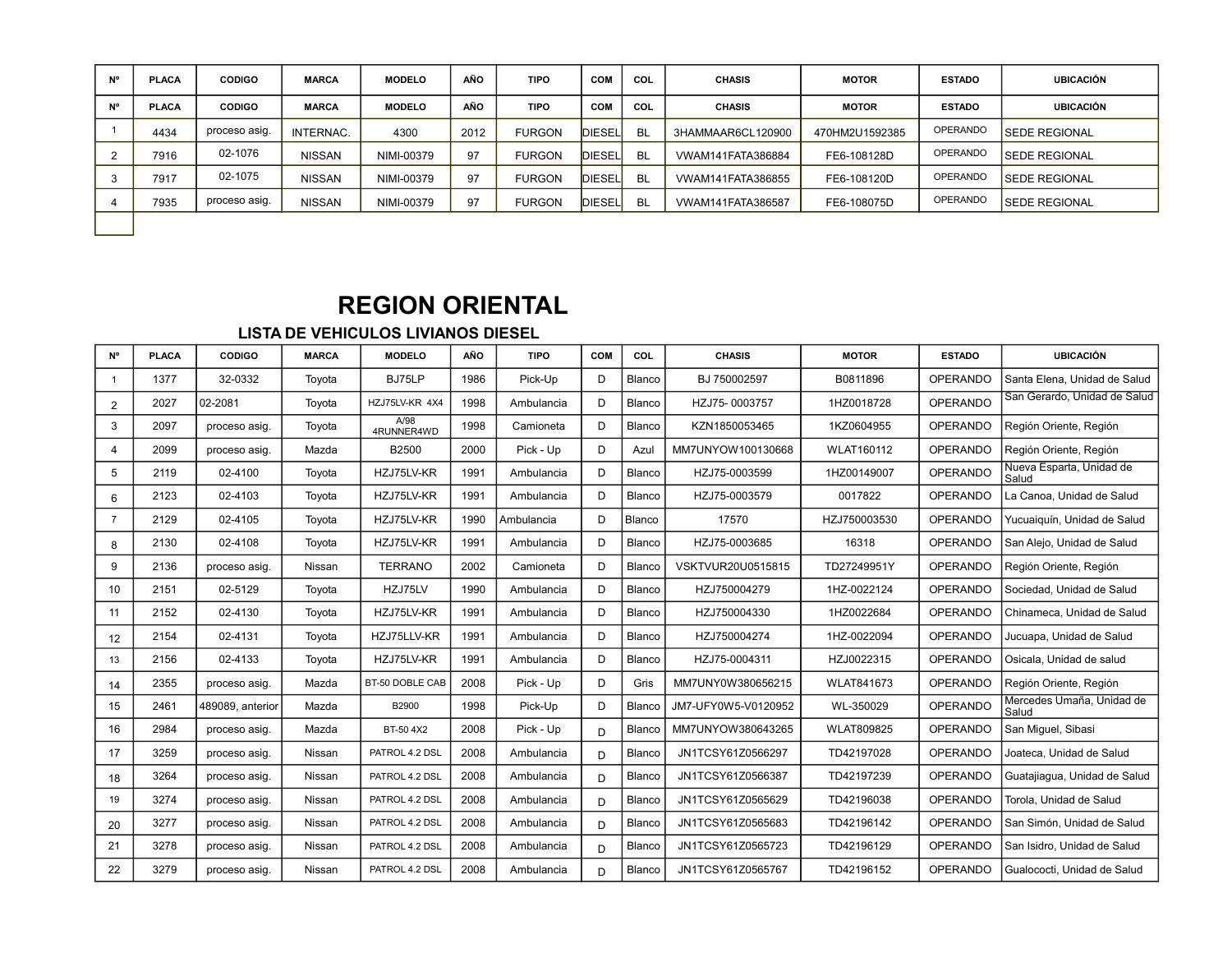| N° | <b>PLACA</b> | <b>CODIGO</b> | <b>MARCA</b>      | <b>MODELO</b>                    | AÑO  | <b>TIPO</b>       | <b>COM</b> | COL           | <b>CHASIS</b>     | <b>MOTOR</b>      | <b>ESTADO</b>   | <b>UBICACIÓN</b>                          |
|----|--------------|---------------|-------------------|----------------------------------|------|-------------------|------------|---------------|-------------------|-------------------|-----------------|-------------------------------------------|
| 23 | 3280         | proceso asig. | Nissan            | PATROL 4.2 DSL                   | 2008 | Ambulancia        | D          | Blanco        | JN1TCSY61Z0566788 | TD42196288        | <b>OPERANDO</b> | Carolina, Unidad de Salud                 |
| 24 | 3281         | proceso asig. | Nissan            | PATROL 4.2 DSL                   | 2008 | Ambulancia        | D          | Blanco        | JN1TCSY61Z0565790 | TD42196281        | <b>OPERANDO</b> | Nueva Granada, Unidad de<br>Salud         |
| 25 | 3289         | proceso asig. | Nissan            | PATROL 4.2 DSL                   | 2008 | Ambulancia        | D          | Blanco        | JN1TCSY61Z0566224 | TD42196960        | <b>OPERANDO</b> | San Antonio del Mosco,<br>Unidad de Salud |
| 26 | 3322         | proceso asig. | Mazda             | <b>BT-50</b>                     | 2008 | Pick - Up         | D          | Gris          | MM7UNY0W380677166 | <b>WLAT891139</b> | <b>OPERANDO</b> | Región Oriente, Región                    |
| 27 | 3333         | proceso asig. | Mazda             | BT50 4X4                         | 2008 | Pick - Up         | D          | Gris          | MM7UNY0W380677093 | <b>WLAT891078</b> | <b>OPERANDO</b> | San Miguel, Unidad de Salud               |
| 28 | 3335         | proceso asig. | Mazda             | <b>BT-50</b>                     | 2008 | Pick - Up         | D          | Gris          | MM7UNTOW380677553 | <b>WLAT891864</b> | <b>OPERANDO</b> | Usulutan, Sibasi                          |
| 29 | 3385         | proceso asig. | Mazda             | <b>BT-50 DC</b>                  | 2008 | Pick - Up         | D          | Rojo          | MM7UNY0W380672932 | <b>WLAT881733</b> | <b>OPERANDO</b> | La Unión, Sibasi                          |
| 30 | 3492         | proceso asig. | <b>MITSUBISHI</b> | L-200 4X4CD                      | 2005 | Pick - Up         | D          | Gris          | MMBJNK7705DO32718 | 4M40MA4204        | <b>OPERANDO</b> | Región, Oriente, Región                   |
| 31 | 3725         | 02-5944       | Nissan            | AYLG-03280                       | 2007 | Ambulancia        | D          | Blanco        | WSKAYG260UO60405  | RD28-03153C       | <b>OPERANDO</b> | San Luis de la Reina, Unidad<br>de Salud  |
| 32 | 3727         | proceso asig. | Ford              | F SUPER DUTY                     | 1993 | Pick - Up         | D          | Blanco        | 2FDL47M4PCA53956  | N/T               | <b>OPERANDO</b> | San Felipe, Unidad de Salud               |
| 33 | 3757         | proceso asig. | Mazda             | BT50 4X4                         | 2008 | Pick - Up         | D          | Blanco        | MM7UN35648W682119 | <b>WEAT151411</b> | <b>OPERANDO</b> | Morazan, Sibasi                           |
| 34 | 3797         | proceso asig. | Nissan            | PATROL 4.2 DSL                   | 2008 | Ambulancia        | D          | Blanco        | JN1TCSY61Z0567959 | TD42199880        | <b>OPERANDO</b> | San Agustín, Unidad de Salud              |
| 35 | 3807         | proceso asig. | Nissan            | <b>TVTSLAFY</b><br><b>PATROL</b> | 2008 | Ambulancia        | D          | Blanco        | JN1TCSY61Z0568322 | TD42200509        | <b>OPERANDO</b> | Estanzuelas, Unidad de Salud              |
| 36 | 4275         | 02-5142       | Nissan            | AYLG-03200                       | 1997 | Ambulancia        | D          | Blanco        | VSKAYG260U0600376 | RD28-03052C       | <b>OPERANDO</b> | Carolina, Unidad de Salud                 |
| 37 | 4293         | proceso asig. | <b>MITSUBISHI</b> | L200                             | 2011 | PICK-UP           | D          | BLANCC        | MMBJNKB70BD044735 | 4M40UAC4131       | <b>OPERANDO</b> | <b>MEANGUERA R OTAL</b>                   |
| 38 | 4297         | proceso asig. | <b>MITSUBISHI</b> | L200                             | 2011 | PICK-UP           | D          | <b>BLANCO</b> | MMBJNKB70BD044739 | 4M40UAC4129       | <b>OPERANDO</b> | SN L REINA R OTAL                         |
| 39 | 4299         | proceso asig. | <b>MITSUBISHI</b> | L200                             | 2011 | PICK-UP           | D          | BLANCC        | MMBJNKB70BD045471 | 4M40UAC4152       | <b>OPERANDO</b> | SIB LA UNION ROTAL                        |
| 40 | 4300         | proceso asig. | <b>MITSUBISHI</b> | L200                             | 2011 | PICK-UP           | D          | <b>BLANCO</b> | MMBJNKB70BD024790 | 4M40UAC2740       | <b>OPERANDO</b> | SIB USUL R OTAL                           |
| 41 | 4622         | proceso asig. | Nissan            | PATROL 4X2DCL                    | 2009 | Ambulancia        | D          | Blanco        | JN1TCSY61Z0572495 | TD42-208413       | <b>OPERANDO</b> | Sensembra, Unidad de Salud                |
| 42 | 4690         | proceso asig. | Nissan            | Frontier                         | 2013 | Pick-UP           | D          | Blanco        | 3N6PD23Y7ZK924289 | YD25475835T       | <b>OPERANDO</b> | U.S. El Sauce                             |
| 43 | 4692         | proceso asig. | Nissan            | <b>FRONTIER</b>                  | 2013 | Pick-Up           | D          | Blanco        | 3N6PD23YXZK924609 | YD25476578T       | <b>OPERANDO</b> | U.S. Sociedad                             |
| 44 | 4822         | proceso asig. | TOYOTA            | <b>LAND CRUISER</b>              | 2012 | <b>AMBULANCIA</b> | D          | <b>BLANCC</b> | JTERB71J20006453  | 1HZ0689482        | <b>OPERANDO</b> | OSICALA R OTAL                            |
| 45 | 4838         | proceso asig. | <b>TOYOTA</b>     | <b>LAND CRUISER</b>              | 2012 | <b>AMBULANCIA</b> | D          | <b>BLANCO</b> | JTERB71J200064148 | 1HZ0689982        | <b>OPERANDO</b> | SN FCO GOT R OTAL                         |
| 46 | 4840         | proceso asig. | TOYOTA            | <b>LAND CRUISER</b>              | 2012 | <b>AMBULANCIA</b> | D          | <b>BLANCO</b> | JTERB71J900064115 | 1HZ0689768        | <b>OPERANDO</b> | <b>BAJO LEMPA R OTAL</b>                  |
| 47 | 4846         | proceso asig. | <b>TOYOTA</b>     | <b>LAND CRUISER</b>              | 2012 | <b>AMBULANCIA</b> | D          | <b>BLANCO</b> | JTERB71J500064029 | 1HZ0689298        | <b>OPERANDO</b> | <b>ANAMOROS R OTAL</b>                    |
| 48 | 4859         | proceso asig. | Toyota            | HZJ78L-RJMRS                     | 2009 | Ambulancia        | D          | Blanco        | JTERB71J200052905 | 1HZ-0620738       | <b>OPERANDO</b> | Berlín, Unidad de Salud                   |
| 49 | 4872         | proceso asig. | Toyota            | HZJ78L-RJMRS                     | 2009 | Ambulancia        | D          | Blanco        | JTERB71J700052884 | 1HZ-0620854       | <b>OPERANDO</b> | San José de la Fuente, Unidad<br>de Salud |
| 50 | 4885         | proceso asig. | Toyota            | HZJ78L-RJMRS                     | 2009 | Ambulancia        | D          | Blanco        | JTERB71JX00052880 | 1HZ-0620836       | <b>OPERANDO</b> | Ozatlán, Unidad de Salud                  |
| 51 | 4887         | proceso asig. | Toyota            | HZJ78L-RJMRS                     | 2009 | Ambulancia        | D          | Blanco        | JTERB71J800052764 | 1HZ-0620318       | OPERANDO        | San Gerardo, Unidad de Salud              |
| 52 | 4891         | proceso asig. | Toyota            | HZJ78L-RJMRS                     | 2009 | Ambulancia        | D          | Blanco        | JTERB71J400052857 | 1HZ-0620716       | OPERANDO        | Lolotiquillo, Unidad de Salud             |
| 53 | 4892         | proceso asig. | Toyota            | HZJ78L-RJMRS                     | 2009 | Ambulancia        | D          | Blanco        | JTERB71J400052880 | 1HZ-0620728       | <b>OPERANDO</b> | Alegría, Unidad de Salud                  |
| 54 | 4897         | proceso asig. | Toyota            | HZJ78L-RJMRS                     | 2009 | Ambulancia        | D          | Blanco        | JTERB71JX00052766 | 1HZ-0620327       | OPERANDO        | Mercedes Umaña, Unidad de<br>Salud        |
| 55 | 4917         | proceso asig. | Toyota            | HZJ78L-RJMRS                     | 2009 | Ambulancia        | D          | Blanco        | JTERB71J400052812 | 1HZ-0620508       | <b>OPERANDO</b> | Yayantique, Unidad de Salud               |
| 56 | 4922         | proceso asig. | Toyota            | HZJ78L-RJMRS                     | 2009 | Ambulancia        | D          | Blanco        | JTERB71J700052819 | 1HZ-0620537       | <b>OPERANDO</b> | San Jorge, Unidad de Salud                |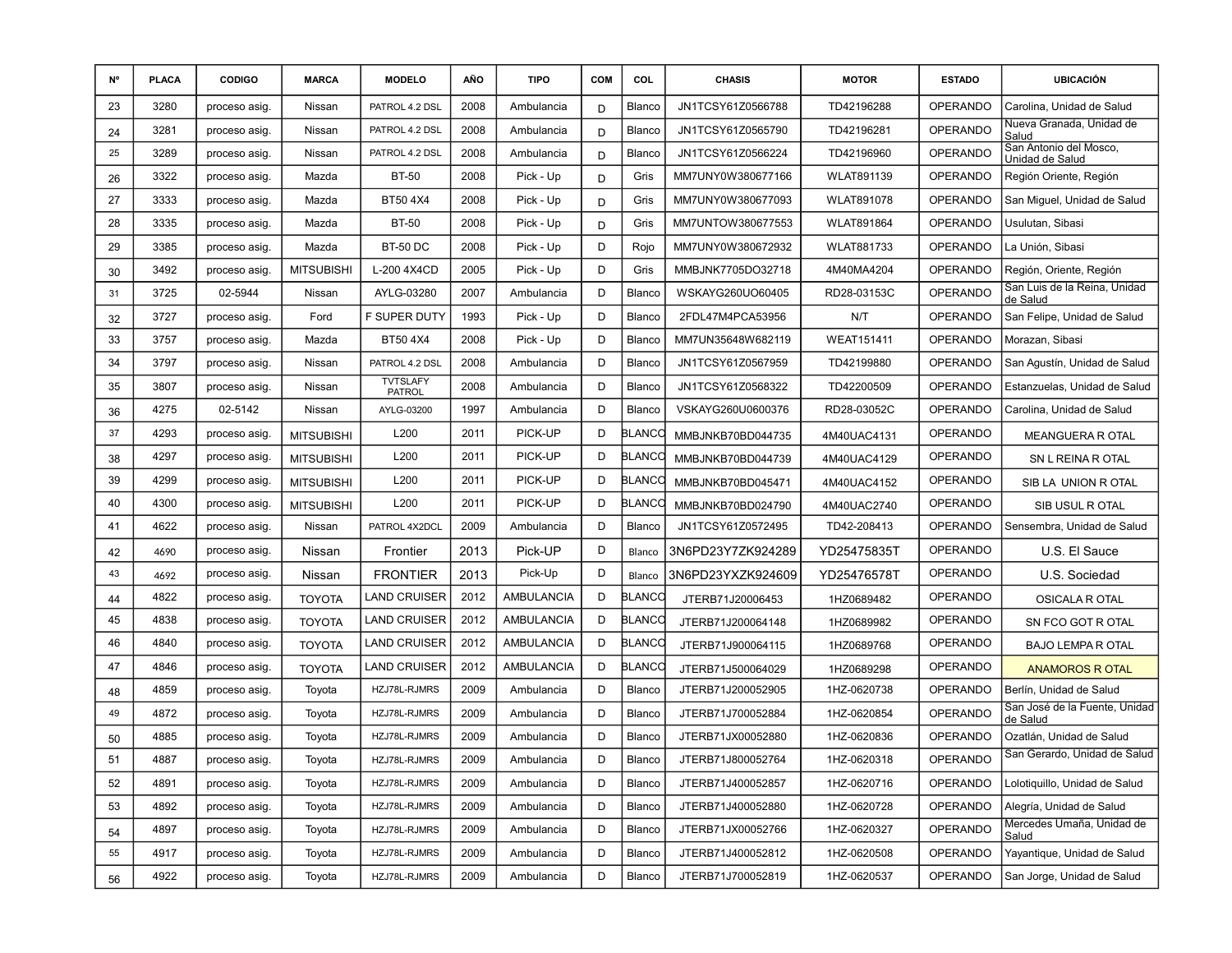| N° | <b>PLACA</b> | <b>CODIGO</b> | <b>MARCA</b> | <b>MODELO</b>                 | AÑO  | <b>TIPO</b> | <b>COM</b> | COL           | <b>CHASIS</b>      | <b>MOTOR</b> | <b>ESTADO</b>   | <b>UBICACIÓN</b>                           |
|----|--------------|---------------|--------------|-------------------------------|------|-------------|------------|---------------|--------------------|--------------|-----------------|--------------------------------------------|
| 57 | 4935         | proceso asig. | Toyota       | HZJ78L-RJMRS                  | 2009 | Ambulancia  | D          | Blanco        | JTERB71J300053076  | 1HZ-0621706  | <b>OPERANDO</b> | Villa El Rosario, Unidad de<br>Salud       |
| 58 | 4942         | proceso asig. | Toyota       | HZJ78L-RJMRS                  | 2009 | Ambulancia  | D          | Blanco        | JTERB71J600053055  | 1HZ-0621594  | <b>OPERANDO</b> | Jucuarán, Unidad de Salud                  |
| 59 | 4988         | proceso asig. | Toyota       | HZJ78L-RJMRS                  | 2009 | Ambulancia  | D          | Blanco        | JTERB71J700052996  | 1HZ-0621321  | <b>OPERANDO</b> | Santa Elena, Unidad de Salud               |
| 60 | 4990         | proceso asig. | Toyota       | HZJ78L-RJMRS                  | 2009 | Ambulancia  | D          | Blanco        | JTERB71J900052923  | 1HZ-0620984  | <b>OPERANDO</b> | Tecapán, Unidad de Salud                   |
| 61 | 4991         | proceso asig. | Toyota       | HZJ78L-RJMRS                  | 2009 | Ambulancia  | D          | Blanco        | JTERB71J200052923  | 1HZ-0620993  | <b>OPERANDO</b> | Concepción Batres, Unidad de<br>Salud      |
| 62 | 4993         | proceso asig. | Toyota       | HZJ78L-RJMRS                  | 2009 | Ambulancia  | D          | Blanco        | JTERB71J200052937  | 1HZ-0621048  | <b>OPERANDO</b> | Ciudad Barrios, Unidad de<br>Salud         |
| 63 | 5000         | proceso asig. | Toyota       | HZJ78L-RJMRS                  | 2009 | Ambulancia  | D          | Blanco        | JTERB71J500052950  | 1HZ-0621102  | <b>OPERANDO</b> | Delicias de Concepción,<br>Unidad de Salud |
| 64 | 5223         | 24-4218       | Toyota       | LJ70LV-MNX                    | 1997 | Jeep        | D          | Gris          | LJ70-0003504       | 2L-1385340   | <b>OPERANDO</b> | Conchagua, Unidad de Salud                 |
| 65 | 5829         | proceso asig. | Toyota       | HILUX 4X4                     | 2010 | Pick - Up   | D          | Blanco        | MROFR22GX00657878  | 2KD7633632   | <b>OPERANDO</b> | Región Oriente, Región                     |
| 66 | 7163         | proceso asig. | Nissan       | <b>FRONTIER</b>               | 2010 | Pick - Up   | D          | Blanco        | JN1JUD22Z0112318   | QD32290993   | <b>OPERANDO</b> | Renal de Bajo Lempa, Unidad<br>de Salud    |
| 67 | 7165         | proceso asig. | Nissan       | <b>FRONTIER</b>               | 2010 | Pick - Up   | D          | Blanco        | JN1CUD220112257    | QD32290339   | <b>OPERANDO</b> | Puerto El Triunfo, Unidad de<br>Salud      |
| 68 | 7166         | proceso asig. | Nissan       | <b>FRONTIER</b>               | 2011 | Pick - Up   | D          | Azul          | JN1CJUD22Z0112348  | QD32291126   | <b>OPERANDO</b> | Carolina, Unidad de Salud                  |
| 69 | 7172         | proceso asig. | Nissan       | <b>FRONTIER</b>               | 2010 | Pick - Up   | D          | Azul          | JN1CJUD22Z0112215  | QD32290530   | <b>OPERANDO</b> | San Gerardo, Unidad de Salud               |
| 70 | 7173         | proceso asig. | Nissan       | <b>FRONTIER</b>               | 2011 | Pick - Up   | D          | Azul          | JN1CJUD22Z0112134  | QD32290688   | <b>OPERANDO</b> | Corinto, Unidad de Salud                   |
| 71 | 7185         | proceso asig. | Nissan       | <b>FRONTIER</b>               | 2011 | Pick - Up   | D          | Blanco        | JN1CJUD22Z0112168  | QD32290678   | <b>OPERANDO</b> | Guatajiagua, Unidad de Salud               |
| 72 | 7186         | proceso asig. | Nissan       | <b>FRONTIER</b>               | 2010 | Pick - Up   | D          | Azul          | JU1CUD220112283    | QD32290407   | <b>OPERANDO</b> | Cacaopera, Unidad de Salud                 |
| 73 | 7187         | proceso asig. | Nissan       | <b>FRONTIER</b>               | 2010 | Pick - Up   | D          | Blanco        | JU1CUD220112372    | QD32291214   | <b>OPERANDO</b> | Poloros, Unidad de Salud                   |
| 74 | 7188         | proceso asig. | Nissan       | <b>FRONTIER</b>               | 2011 | Pick - Up   | D          | Blanco        | JN1CUD220112248    | QD32290959   | <b>OPERANDO</b> | Nueva Esparta, Unidad de<br>Salud          |
| 75 | 7192         | proceso asig. | Nissan       | L4-718                        | 2011 | Pick - Up   | D          | Blanco        | JN1CJUD22Z0112095  | QD32-290684  | <b>OPERANDO</b> | Conchagua, Unidad de Salud                 |
| 76 | 7262         | proceso asig. | MAZDA        | <b>BT 50</b>                  | 2013 | PICK-UP     | D          | <b>BLANCO</b> | MM7UNY0W4D0919585  | WLAT1347098  | <b>OPERANDO</b> | U.S. GUALOCOCTI                            |
| 77 | 7270         | proceso asig. | MAZDA        | <b>BT 50</b>                  | 2013 | PICK-UP     | D          | <b>BLANCO</b> | MM7UNY0W4D0919593  | WLAT1347143  | <b>OPERANDO</b> | SIBASI MORAZAN                             |
| 78 | 7271         | proceso asig. | MAZDA        | <b>BT 50</b>                  | 2013 | PICK-UP     | D          | <b>BLANCO</b> | MM7UNY0W4D0919404  | WLAT1346642  | <b>OPERANDO</b> | CABEZA DE RED CAROLINA                     |
| 79 | 7273         | proceso asig. | MAZDA        | <b>BT 50</b>                  | 2013 | PICK-UP     | D          | <b>BLANCO</b> | MM7UNY0W4D0919673  | WLAT1347364  | <b>OPERANDO</b> | SIBASI SAN MIGUEL                          |
| 80 | 7276         | proceso asig. | MAZDA        | <b>BT 50</b>                  | 2013 | PICK-UP     | D          | <b>BLANCO</b> | MM7UNY0W4D0919467  | WLAT1346788  | <b>OPERANDO</b> | <b>CACAOPERA</b>                           |
| 81 | 7276         | proceso asig. | Mazda        | <b>BT50</b>                   | 2013 | PICK-UP     | D          | Blanco        | MM7UNY0W4D0919467  | WLAT1346788  | <b>OPERANDO</b> | U.S. Cacaopera                             |
| 82 | 7279         | proceso asig. | MAZDA        | <b>BT 50</b>                  | 2013 | PICK-UP     | D          | <b>BLANCO</b> | MM7UNY0W4D0919466  | WLAT1346434  | <b>OPERANDO</b> | <b>LISLIQUE</b>                            |
| 83 | 7280         | proceso asig. | MAZDA        | <b>BT 50</b>                  | 2013 | PICK-UP     | D          | <b>BLANCO</b> | MM7UNY0W4D0919494  | WLAT1346060  | <b>OPERANDO</b> | SIBASI LA UNION                            |
| 84 | 7296         | proceso asig. | Nissan       | <b>FRONTIER</b>               | 2011 | Pick - Up   | D          | Platea<br>do  | JN1CJUD22Z0112784  | QD32292268   | <b>OPERANDO</b> | Ereguayquín, Unidad de Salud               |
| 85 | 7304         | proceso asig. | Nissan       | $L4-718$<br><b>FRONTIER</b>   | 2011 | Pick - Up   | D          | Blanco        | JN1CJUD22Z0112815  | QD32-292651  | OPERANDO        | Estanzuelas, Unidad de Salud               |
| 86 | 7308         | proceso asig. | Nissan       | <b>FRONTIER</b>               | 2011 | Pick - Up   | D          | Platea<br>do  | JN1CJUD222Z0112799 | QD32292394   | <b>OPERANDO</b> | Chapeltique, Unidad de Salud               |
| 87 | 7310         | proceso asig. | Nissan       | <b>FRONTIER</b>               | 2011 | Pick - Up   | D          | Blanco        | JN1CJUD22Z0112647  | QD32292155   | <b>OPERANDO</b> | Torola, Unidad de Salud                    |
| 88 | 7315         | proceso asig. | Nissan       | <b>FRONTIER</b>               | 2011 | Pick - Up   | D          | Platea<br>do  | JN1CJUD22Z0112595  | QD32291889   | <b>OPERANDO</b> | Yayantique, Unidad de Salud                |
| 89 | 7322         | proceso asig. | Nissan       | $L4 - 718$<br><b>FRONTIER</b> | 2011 | Pick - Up   | D          | Platea<br>do  | JN1CJUD22Z0112611  | QD32292142   | <b>OPERANDO</b> | San Simón, Unidad de Salud                 |
| 90 | 7331         | proceso asig. | Nissan       | <b>FRONTIER</b>               | 2011 | Pick - Up   | D          | Platea<br>do  | JN1CJUD22Z0112750  | QD32292145   | <b>OPERANDO</b> | Delicias de Concepción,<br>Unidad de Salud |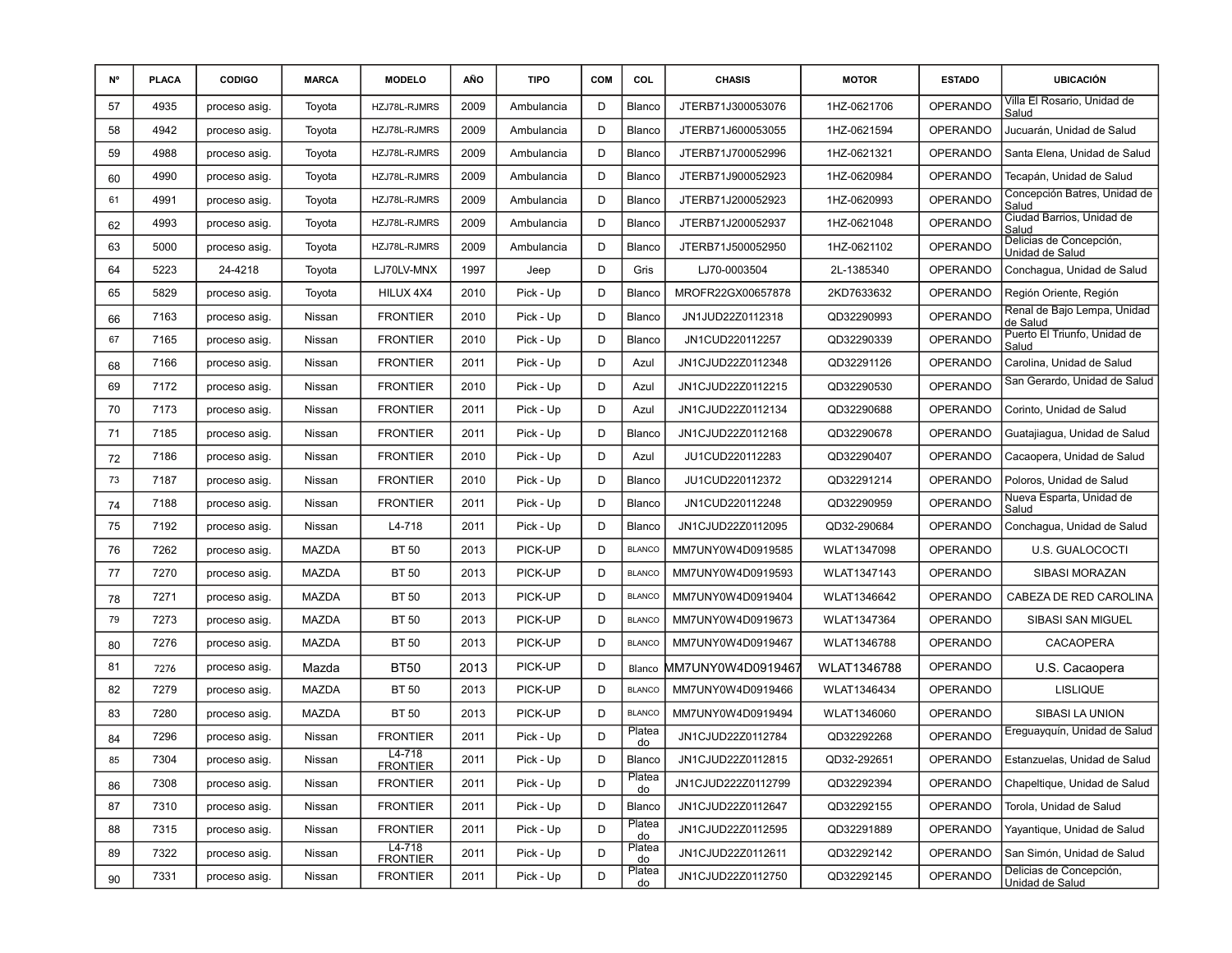| N°  | <b>PLACA</b> | <b>CODIGO</b> | <b>MARCA</b> | <b>MODELO</b>       | AÑO  | <b>TIPO</b> | <b>COM</b> | COL          | <b>CHASIS</b>     | <b>MOTOR</b>         | <b>ESTADO</b>   | <b>UBICACIÓN</b>                         |
|-----|--------------|---------------|--------------|---------------------|------|-------------|------------|--------------|-------------------|----------------------|-----------------|------------------------------------------|
| 91  | 7333         | proceso asig. | Nissan       | <b>FRONTIER</b>     | 2011 | Pick - Up   | D          | Blanco       | JN1CJUD22Z0112775 | QD32-292241          | <b>OPERANDO</b> | Sensembra, Unidad de Salud               |
| 92  | 7334         | proceso asig. | Nissan       | <b>FRONTIER</b>     | 2011 | Pick - Up   | D          | Platea<br>do | JN1CJUD22Z0112702 | QD32292015           | <b>OPERANDO</b> | Joateca, Unidad de Salud                 |
| 93  | 7335         | proceso asig. | Nissan       | <b>FRONTIER</b>     | 2011 | Pick - Up   | D          | Platea<br>do | JN1CJUD22Z0112717 | QD32292016           | <b>OPERANDO</b> | Chilanga, Unidad de Salud                |
| 94  | 7337         | proceso asig. | Nissan       | <b>FRONTIER</b>     | 2011 | Pick - Up   | D          | Platea<br>do | JN1CJUD22Z0112709 | QD32292402           | OPERANDO        | Llano Los Patos, Unidad de<br>Salud      |
| 95  | 7350         | 18-4187       | A.M.C.       | Cherokee            | 1990 | Camioneta   | D          | Blanco       | 1J4FJ28BXLL245880 | F051645              | <b>OPERANDO</b> | Santa Elena, Unidad de Salud             |
| 96  | 7724         | proceso asig. | Nissan       | <b>FRONTIER</b>     | 2013 | PICK-UP     | D          | Blanco       | 3N6PD23Y9ZK920454 | YD25448822T          | <b>OPERANDO</b> | U.S. San Luís de La Reina                |
| 97  | 7725         | proceso asig. | Nissan       | <b>FRONTIER</b>     | 2013 | PICK-UP     | D          | Blanco       | 3N6PD23Y8ZK920963 | YD25442840T          | <b>OPERANDO</b> | U.S. San Miguel                          |
| 98  | 7733         | 02-5140       | Nissan       | aylg-03260          | 1997 | Ambulancia  | D          | Blanco       | VSKAYG260U0600409 | RD28-03275C          | <b>OPERANDO</b> | El Tránsito, Unidad de Salud             |
| 99  | 7735         | proceso asig. | Nissan       | <b>FRONTIER</b>     | 2013 | Pick-up     | D          | Blanco       | 3N6PD23YXZK920883 | YD25442893T          | <b>OPERANDO</b> | Sede Regional                            |
| 100 | 7737         | 02-5145       | Nissan       | PATROL 4X4          | 1997 | Ambulancia  | D          | Blanco       | VSKAYG260U0600406 | RD28-03267C          | <b>OPERANDO</b> | El Molino, Unidad de Salud               |
| 101 | 7766         | 02-5168       | Nissan       | AYLG03260           | 1997 | Ambulancia  | D          | Blanco       | VSKAYG260U0601191 | RD28-04028           | <b>OPERANDO</b> | Perquín, Unidad de Salud                 |
| 102 | 7853         | 32-6352       | Nissan       | AYLG0028D           | 1997 | Pick-Up     | D          | Blanco       | VSKAYG260U0601402 | RD28-04276C          | <b>OPERANDO</b> | El Zamorán, Unidad de Salud              |
| 103 | 7866         | proceso asig. | Ford         | E-350               | 2006 | Ambulancia  | D          | Blanco       | 1FDSS34P36HA89189 | No visible, corroído | <b>OPERANDO</b> | C.S. Boquín, J/Pororós                   |
| 104 | 8024         | proceso asig. | Hyundai      | <b>COUNTY</b>       | 2013 | microbus    | D          | Blanco       | KMJHG17BPDC058541 | D4DBC526731          | <b>OPERANDO</b> | Sede Regional                            |
| 105 | 8089         | proceso asig. | Toyota       | <b>Land Cruiser</b> | 2013 | Ambulancia  | D          | Blanco       | JTERB71J700071435 | 1HZ0746091           | <b>OPERANDO</b> | U.S. Sociedad                            |
| 106 | 8502         | proceso asig. | MAZDA        | <b>BT50</b>         | 2014 | PICK UP     | D          | Blanco       | MM7UNYOW4E0931109 | WLAT1375364          | <b>OPERANDO</b> | <b>UCSF PTO TRIUNFO</b>                  |
| 107 | 8503         | proceso asig. | MAZDA        | <b>BT50</b>         | 2014 | PICK UP     | D          | Gris         | MM7UNYOW4E0933126 | WLAT1380097          | OPERANDO        | <b>UCSF TIERRA BLANCA</b>                |
| 108 | 8504         | proceso asig. | <b>MAZDA</b> | <b>BT50</b>         | 2014 | PICK UP     | D          | Gris         | MM7UNYOW4E0933339 | WLAT1380336          | OPERANDO        | <b>UCSF JIQUILISCO</b>                   |
| 109 | 8505         | proceso asig. | <b>MAZDA</b> | <b>BT50</b>         | 2014 | PICK UP     | D          | Blanco       | MM7UNYOW4E0931128 | WLAT1375396          | OPERANDO        | <b>UCSF PTO TRIUNFO</b>                  |
| 110 | 8506         | proceso asig. | MAZDA        | <b>BT50</b>         | 2014 | PICK UP     | D          | Gris         | MM7UNYOW4E0933337 | WLAT1380299          | OPERANDO        | UCSF PTO PARADA                          |
| 111 | 8507         | proceso asig. | <b>MAZDA</b> | <b>BT50</b>         | 2014 | PICK UP     | D          | Blanco       | MM7UNYOW4E0931118 | WLAT1375370          | <b>OPERANDO</b> | <b>UCSF JIQUILISCO</b>                   |
| 112 | 8115         | proceso asig. | Nissan       | Frontier            | 2013 | Pick-up     | D          | Blanco       | 3N6PD23Y8ZK925368 | YD25601876P          | <b>OPERANDO</b> | Sede Regional                            |
| 113 | 8117         | proceso asig. | Nissan       | Frontier            | 2013 | Pick-up     | D          | Blanco       | 3N6PD23Y7ZK923199 | YD25456334T          | <b>OPERANDO</b> | Sede Regional                            |
| 114 | 8146         | proceso asig. | Mazda        | <b>BT50</b>         | 2014 | Pick-up     | D          | Blanco       | MM7UNY0W4E0930699 | WLAT1374297          | <b>OPERANDO</b> | U.S. Concepción Batres                   |
| 115 | 8147         | proceso asig. | Mazda        | <b>BT 50</b>        | 2014 | Pick-up     | D          | Blanco       | MM7UNY0W4E0930710 | <b>WLAT1374472</b>   | <b>OPERANDO</b> | SIBASI Usulután                          |
| 116 | 8148         | proceso asig. | Mazda        | <b>BT 50</b>        | 2014 | Pick-up     | D          | Blanco       | MM7UNY0W4E0930698 | WLAT1374304          | <b>OPERANDO</b> | U.S. Ciudad Barrios                      |
| 117 | 8149         | proceso asig. | Mazda        | <b>BT 50</b>        | 2014 | Pick-up     | D          | Blanco       | MM7UNY0W4E0930700 | WLAT1374068          | <b>OPERANDO</b> | U.S. Berlín                              |
| 118 | 8604         | proceso asig. | Mazda        | BT50 4X4            | 2009 | Pick - Up   | D          | Rojo         | MM7UNY0W490812539 | <b>WLAT964242</b>    | OPERANDO        | Concepción Batres, Unidad de<br>Salud    |
| 119 | 8605         | proceso asig. | Mazda        | BT50 4X4            | 2009 | Pick - Up   | D          | Blanco       | MM7UNY0W390696820 | WLAT944131           | OPERANDO        | Jucuarán, Unidad de Salud                |
| 120 | 8610         | proceso asig. | Mazda        | BT50 4X4            | 2009 | Pick - Up   | D          | Beige        | MM7UNY0W390694086 | <b>WLAT932545</b>    | <b>OPERANDO</b> | San Jorge, Unidad de Salud               |
| 121 | 8612         | proceso asig. | Mazda        | BT50 4X4            | 2009 | Pick - Up   | D          | Azul         | MM7UNY0W490810641 | WLAT961709           | OPERANDO        | San Francisco Javier, Unidad<br>de Salud |
| 122 | 8622         | proceso asig. | Mazda        | BT50 4X4            | 2009 | Pick - Up   | D          | Rojo         | MM7UNY0W490811546 | <b>WLAT962888</b>    | OPERANDO        | Alegría, Unidad de Salud                 |
| 123 | 8631         | proceso asig. | Mazda        | BT50 4X4            | 2009 | Pick - Up   | D          | Verde        | MM7UNY0W490811885 | <b>WLAT963255</b>    | <b>OPERANDO</b> | Región Oriente, Región                   |
| 124 | 8647         | proceso asig. | Mazda        | BT50 4X4            | 2009 | Pick - Up   | D          | Beige        | MM7UNY0W390696956 | <b>WLAT945291</b>    | <b>OPERANDO</b> | Región Oriente, Región                   |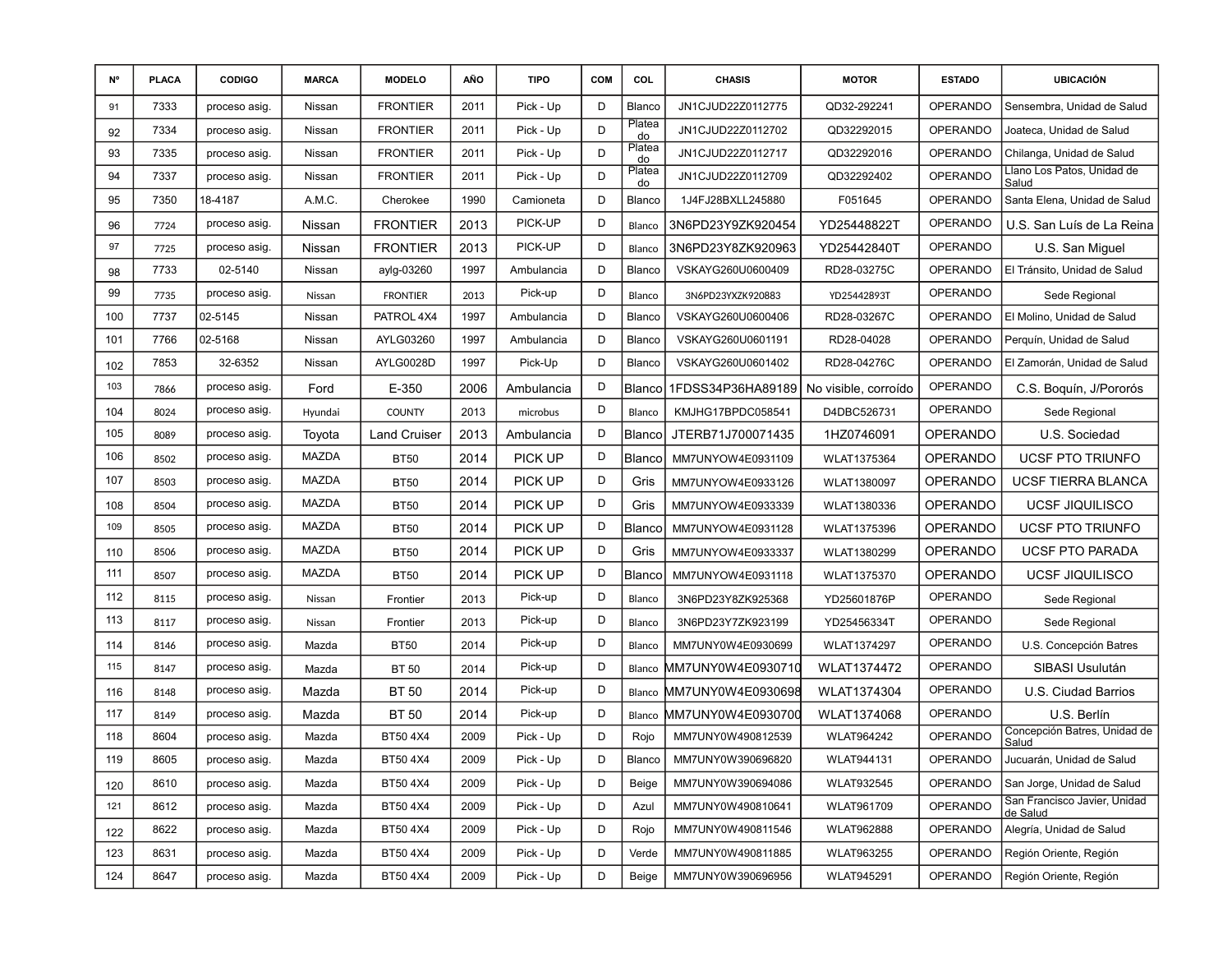| N°  | <b>PLACA</b> | <b>CODIGO</b> | <b>MARCA</b>  | <b>MODELO</b>      | AÑO  | <b>TIPO</b> | <b>COM</b> | COL    | <b>CHASIS</b>              | <b>MOTOR</b>      | <b>ESTADO</b>   | <b>UBICACIÓN</b>                         |
|-----|--------------|---------------|---------------|--------------------|------|-------------|------------|--------|----------------------------|-------------------|-----------------|------------------------------------------|
| 125 | 8648         | proceso asig. | Mazda         | BT50 4X4           | 2009 | Pick - Up   | D          | Beige  | MM7UNY0W390696436          | <b>WLAT942723</b> | <b>OPERANDO</b> | Santa Elena, Unidad de Salud             |
| 126 | 8649         | proceso asig. | Mazda         | BT504X4            | 2009 | Pick - Up   | D          | Rojo   | MM7UNY0W490812705          | <b>WLAT964534</b> | <b>OPERANDO</b> | Sesori, Unidad de Salud                  |
| 127 | 8658         | proceso asig. | Mazda         | BT50 4X4           | 2009 | Pick - Up   | D          | Verde  | MM7UNY0W490811767          | WLAT963190        | <b>OPERANDO</b> | Usulutan, Sibasi                         |
| 128 | 8683         | proceso asig. | Mazda         | BT50 4X4           | 2009 | Pick - Up   | D          | Blanco | MM7UNY0W390696970          | WLAT944610        | <b>OPERANDO</b> | Berlín, Unidad de Salud                  |
| 129 | 8701         | proceso asig. | Nissan        | PATROL 4X4         | 2009 | Ambulancia  | D          | Blanco | JN1TCSY61Z0571328          | TD42-205957       | <b>OPERANDO</b> | San Fernando, Unidad de<br>Salud         |
| 130 | 8707         | proceso asig. | Nissan        | PATROL 4X4         | 2009 | Ambulancia  | D          | Blanco | JN1TCSY61Z0571512          | TD42-206182       | <b>OPERANDO</b> | Corinto, Unidad de Salud                 |
| 131 | 8711         | proceso asig. | Nissan        | PATROL 4 X 4       | 2009 | Ambulancia  | D          | Blanco | JN1TCSY61Z0571521          | TD42-206170       | <b>OPERANDO</b> | Chilanga, Unidad de Salud                |
| 132 | 8755         | proceso asig. | Nissan        | PATROL 4 X 4       | 2009 | Ambulancia  | D          | Blanco | JN1TCSY61Z0571508          | TD42-205852       | <b>OPERANDO</b> | Arambala, Unidad de Salud                |
| 133 | 8814         | proceso asig. | Nissan        | PATROL 4X4         | 2009 | Ambulancia  | D          | Blanco | JN1TCSY61Z0571372          | TD42-205861       | <b>OPERANDO</b> | Cacaopera, Unidad de Salud               |
| 134 | 8849         | proceso asig. | Nissan        | PATROL 4X2 DSL     | 2009 | Ambulancia  | D          | Blanco | JN1TCSY61Z0571344          | TD42-206011       | OPERANDO        | San Juan Yamabal, Unidad de<br>Salud     |
| 135 | 8857         | proceso asig. | Nissan        | PATROL 4X4         | 2009 | Ambulancia  | D          | Blanco | JM1TCSY61Z0571430          | TD42-205864       | <b>OPERANDO</b> | San Francisco Javier, Unidad<br>de Salud |
| 136 | 8870         | proceso asig. | Nissan        | PATROL 4X4         | 2009 | Ambulancia  | D          | Blanco | JN1TCSY61Z0571463          | TD42-206146       | <b>OPERANDO</b> | Lislique, Unidad de Salud                |
| 137 | 8918         | proceso asig. | Nissan        | PATROL 4X4         | 2009 | Ambulancia  | D          | Blanco | JN1TCSY61Z0571416          | TD42-206110       | <b>OPERANDO</b> | Sesori, Unidad de Salud                  |
| 138 | 8985         | proceso asig. | Mazda         | BT50 4X4           | 2009 | Pick - Up   | D          | Rojo   | MM7UNY0W490811727          | <b>WLAT963120</b> | <b>OPERANDO</b> | Tecapán, Unidad de Salud                 |
| 139 | 9007         | proceso asig. | Mazda         | BT50 4X4           | 2009 | Pick - Up   | D          | Blanco | MM7UNY0W390696823          | <b>WLAT944086</b> | <b>OPERANDO</b> | Mercedes Umaña, Unidad de<br>Salud       |
| 140 | 9017         | proceso asig. | Mazda         | BT50 4X4           | 2009 | Pick - Up   | D          | Beige  | MM7UNY0W390693730          | <b>WLAT931584</b> | <b>OPERANDO</b> | Ciudad Barrios, Unidad de<br>Salud       |
| 141 | 9031         | proceso asig. | Mazda         | BT50 4X4           | 2009 | Pick - Up   | D          | Blanco | MM7UNY0W390696349          | <b>WLAT942412</b> | <b>OPERANDO</b> | San Miguel, Sibasi                       |
| 142 | 9041         | proceso asig. | Mazda         | BT50 4X4           | 2009 | Pick - Up   | D          | Azul   | MM7UNY0W490811347          | <b>WLAT962669</b> | <b>OPERANDO</b> | San Agustín, Unidad de Salud             |
| 143 | 9045         | proceso asig. | Mazda         | BT50 4X4           | 2009 | Pick - Up   | D          | Blanco | MM7UNY0W390696884          | <b>WLAT944326</b> | <b>OPERANDO</b> | Ozatlán, Unidad de Salud                 |
| 144 | 9073         | proceso asig. | Mazda         | BT50 4X4           | 2009 | Pick - Up   | D          | Gris   | MM7UNY0W390693935          | <b>WLAT932122</b> | <b>OPERANDO</b> | Ciudad Barrios, Unidad de<br>Salud       |
| 145 | 9076         | proceso asig. | Mazda         | BT50 4X4           | 2009 | Pick - Up   | D          | Blanco | MM7UNY0W390696887          | <b>WLAT944336</b> | <b>OPERANDO</b> | Berlín, Unidad de Salud                  |
| 146 | 10988        | proceso asig. | Nissan        | <b>TERRANO</b>     | 2002 | Camioneta   | D          | Blanco | VSKTVUR20U0515610          | TD27258928Y       | <b>OPERANDO</b> | La Unión, Sibasi                         |
| 147 | 10998        | proceso asig. | Nissan        | <b>TERRANO</b>     | 2002 | Camioneta   | D          | Rojo   | VSKTVUR20U0483399          | TD27243975Y       | <b>OPERANDO</b> | Región Oriente, Región                   |
| 148 | 11575        | proceso asig. | Mazda         | B2900              | 2007 | Pick - Up   | D          | Beige  | MM7UNY08200430453          | W9AT170484        | <b>OPERANDO</b> | Región Oriente, Región                   |
| 149 | 11576        | proceso asig. | Mazda         | B2900              | 2007 | Pick - Up   | D          | Blanco | MM7UNY08200430597          | W9AT170553        | <b>OPERANDO</b> | Región Oriente, Región                   |
| 150 | 11577        | proceso asig. | Mazda         | B2900 4X4          | 2007 | Pick - Up   | D          | Blanco | MM7UNY08200433185          | W9AT172718        | <b>OPERANDO</b> | Morazan, Sibasi                          |
| 151 | 11579        | proceso asig. | Mazda         | B2900 DOBLE<br>CAB | 2007 | Pick - Up   | D          | Blanco | MM7UNY082200433021         | W9AT172515        | <b>OPERANDO</b> | Usulutan, Sibasi                         |
| 152 | 12287        | proceso asig. | Mazda         | B2900              | 2006 | Pick-Up     | D          | Verde  | MM7UNY08200412157          | W9AT161285        | <b>OPERANDO</b> | Anamorós, Unidad de Salud                |
| 153 | 12288        | proceso asig. | Mazda         | B2900 4X4          | 2006 | Pick - Up   | D          | Beige  | MM7UNY08200412233          | W9AT161128        | OPERANDO        | Nueva Granada, Unidad de<br>Salud        |
| 154 | 12372        | proceso asig. | Toyota        | HI-LUX             | 1998 | Pick-Up     | D          | Blanco | LM166-008976               | 314530813         | OPERANDO        | La Unión, Sibasi                         |
| 155 | 13913        | 02-4140       | Toyota        | HZJ75LV-KR         | 1994 | Ambulancia  | D          | Blanco | HZJ750019459               | HXJ75009459       | <b>OPERANDO</b> | Región Oriente, Región                   |
| 156 | 14813        | 32-6396       | <b>MITSUB</b> | K34TJUNSL          | 00   | PICK-UP     | D          | GR.    | JMYJNK3401P000117          | 4D56KA1348        | OPERANDO        | <b>REGION ORIENTAL</b>                   |
| 157 | 15339        | proceso asig. | Nissan        | Patrol 4X4         | 2001 | Ambulancia  | D          |        | Blanco   VSKAVU260U0619275 | TD27009542Y       | OP              | U.S. Chirilagua                          |
| 158 | 16454        | proceso asig. | Mazda         | B2900              | 2005 | Pick-Up     | D          |        | Blanco MM7UNY08200353724   | WBAT140547        | OP              | Sibasi La Unión                          |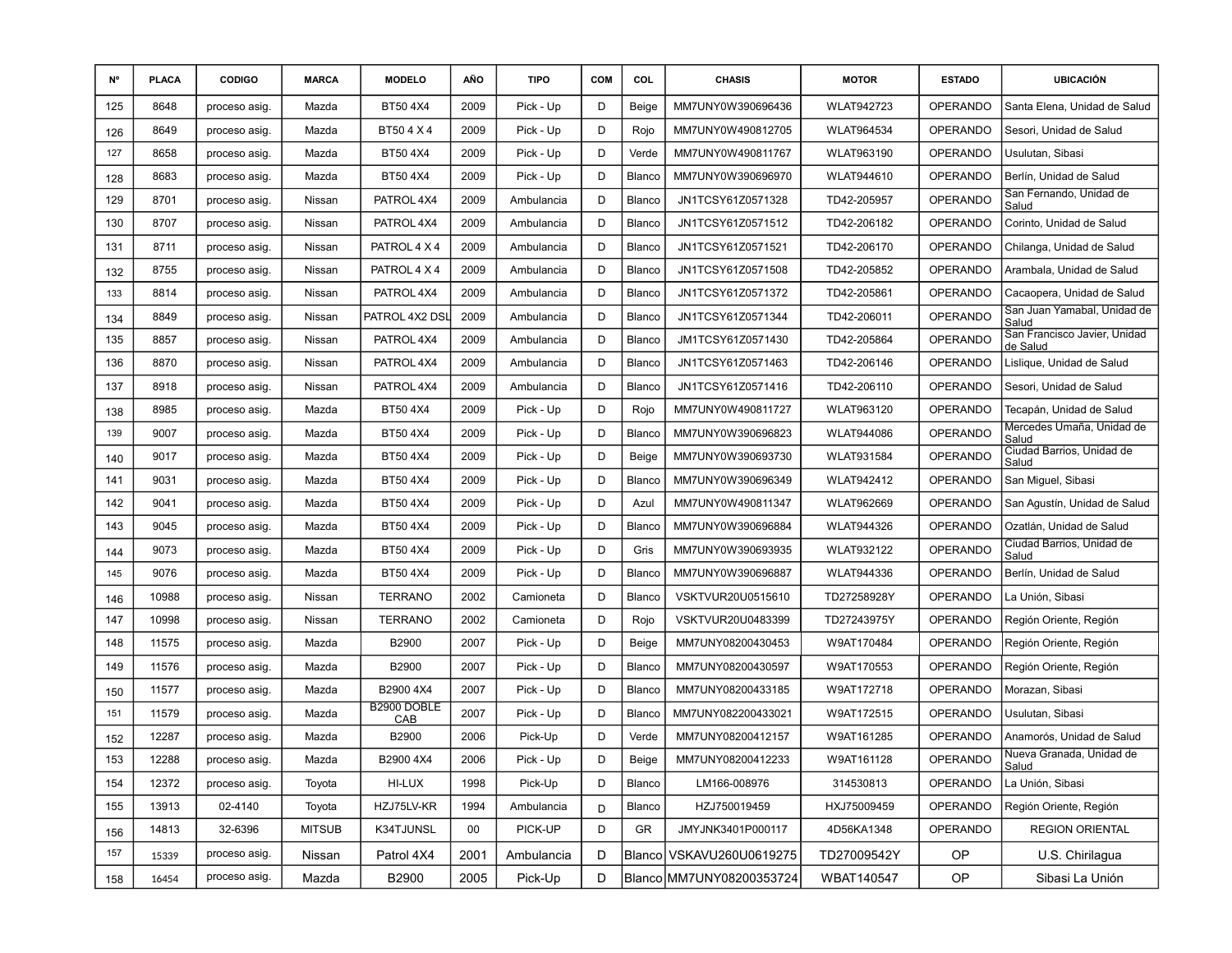| <b>N°</b> | <b>PLACA</b> | <b>CODIGO</b> | <b>MARCA</b>            | <b>MODELO</b>       | AÑO  | <b>TIPO</b>       | <b>COM</b> | COL                | <b>CHASIS</b>      | <b>MOTOR</b>   | <b>ESTADO</b>   | <b>UBICACIÓN</b>                          |
|-----------|--------------|---------------|-------------------------|---------------------|------|-------------------|------------|--------------------|--------------------|----------------|-----------------|-------------------------------------------|
| 159       | 16613        | proceso asig. | <b>LROVER</b>           | <b>DEFENDER</b>     | 1996 | Pick-Up           | D          | <b>BLANC</b><br>O. | SALLTHMS8TA975991  | 16L31862A      | OPERANDO        | U.S. DE CACAOPERA                         |
| 160       | 16662        | 32-6441       | Mazda                   | b2900               | 2003 | Pick-Up           | D          | Gris               | MM7UNY08100190487  | WBAT118499     | OPERANDO        | La Unión, Sibasi                          |
| 161       | 16667        | 32-6444       | Mazda                   | B2900               | 2003 | Pick - Up         | D          | Gris               | MM7UNY08100200360  | W9AT121810     | <b>OPERANDO</b> | San Miquel, Sibasi                        |
| 162       | 16725        | 32-8462       | Toyota                  | HILUX 4x4           | 2004 | Pick - Up         | D          | Blanco             | JTFKE626800110809  | 3L5370232      | <b>OPERANDO</b> | Morazan, Sibasi                           |
| 163       | 16752        | 32-6464       | Toyota                  | HILUX 4X4           | 2004 | Pick - Up         | D          | Blanco             | JTFDE626-400110807 | 3-L-5370177    | <b>OPERANDO</b> | Concepción de Oriente,<br>Unidad de Salud |
| 164       | 16753        | 32-6468       | Toyota                  | LN166L-TRMDS        | 2004 | Pick - Up         | D          | Blanco             | JTFKE626-000110598 | 3-L-5368810    | OPERANDO        | Perguín, Unidad de Salud                  |
| 165       | 16754        | 32-6466       | Toyota                  | LN166-TRMDS         | 2004 | Pick - Up         | D          | Blanco             | JTFKE626-200110702 | 3-L-536940     | <b>OPERANDO</b> | Osicala. Unidad de Salud                  |
| 166       | 16755        | 32-6467       | Toyota                  | LN166L-TRM          | 2004 | PICK-UP           | D          | Blanco             | JTFKE626-700110758 | 3L-5369959     | <b>OPERANDO</b> | Chilanga, Unidad de Salud                 |
| 167       | 16757        | 32-6468       | Toyota                  | LN166L-TRMDS        | 2004 | Pick - Up         | D          | Blanco             | JTFKE626-000110861 | 3-L-5368254    | <b>OPERANDO</b> | El Divisadero, Unidad de<br>Salud         |
| 168       | 16758        | 32-6469       | Toyota                  | HILUX 4WD D.CAB     | 2004 | Pick - Up         | D          | Blanco             | JTFDE626200110885  | 3L5370755      | <b>OPERANDO</b> | Santa Rosa de Lima, Unidad<br>de Salud    |
| 169       | 16759        | proceso asig. | Toyota                  | LN166L-PRMDS        | 2004 | Pick - Up         | D          | Blanco             | JTFDE626900110897  | 3L5370848      | OPERANDO        | Lislique, Unidad de Salud                 |
| 170       | 16761        | 02-5231       | Toyota                  | <b>LAND CRUISER</b> | 2004 | Ambulancia        | D          | Blanco             | JTERB71J200018836  | 1HZ0427863     | <b>OPERANDO</b> | Anamorós, Unidad de Salud                 |
| 171       | 17015        | 32-6451       | Toyota                  | HI-LUX              | 2003 | Pick-Up           | D          | Rojo               | JTFDE626400094348  | 3L-5289459     | <b>OPERANDO</b> | Usulután, Sibasi                          |
| 172       | 17445        | proceso asig. | <b>Mercedes</b><br>Benz | 290GD               | 2005 | Camioneta         | D          | Blanco             | WDB46133817108941  | 60294210036165 | <b>OPERANDO</b> | Usulutan, Sibasi                          |
| 173       | 17682        | 32-6478       | <b>MITSUBISHI</b>       | L-200 4X4 CD        | 2005 | Pick - Up         | D          | Azul               | MMBJNK7705D032645  | 4N40LA4207     | <b>OPERANDO</b> | San Miguel, Sibasi                        |
| 174       | 219293       | proceso asig. | <b>HYUNDAI</b>          | H <sub>100</sub>    | 2014 | <b>AMBULANCIA</b> | D          | Blanco             | KMJWA37HAEU608344  | D4BHD041535    | <b>OPERANDO</b> | <b>ISLA DE MENDEZ</b>                     |
| 175       | 439-093      | 32-6431       | Mitsubishi              | $L - 200$           | 1994 | Pick - Up         | D          | Blanco             | DONK340RT00445     | 4D566D5588     | <b>OPERANDO</b> | Alegría, Unidad de Salud                  |
| 176       | 439-233      | 32-6432       | Toyota                  | HI-LUX              | 2002 | Pick-up           | D          | Gris               | LNI06-0071019      | 3L-3013970     | <b>OPERANDO</b> | Berlín, Unidad de Salud                   |

### **LISTA DE VEHICULOS PESADOS DIESEL**

| N° | <b>PLACA</b> | <b>CODIGO</b> | <b>MARCA</b>         | <b>MODELO</b> | AÑO  | <b>TIPO</b>       | <b>COM</b> | COL           | <b>CHASIS</b>     | <b>MOTOR</b>   | <b>ESTADO</b>   | <b>UBICACIÓN</b>        |
|----|--------------|---------------|----------------------|---------------|------|-------------------|------------|---------------|-------------------|----------------|-----------------|-------------------------|
|    | 4426         | proceso asig. | <b>INTERNATIONAL</b> | 4300          | 2012 | <b>FURGON/REF</b> | D          | <b>BLANCO</b> | 3HAMMAAR8CL623057 | 470HM2U1586134 | <b>OPERANDO</b> | <b>REGION ORIENTAL</b>  |
|    | 4430         | proceso asig. | <b>INTERNATIONAL</b> | 4300          | 2012 | <b>FURGON</b>     | D          | <b>BLANCO</b> | 3HAMMAAR8CL120902 | 470HM2U1592387 | OPERANDO        | <b>REGION ORIENTAL</b>  |
|    | 6834         | 10-6054       | <b>FORD</b>          | F-600         | 88   | CAMION            |            | <b>BL</b>     | 1FDNK64P7JVA58276 | VX038419       | OPERANDO        | <b>REGION ORIENTAL</b>  |
|    | 6843         | 13-4002       | <b>FORD</b>          | F-900         | 88   | <b>CISTERN</b>    |            | <b>BL</b>     | 1FDYL90A5KVA00620 | VZ036332       | OPERANDO        | <b>REGION ORIENTAL</b>  |
|    | 7933         | 10-6074       | <b>NISSAN</b>        | NIMI-00379    | 97   | <b>FURGON</b>     |            | <b>BL</b>     | VWAM141FATA386497 | FE6-108140D    | OPERANDO        | <b>REGION ORIENTAL</b>  |
|    | 7934         | 10-6075       | <b>NISSAN</b>        | NIMI-00379    | 97   | <b>FURGON</b>     |            | <b>BL</b>     | VWAM141FATA386564 | FE6-108078D    | OPERANDO        | <b>ALMACEN REGIONAL</b> |
|    | 9215         | 14-4003       | <b>FORD</b>          | F-600         | 90   | <b>GRUA</b>       |            | <b>BL</b>     | 1FDNK64POLVA04000 | VXO62454       | OPERANDO        | <b>REGION ORIENTAL</b>  |
|    | 10118        | proceso asig. | <b>ISUZO</b>         | <b>FSR</b>    | 07   | CAMION            |            | BL            | JALFSR33L77000053 | 6HHI-419550    | <b>OPERANDO</b> | <b>REGION ORIENTAL</b>  |

### **LISTA DE VEHICULOS LIVIANOS DE MOTOR GASOLINA**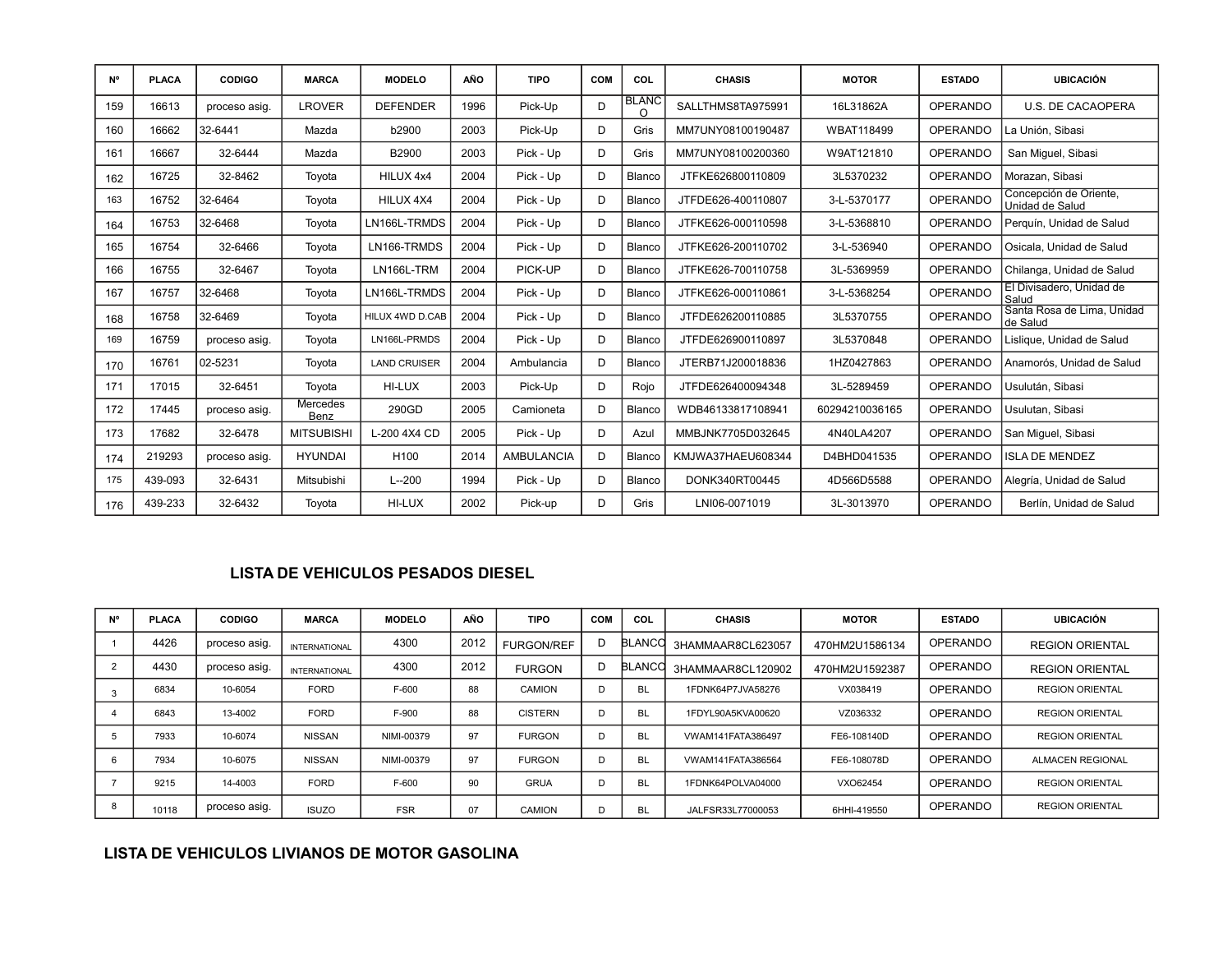| <b>MO</b> | <b>DIACA</b><br>ינגע | <b>CODIGO</b> | <b>MARCA</b> | <b>MODELC</b> | $\overline{AB}$<br><b>AIVU</b> | TIPO | <b>COM</b> | COL | CHASIS | <b>MOTOR</b> | ESTADO | <b>UBICACIÓN</b> |
|-----------|----------------------|---------------|--------------|---------------|--------------------------------|------|------------|-----|--------|--------------|--------|------------------|
|           |                      |               |              |               |                                |      |            |     |        |              |        |                  |

| <b>PLACA</b> | <b>CODIGO</b> | <b>MARCA</b>  | <b>MODELO</b> | <b>AÑO</b> | <b>TIPO</b>     | COM | COL | <b>CHASIS</b>     | <b>MOTOR</b> | <b>ESTADO</b>   | <b>UBICACIÓN</b>        |
|--------------|---------------|---------------|---------------|------------|-----------------|-----|-----|-------------------|--------------|-----------------|-------------------------|
| 8772         | proceso asig. | <b>SUZUKI</b> | APV GL        | 2012       | <b>MICROBUS</b> |     | Bl  | MHYDN71V2CJ303507 | G16AID195122 | OPERANDO        | <b>SIBASI SN MIGUEL</b> |
| 7160         | proceso asig. | <b>TOYOTA</b> | COROLLA       | 2010       | <b>SEDAN</b>    |     |     | JTDBZ43E30J060376 | 3ZZ3310618   | <b>OPERANDO</b> | <b>REGION ORIENTAL</b>  |
|              |               |               |               |            |                 |     |     |                   |              |                 |                         |

# **REGION METROPOLITANA**

| <b>N°</b>      | <b>PLACA</b> | <b>CODIGO</b> | <b>MARCA</b> | <b>MODELO</b>        | AÑO  | <b>TIPO</b>   | <b>COM</b> | COL      | <b>CHASIS</b>     | <b>MOTOR</b>      | <b>ESTADO</b>   | <b>UBICACIÓN</b>   |
|----------------|--------------|---------------|--------------|----------------------|------|---------------|------------|----------|-------------------|-------------------|-----------------|--------------------|
|                | 2133         | 02-5118       | Toyota       | <b>Land Cruiser</b>  | 1990 | Ambulancia    | D          | Blanco   | HZJ750003512      | 1HZ0017504        | <b>OPERANDO</b> | Rosario de Mora    |
| $\overline{2}$ | 2288         | proceso asig. | Citroen      | Jumper               | 2002 | Ambulancia    | D          | Blanco   | VF7ZCPMNB17064803 | N/D               | <b>OPERANDO</b> | Hogar Materno      |
| 3              | 2886         | proceso asig. | Jeep         | $CJ-7$               | 1984 | Rustico       | D          | Beige    | 1JEFM87H4ET133431 | 516176            | <b>OPERANDO</b> | Sibasi Centro      |
| 4              | 3067         | proceso asig. | Nissan       | L4-718               | 2011 | Pick-up D. C. | D          | Azul     | JN1CJUD22Z0112553 | QD32-291624       | <b>OPERANDO</b> | Sibasi Norte       |
| 5              | 3316         | proceso asig. | Mazda        | <b>BT-50</b>         | 2008 | Pick-up D. C. | D          | Blanco   | MM7UNY0W380678236 | <b>WLAT891898</b> | <b>OPERANDO</b> | Region             |
| 6              | 3594         | proceso asig. | Merce, Benz  | 290-OD-4x4           | 1995 | Jeep          | D          | Blanco   | WDB46133817100184 | 602942-1-0001639  | <b>OPERANDO</b> | Region             |
| $\overline{7}$ | 4270         | 02-5173       | Mitsubishi   | L200 4x4             | 2011 | Pick-up D. C. | D          | Blanco   | MMBJNKB70BD024779 | 4M4OUAC2750       | <b>OPERANDO</b> | Sibasi Oriente     |
| 8              | 4271         | 32-6348       | Mitsubishi   | L200 4x4             | 2011 | Pick-up D. C. | D          | Blanco   | MMBJNKB70BD045473 | 4M4OUAC4151       | <b>OPERANDO</b> | Sibasi Norte       |
| 9              | 5006         | 32-6361       | Toyota       | <b>Land Cruiser</b>  | 2012 | Ambulancia    | D          | Blanco   | JTERB71J000064228 | 1HZ0690735        | <b>OPERANDO</b> | San Martin         |
| 10             | 5807         | 32-6353       | Nissan       | <b>Frontier ECOS</b> | 2011 | Pick-up D.C.  | D          | Blanco   | JN1CJUD22Z0112758 | QD32-292224       | <b>OPERANDO</b> | Planes de Renderos |
| 11             | 5808         | 32-6351       | Nissan       | Frontier             | 2011 | Pick-up D.C.  | D          | Blanco   | JN1CJUD22Z0112760 | QD32-292348       | <b>OPERANDO</b> | Rosario de Mora    |
| 12             | 5809         | 24-6236       | Nissan       | Frontier             | 2011 | Pick-up D.C.  | D          | Blanco   | JN1CJUD22Z0112771 | QD32-292177       | <b>OPERANDO</b> | San Martin         |
| 13             | 5822         | proceso asig. | Nissan       | Frontier             | 2011 | Pick-up D.C.  | D          | Blanco   | JN1CJUD22Z0112587 | QD32-291707       | <b>OPERANDO</b> | Aguilares          |
| 14             | 6019         | proceso asig. | Nissan       | Frontier             | 2011 | Pick-up D.C.  | D          | Plateado | JN1CJUD22Z0112787 | QD32-292276       | <b>OPERANDO</b> | San Jacinto        |
| 15             | 7107         | proceso asig. | Nissan       | Frontier             | 2011 | Pick-up D.C.  | D          | Plateado | JN1CJUD22Z0112040 | QD32-290342       | <b>OPERANDO</b> | Panchimalco        |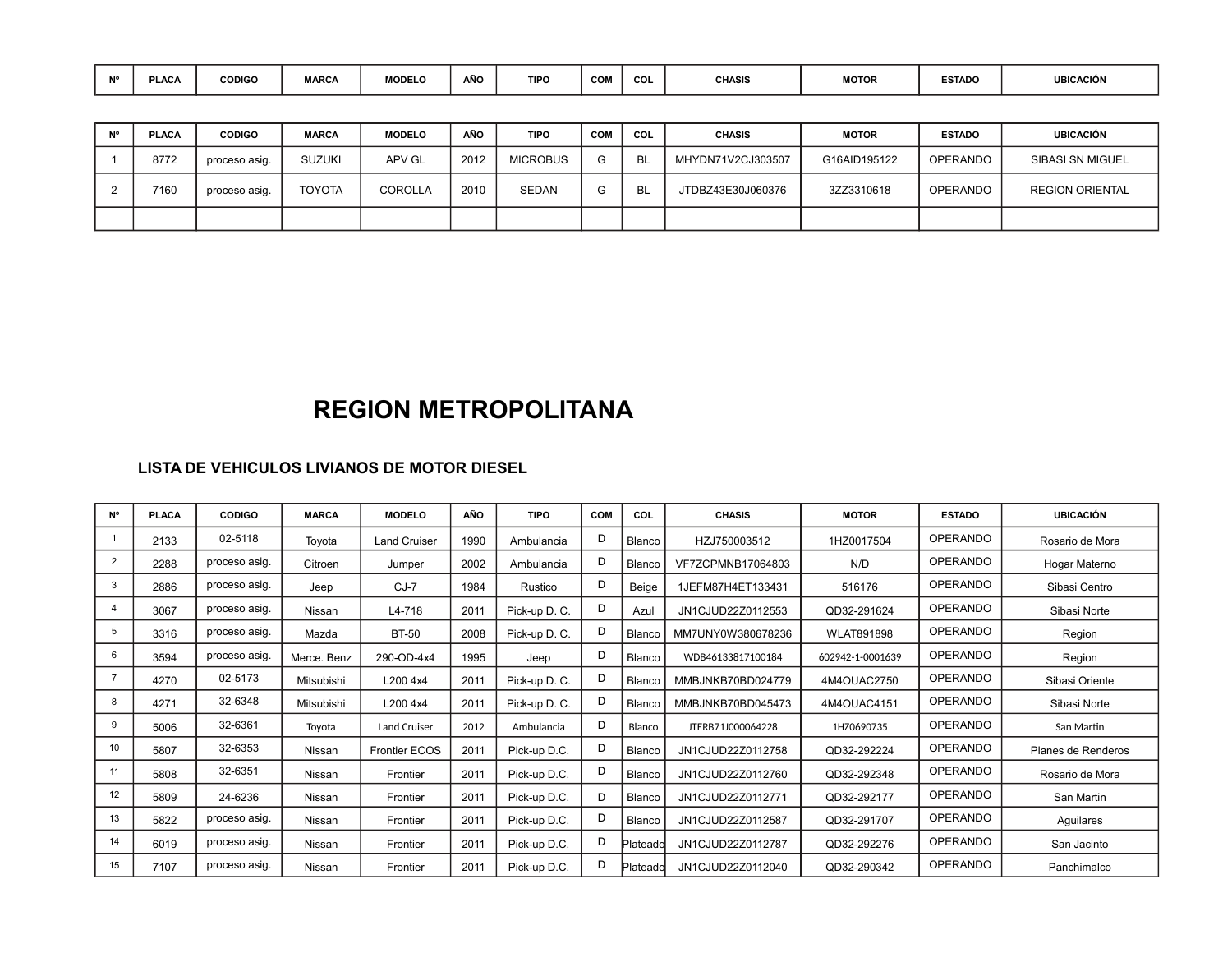| N° | <b>PLACA</b> | <b>CODIGO</b>   | <b>MARCA</b>      | <b>MODELO</b>   | AÑO  | <b>TIPO</b>   | <b>COM</b> | COL       | <b>CHASIS</b>     | <b>MOTOR</b> | <b>ESTADO</b>   | <b>UBICACIÓN</b>       |
|----|--------------|-----------------|-------------------|-----------------|------|---------------|------------|-----------|-------------------|--------------|-----------------|------------------------|
| 16 | 7109         | proceso asig.   | Nissan            | Frontier ECO    | 2011 | Pick-up D.C.  | D          | Blanco    | JN1CJUD22Z0111842 | QD32-289836  | <b>OPERANDO</b> | San Martin             |
| 17 | 7111         | proceso asig.   | Nissan            | Frontier ECO    | 2011 | Pick-up D.C.  | D          | Blanco    | JN1CJUD22Z0111955 | QD32-290290  | <b>OPERANDO</b> | El Paisnal             |
| 18 | 7347         | proceso asig.   | Nissan            | Frontier        | 2011 | Pick-up D. C. | D          | Plateado  | JN1CJUD22Z0112822 | QD32-292582  | <b>OPERANDO</b> | Region                 |
| 19 | 7348         | proceso asig.   | Nissan            | Frontier        | 2011 | Pick-up D.C.  | D          | Blanco    | JNUCJUD22Z0112789 | QD32-292286  | <b>OPERANDO</b> | Sibasi Sur             |
| 20 | 7352         | 326343          | Nissan            | Frontier        | 2011 | Pick-up D.C.  | D          | Blanco    | JN1CJUD22Z0112804 | QD32-292373  | <b>OPERANDO</b> | Sibasi Norte           |
| 21 | 7366         | 18-6224         | Jeep              | Cherokee        | 1990 | Rustico       | D          | Blanco    | LL246562          | IJ4F2881     | <b>OPERANDO</b> | Amatepec               |
| 22 | 7721         | proceso asig.   | Nissan            | Frontier        | 2013 | Pick-up D. C. | D          | Blanco    | 3N6PD23Y8ZK920624 | YD25424668T  | <b>OPERANDO</b> | U.S. Zacamil           |
| 23 | 7722         | proceso asig.   | Nissan            | Frontier        | 2013 | Picck-up D    | D          | Blanco    | 3N6PD23YXZK920785 | YD25448881T  | <b>OPERANDO</b> | Sibasi Centro          |
| 24 | 7723         | proceso asig.   | Nissan            | Frontier        | 2013 | Pick-up D. C. | D          | Blanco    | 3N6PD23Y1ZK920402 | YD25435641T  | <b>OPERANDO</b> | Sibasi Oriente         |
| 25 | 7727         | 4-154-032-01-00 | <b>NISSAN</b>     | <b>FRONTIER</b> | 2013 | PICK-UP       | D          | <b>BL</b> | 3N6PD23Y5ZK920595 | YD25427686T  | <b>OPERANDO</b> | <b>DTIC</b>            |
| 26 | 7808         | 154002-01       | Nissan            | Ambulancia      | 1997 | Ambulancia    | D          | Blanco    | VWAPF0559VA776129 | LD23FPB68C   | <b>OPERANDO</b> | Soyapango              |
| 27 | 7834         | proceso asig.   | Nissan            | Patrol          | 1997 | Pick-up D.C.  | D          | Blanco    | VSKAYG260U0601361 | RD28-04155C  | <b>OPERANDO</b> | Sibasi Centro          |
| 28 | 7844         | proceso asig.   | Nissan            | Patrol          | 1997 | Pick-up D.C.  | D          | Blanco    | VSKYG260U0601627  | RD28-03969C  | <b>OPERANDO</b> | Sn.Ant.Abad            |
| 29 | 7852         | proceso asig.   | Nissan            | Patrol          | 2007 | Pick-up       | D          | Blanco    | VSKAYG260U0601422 | RD28-04174C  | <b>OPERANDO</b> | San Marcos             |
| 30 | 7854         | proceso asig.   | Nissan            | Patrol          | 1997 | Pick-up D.C.  | D          | Blanco    | VSKAYG260U0601401 | RD28-04161C  | <b>OPERANDO</b> | Apopa                  |
| 31 | 8465         | proceso asig.   | Jeep              | Wrangler        | 1987 | Rustico       | D          | Blanco    | 2HECV8117HB541859 | 705621       | <b>OPERANDO</b> | Chintuc                |
| 32 | 11690        | proceso asig.   | Mazda             | B2900           | 2007 | Pick-up D. C. | D          | Blanco    | MM7UNY08200433264 | W9AT172895   | <b>OPERANDO</b> | Region                 |
| 33 | 11692        | proceso asig.   | Mazda             | B2900           | 2007 | Pick-up D. C. | D          | Blanco    | MM7UNY08200433255 | W9AT172846   | <b>OPERANDO</b> | Region                 |
| 34 | 11694        | proceso asig.   | Mazda             | B2900           | 2007 | Pick-up D.C.  | D          | Blanco    | MM7UNY08200433298 | W9AT172930   | <b>OPERANDO</b> | U.S. Zacamil           |
| 35 | 11695        | proceso asig.   | Mazda             | B2900           | 2007 | Pick-up D.C.  | D          | Blanco    | MM7UNY08200433256 | W9AT172847   | <b>OPERANDO</b> | San Jacinto            |
| 36 | 11696        | proceso asig.   | Mazda             | B2900           | 2007 | Pick-up D.C.  | D          | Blanco    | MM7UNY08200433263 | W9AT172869   | <b>OPERANDO</b> | Sibasi Norte           |
| 37 | 11697        | proceso asig.   | Mazda             | B2900           | 2011 | Pick-up D.C.  | D          | Blanco    | MM7UNY08200433207 | W9AT172765   | OPERANDO        | Sibasi oriente         |
| 38 | 14571        | proceso asig.   | Nissan            | patrol          | 1995 | Rustico       | D          | Azul      | VSK0KY260U0585065 | RD28-61732Y  | <b>OPERANDO</b> | Region                 |
| 39 | 14994        | proceso asig.   | <b>Land Rover</b> | Defender 110    | 1993 | Rustico       | D          | Blanco    | SALLDHM88KA928727 | 11L32569A    | <b>OPERANDO</b> | Region                 |
| 40 | 15177        | proceso asig.   | Nissan            | Patrol          | 1995 | Rustico       | D          | Ocre      | VSKAYG260U0590517 | RD28-03296A  | <b>OPERANDO</b> | U.S. Ilopango          |
| 41 | 16353        | proceso asig.   | Nissan            | Pick-up         | 1994 | Pick-up       | D          | Gris      | 3ALG72OM001137    | SD23284718   | <b>OPERANDO</b> | <b>U.DE S. LOURDES</b> |

| N° | <b>PLACA</b> | <b>CODIGO</b> | <b>MARCA</b> | <b>MODELO</b> | AÑO  | <b>TIPO</b>     | <b>CON</b> | COL    | <b>CHASIS</b>     | <b>MOTOR</b> | <b>ESTADO</b> | <b>UBICACIÓN</b> |
|----|--------------|---------------|--------------|---------------|------|-----------------|------------|--------|-------------------|--------------|---------------|------------------|
|    | 3017         | 04-6004       | $F$ ord      | Ranger        | 1994 | Pick-up         | G          | Blanco | 1FTDR15U5RTA17943 | S/N          | OPERANDO      | Villa Mariona    |
|    | 3879         | 28-6035       | Asia         | Towner        | 1996 | <b>Microbus</b> | G          | Blanco | KN2ANM801TK027893 | CD800060264  | OPERANDO      | Unicentro        |
|    | 3884         | 28-6031       | Asia         | Towner        | 1996 | <b>Microbus</b> | G          | Blanco | KN2ANM8D1TK028321 | CD800-060333 | OPERANDO      | Region           |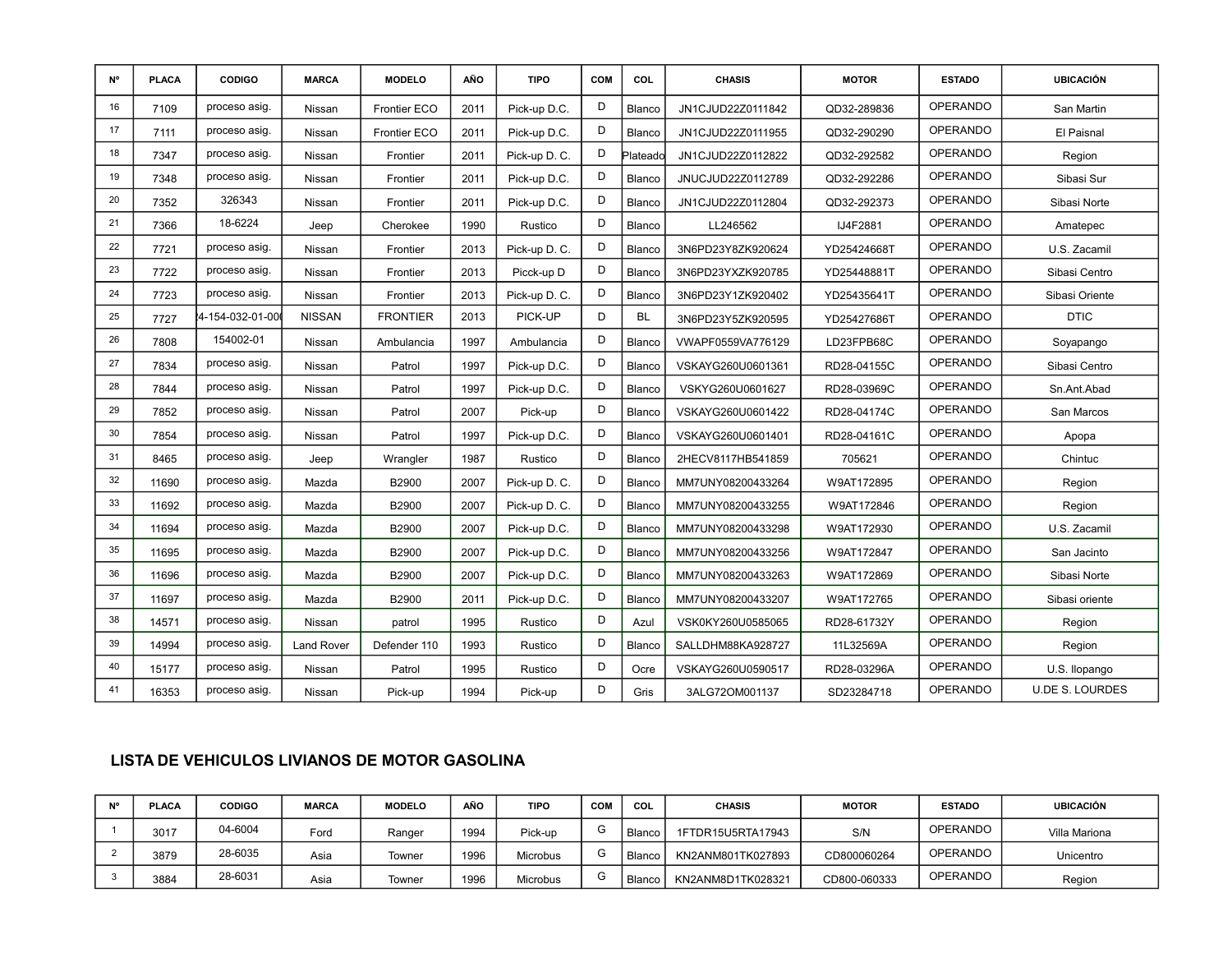| N° | <b>PLACA</b> | <b>CODIGO</b> | <b>MARCA</b>  | <b>MODELO</b>  | AÑO  | <b>TIPO</b>     | COM | COL               | <b>CHASIS</b>     | <b>MOTOR</b> | <b>ESTADO</b>   | <b>UBICACIÓN</b>       |
|----|--------------|---------------|---------------|----------------|------|-----------------|-----|-------------------|-------------------|--------------|-----------------|------------------------|
|    | 4346         | 04-6061       | NISSAN        | <b>PRIMERA</b> | 97   | CARRO           | G   | <b>BL</b>         | SJNBAAP11U0139121 | GA16-411946Q | <b>OPERANDO</b> | Oficina Regional       |
| 5  | 4350         | 04-6060       | <b>NISSAN</b> | <b>PRIMERA</b> | 97   | CARRO           | G   | <b>BL</b>         | SJNBAAP11U0139122 | GA16-411852Q | OPERANDO        | R. METROPOLITANA       |
| 6  | 4360         | 04-6058       | NISSAN        | <b>PRIMERA</b> | 97   | CARRO           | G   | <b>BL</b>         | SJNBAAP11U0139346 | GA16-412151Q | OPERANDO        | R. METROPOLITANA       |
|    | 5250         | 32-6171       | Toyota        | Hilux          | 1987 | Pick-up         | G   | Beige             | YN550059535       | 1Y0173212    | <b>OPERANDO</b> | Monserrat              |
| 8  | 6477         | 32-6411       | Jeep          | Cherokee       | 2007 | Camioneta       | G   | <b>kul Oscul</b>  | 1J4GL48K27W628145 | N/T          | <b>OPERANDO</b> | Region                 |
| 9  | 6977         | 18-0024       | <b>AMC</b>    | Cherokee       | 1986 | Automovil       | G   | Blanco            | 1JEYX7819GT203956 | 605H16       | <b>OPERANDO</b> | Region                 |
| 10 | 8472         | 18-6208       | Jeep          | Automovil      | 1990 | Cherokee        | G   | Blanco            | IJ4FJ28B7LL246551 | F052201      | <b>OPERANDO</b> | U.S. Concepcion        |
| 11 | 8481         | proceso asig. | Jeep          | Cherokee       | 1993 | Rustico         | G   | <b>zul/Franja</b> | J4FJ28B3PL603925  | 181698422R   | <b>OPERANDO</b> | Sn. Miguelito          |
| 12 | 9240         | proceso asig. | Nissan        | Pick-up        | 1992 | Pick-up         | G   | Blanco            | 2TL720M000311     | M8Z2J0239    | <b>OPERANDO</b> | Ciudad Delgado         |
| 13 | 12356        | 32-6406       | Nissan        | Vanet          | 1993 | <b>Microbus</b> | G   | Beige             | 3BJLGC120M000593  | KA240129023M | <b>OPERANDO</b> | U.S. Barrios           |
| 14 | 14546        | 32-6175       | <b>NISSAN</b> | UTL720T        | 89   | PICK-UP         | G   | <b>BL</b>         | UTL720ME47502     | M8Z910205    | <b>OPERANDO</b> | <b>Habitat Confien</b> |
| 15 | 16132        | 04-6004       | Mitsubishi    | L200 4x4       | 1993 | Pick-up         | G   | Beige             | DONK320PP00213    | 4G63NP4006   | <b>OPERANDO</b> | Nejapa                 |

### **LISTA DE VEHICULOS PESADOS DE MOTOR DIESEL**

| <b>MIO</b> | <b>PLACA</b> | <b>CODIGO</b> | <b>MARCA</b>  | <b>MODELO</b> | AÑO  | <b>TIPO</b> | COM | COL      | <b>CHASIS</b>                  | <b>MOTOR</b>   | <b>ESTADO</b>   | <b>UBICACIÓN</b>     |
|------------|--------------|---------------|---------------|---------------|------|-------------|-----|----------|--------------------------------|----------------|-----------------|----------------------|
|            | N-4435       | proceso asig. | Internacional | 4300          | 2012 | Camion      |     | l Blanco | 3HAMMAAR6CL120901              | 47OHM2U1592326 | OPERANDO        | <b>REGION METROP</b> |
|            | N-7920       | proceso asig. | Nissan        | Furaon        | 1997 | Furgon      |     |          | I Blanco IWWAM141FATA3868265AI | FE6-108127D    | OPERANDO        | <b>REGION METROP</b> |
|            | N-15588      | proceso asig. | Nissan        | Trade         | 1998 | Furgon      |     | Rojo     | VWAKE0558WA787164              | BD-10504D      | <b>OPERANDO</b> | <b>REGION METROP</b> |

### **REGION PARACENTRAL**

| <b>N°</b> | <b>PLACA</b> | <b>CODIGO</b>             | <b>MARCA</b>  | <b>MODELO</b>     | AÑO         | <b>TIPO</b>       | <b>COM</b> | COL       | <b>CHASIS</b> | <b>MOTOR</b> | <b>ESTADO</b>   | <b>UBICACIÓN</b>      |
|-----------|--------------|---------------------------|---------------|-------------------|-------------|-------------------|------------|-----------|---------------|--------------|-----------------|-----------------------|
|           | 2012         | 0496-154-002-01-<br>00001 | <b>TOYOTA</b> | <b>AMBULANCIA</b> | 1990        | <b>AMBULANCIA</b> |            | <b>BL</b> | HZJ750003509  | 1HZ0017491   | <b>OPERANDO</b> | <b>TEPETITAN</b>      |
|           | 2016         | 0498-154-002-01-<br>00001 | <b>TOYOTA</b> | <b>AMBULANCIA</b> | <b>1990</b> | <b>AMBULANCIA</b> |            | <b>BL</b> | HZJ750003733  | 1HZ0018622   | <b>OPERANDO</b> | U.S. TECOLUCA         |
|           | 8190         | 0500-154-002-01-<br>00001 | <b>TOYOTA</b> | <b>AMBULANCIA</b> | 1990        | AMBULANCIA        |            | -BL       | HZJ750003707  | 1HZ0018443   | <b>OPERANDO</b> | <b>SAN LUIS TALPA</b> |
|           | 2115         | 0448-154-002-01-<br>00001 | <b>TOYOTA</b> | <b>AMBULANCIA</b> | 1990        | AMBULANCIA        |            | BL.       | HZJ75-0003538 | 1HZ0017600   | <b>OPERANDO</b> | <b>U.S.ROSARIO</b>    |
|           | 2131         | 0487-154-002-01-<br>00001 | <b>TOYOTA</b> | <b>AMBULANCIA</b> | 1990        | AMBULANCIA        |            | BL.       | HZJ750003476  | 1HZ0017338   | <b>OPERANDO</b> | <b>GUADALUPE</b>      |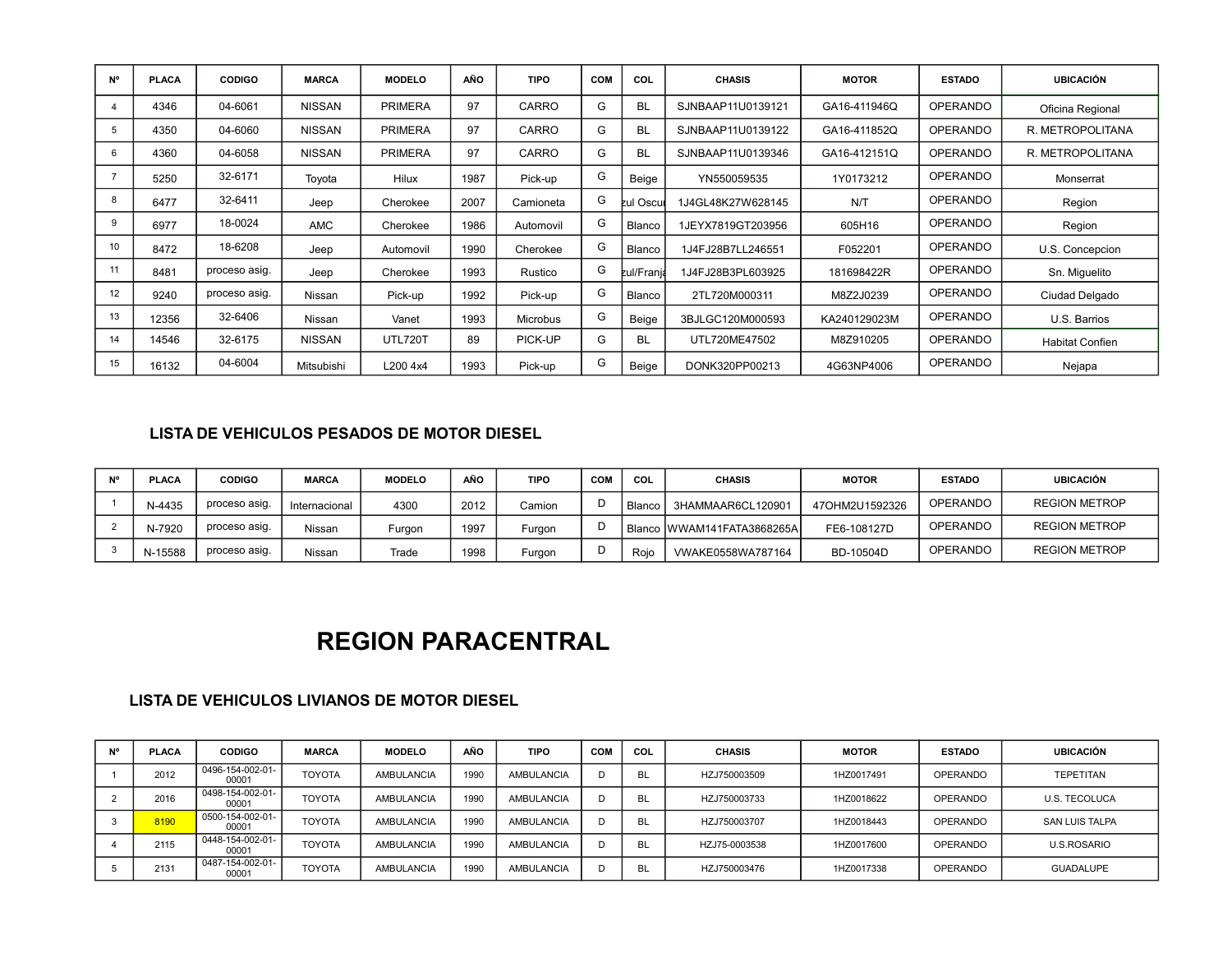| <b>N°</b>      | <b>PLACA</b> | <b>CODIGO</b>             | <b>MARCA</b>      | <b>MODELO</b>      | <b>AÑO</b> | <b>TIPO</b>       | <b>COM</b> | COL                     | <b>CHASIS</b>     | <b>MOTOR</b>      | <b>ESTADO</b>   | UBICACIÓN                  |
|----------------|--------------|---------------------------|-------------------|--------------------|------------|-------------------|------------|-------------------------|-------------------|-------------------|-----------------|----------------------------|
| 6              | 2143         | 0495-154-002-01-<br>00001 | <b>TOYOTA</b>     | AMBULANCIA         | 1990       | AMBULANCIA        | D          | <b>BL</b>               | HZJ450004297      | 1HZ0022239        | <b>OPERANDO</b> | <b>SAN SEBASTIAN</b>       |
| $\overline{7}$ | 2144         | 0460-154-002-01-<br>00001 | <b>TOYOTA</b>     | <b>AMBULANCIA</b>  | 1990       | <b>AMBULANCIA</b> | D          | <b>BL</b>               | HZJ75-0004326     | 1HZ-0022380       | <b>OPERANDO</b> | U. DE S. SANTIAGO NONUALCO |
| 8              | 2147         | 0446-154-002-01-<br>00002 | <b>TOYOTA</b>     | AMBULANCIA         | 1990       | AMBULANCIA        | D          | <b>BL</b>               | HZJ75-0004264     | 1HZ-0022040       | <b>OPERANDO</b> | LA HERRADURA               |
| 9              | 2188         | 0384-154-002-01-<br>00001 | <b>TOYOTA</b>     | <b>AMBULANCIA</b>  | 1990       | <b>MICROBUS</b>   | D          | <b>BL</b>               | LH1140002543      | 2L239365          | OPERANDO        | <b>MICHAPA</b>             |
| 10             | 2192         | 0453-154-002-01-<br>00001 | <b>TOYOTA</b>     | <b>AMBULANCIA</b>  | 1990       | <b>MICROBUS</b>   | D          | BL                      | LH114-0002576     | 2L-2395374        | <b>OPERANDO</b> | SAN JUAN NONUALCO          |
| 11             | 2297         | 0711-154-032-01-<br>00008 | <b>MAZDA</b>      | BT-50 4X4          | 2008       | PICK UP DC        | D          | <b>BEIGE</b>            | MM7UNY0W380651909 | WLAT831403        | <b>OPERANDO</b> | SEDE SIBASI LA PAZ         |
| 12             | 2357         | 0707-154-032-01-<br>00003 | <b>MAZDA</b>      | BT-50 4x4          | 2008       | PICK UP D/C       | D          | <b>AZUL</b>             | MM7UNY0W380655530 | <b>WLAT839872</b> | <b>OPERANDO</b> | SIBASI/COJUTE              |
| 13             | 2359         | 0803-154-032-01-<br>00007 | <b>MAZDA</b>      | BT-50 4x4          | 2008       | PICK UP D/C       | D          | <b>AZUL</b>             | MM7UNY0W380655880 | <b>WLAT840452</b> | <b>OPERANDO</b> | SEDE / REGIONAL            |
| 14             | 2387         | 0712-154-032-01-<br>00006 | <b>MAZDA</b>      | BT-50 4x4          | 2008       | PICK UP DC        | D          | <b>BEIGE</b>            | MM7UNY0W380655121 | WLAT839029        | OPERANDO        | <b>SIBASI/S VICENT</b>     |
| 15             | 2388         | 0803-154-032-01-<br>00006 | <b>MAZDA</b>      | BT-50 4x4          | 2008       | PICK-UP D/C       | D          | <b>BEIGE</b>            | MM7UNY0W380655261 | <b>WLAT839457</b> | <b>OPERANDO</b> | SEDE / REGIONAL            |
| 16             | 2569         | 0711-154-018-01-<br>00001 | <b>TOYOTA</b>     | <b>LANDCRUISER</b> | 1993       | <b>RUSTICO</b>    | D          | <b>BL</b>               | KZJ75-0017180     | 1HZ-009965        | <b>OPERANDO</b> | SEDE / REGIONAL            |
| 17             | 2576         | 0803-154-018-01-<br>00002 | <b>TOYOTA</b>     | <b>LANDCRUISER</b> | 1993       | <b>AUTOMOVIL</b>  | D          | <b>BL</b>               | HZJ75-0017057     | 1HZ-0099473       | <b>OPERANDO</b> | SEDE / REGIONAL            |
| 18             | 3287         | 0421-154-002-01-<br>00001 | <b>NISSAN</b>     | PATROL 4X4         | 2008       | AMBULANCIA        | D          | <b>BL</b>               | JN1TCSY61Z0566181 | DT42-196714       | <b>OPERANDO</b> | <b>CINQUERA</b>            |
| 19             | 3295         | 0423-154-002-01-<br>00001 | <b>NISSAN</b>     | PATROL 4x4         | 2008       | <b>AMBULANCIA</b> | D          | BL                      | JN1TCSY61Z0566280 | TD42-197029       | <b>OPERANDO</b> | <b>JUTIAPA</b>             |
| 20             | 3309         | 0486-154-032-01-<br>00001 | <b>MAZDA</b>      | BT-50 4X4          | 2008       | PICK-UP D/C       | D          | <b>BL</b>               | MM7UNY0W380677850 | <b>WLAT892598</b> | <b>OPERANDO</b> | <b>PERIFERICA</b>          |
| 21             | 3337         | 0803-154-032-01-<br>00008 | MAZDA             | <b>BT50</b>        | 2008       | PICK-UP           | D          | <b>GRIS</b>             | MM7UNY0W380677008 | <b>WLAT890970</b> | <b>OPERANDO</b> | PERIFERICA COJUTEPEQUE     |
| 22             | 3339         | 0405-154-032-01-<br>00001 | <b>MAZDA</b>      | <b>BT-50</b>       | 2008       | PICK-UP D/C       | D          | <b>GRIS</b>             | MM7UNY0W380677102 | WLAT-891076       | <b>OPERANDO</b> | SIBASI CABAÑAS             |
| 23             | 3357         | 0712-154-032-01-<br>00007 | <b>MAZDA</b>      | BT-50 4x4          | 2008       | PICK-UP D/C       | D          | <b>BEIGE</b>            | MM7UNY0W380677328 | <b>WLAT891459</b> | <b>OPERANDO</b> | APASTEPEQUE                |
| 24             | 3372         | 0405-154-032-01-<br>00004 | <b>NISSAN</b>     | <b>FRONTIER</b>    | 2013       | PICK UP           | D          | <b>BL</b>               | 3N6PD23Y2ZK924409 | YD25476582T       | <b>OPERANDO</b> | <b>U.S SENSUNTEPEQUE</b>   |
| 25             | 3377         | 0422-154-032-01-<br>00006 | <b>NISSAN</b>     | <b>FRONTIER</b>    | 2013       | PICK UP           | D          | <b>BL</b>               | 3N6PD23Y0ZK924389 | YD25475286T       | <b>OPERANDO</b> | <b>U.S ILOBASCO</b>        |
| 26             | 3378         | 0422-154-032-01-<br>00005 | <b>NISSAN</b>     | <b>FRONTIER</b>    | 2013       | PICK UP           | D          | <b>BL</b>               | 3N6PD23Y4ZK924959 | YD25475920T       | <b>OPERANDO</b> | U.S. ILOBASCO              |
| 27             | 3386         | 0376-154-032-01-<br>00001 | <b>NISSAN</b>     | <b>FRONTIER</b>    | 2013       | <b>PANEL</b>      | D          | <b>BL</b>               | 3N6PD23YXZK924951 | TD25475539T       | <b>OPERANDO</b> | U.S MONTE SAN JUAN         |
| 28             | 3397         | 0486-154-032-01-<br>00004 | NISSAN            | <b>FRONTIER</b>    | 2013       | PICK UP           | D          | <b>BL</b>               | 3N6PD23Y5ZK924789 | TD25475448T       | <b>OPERANDO</b> | APASTEPEQUE                |
| 29             | 3467         | 0486-154-032-01-<br>00003 | NISSAN            | <b>FRONTIER</b>    | 2013       | PICK UP           | D          | <b>BL</b>               | 3N6PD23Y0ZK924781 | TD25475488T       | <b>OPERANDO</b> | APASTEPEQUE                |
| 30             | 3471         | 0498-154-032-01-<br>00001 | <b>NISSAN</b>     | <b>FRONTIER</b>    | 2013       | PICK UP           | D          | <b>BL</b>               | 3N6PD23Y1ZK924496 | TD25475547T       | <b>OPERANDO</b> | <b>U.S. TECOLUCA</b>       |
| 31             | 3481         | 0498-154-032-01-<br>00003 | <b>NISSAN</b>     | <b>FRONTIER</b>    | 2013       | PICK UP           | D          | <b>BL</b>               | 3N6PD23Y5ZK924680 | TD25476593T       | <b>OPRANDO</b>  | U.S. TECOLUCA              |
| 32             | 3486         | 0498-154-032-01-<br>00004 | <b>NISSAN</b>     | <b>FRONTIER</b>    | 2013       | PICK UP           | D          | <b>BL</b>               | 3N6PD23Y8ZK924706 | TD25475822T       | OPERANDO        | U.S. TECOLUCA              |
| 33             | 3487         | 0498-154-032-01-<br>00002 | NISSAN            | <b>FRONTIER</b>    | 2013       | PICK UP           | D          | <b>BL</b>               | 3N6PD23Y1ZK924501 | TD25475545T       | <b>OPERANDO</b> | U.S. TECOLUCA              |
| 34             | 3773         | 0496-154-002-01-<br>00002 | <b>NISSAN</b>     | PATROL 4X4         | 2008       | <b>AMBULANCIA</b> | D          | <b>BL</b>               | JN1TCSY61Z0568357 | TD42200628        | OPERANDO        | <b>SANTA CLARA</b>         |
| 35             | 3798         | 0447-154-002-01-<br>00001 | <b>NISSAN</b>     | PATROL 4X4         | 2008       | <b>AMBULANCIA</b> | D          | <b>BLANC</b><br>$\circ$ | JN1TCSY61Z0567967 | TD42199919        | <b>OPERANDO</b> | PARAISO DE OSORIO          |
| 36             | 3803         | 0491-154-002-01-<br>00001 | <b>NISSAN</b>     | PATROL 4X4         | 2008       | <b>AMBULANCIA</b> | D          | <b>BL</b>               | JN1TCSY61Z0568314 | TD42200484        | <b>OPERANDO</b> | SAN ESTEBAN CAT.           |
| 37             | 4287         | 0373-154-032-01-<br>00001 | <b>MITSUBISHI</b> | <b>KB7TNJNML</b>   | 2011       | PICK UP           |            | <b>BL</b>               | MMBJNKB70BD044244 | 4M4OUAC4070       | OPERANDO        | CANDELARIA                 |
| 38             | 4289         | 0460-154-032-01-<br>00001 | <b>MITSUBISHI</b> | <b>KB7TNJNML</b>   | 2011       | PICK UP           | D          | <b>BL</b>               | MMBLNKB70BD044239 | 4M4OUAC4067       | OPERANDO        | SAN PEDRO NCO.             |
| 39             | 4292         | 10-154-032-01-0000        | <b>MITSUBISHI</b> | <b>KB7TNJNML</b>   | 2011       | PICK UP           | D          | <b>BL</b>               | MMBJNKB70BD044731 | 4M4OUAC4085       | OPERANDO        | SIBASI CABAÑAS             |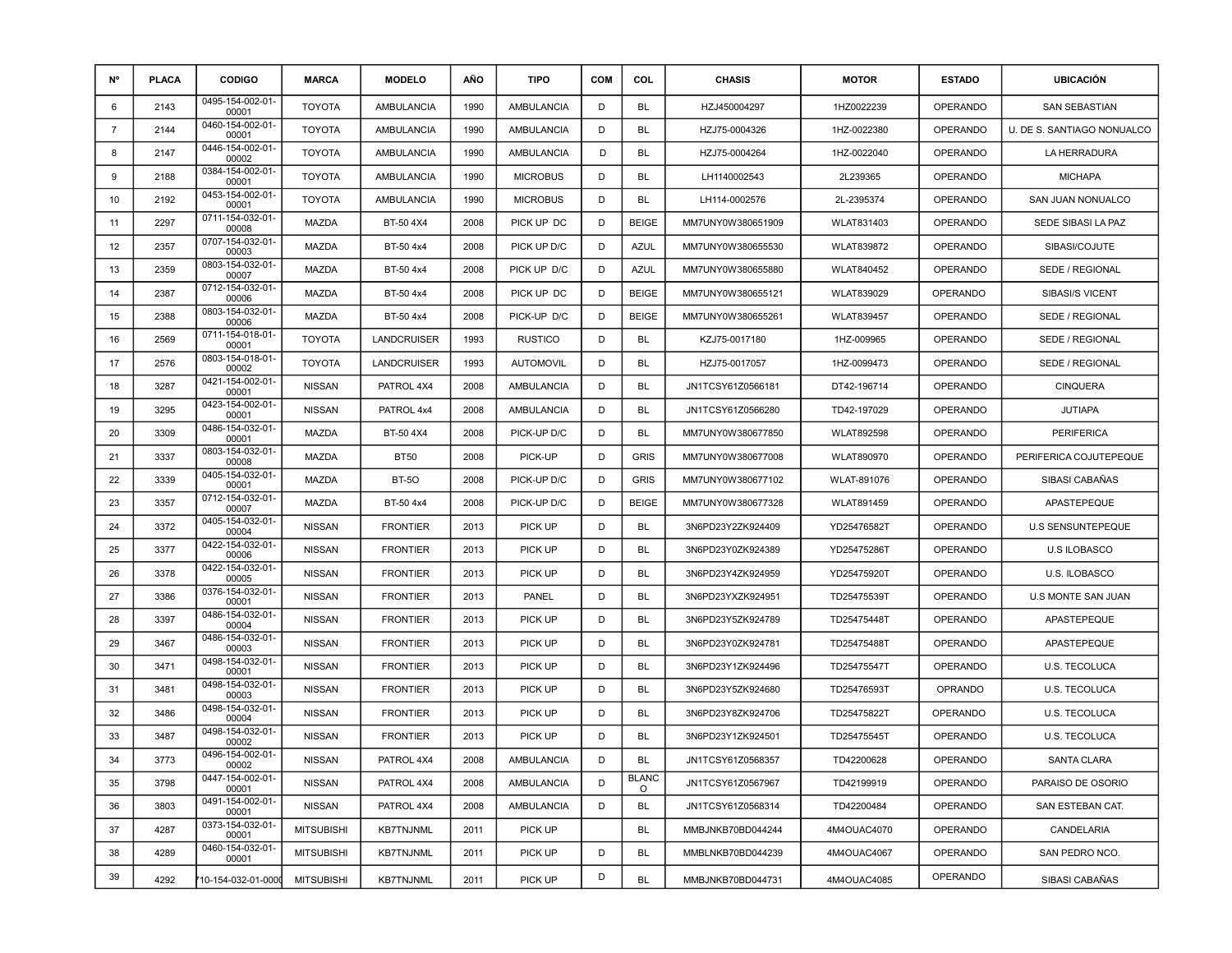| <b>N°</b> | <b>PLACA</b> | <b>CODIGO</b>             | <b>MARCA</b>                   | <b>MODELO</b>        | AÑO  | <b>TIPO</b>       | <b>COM</b> | <b>COL</b>              | <b>CHASIS</b>      | <b>MOTOR</b>    | <b>ESTADO</b>   | <b>UBICACIÓN</b>           |
|-----------|--------------|---------------------------|--------------------------------|----------------------|------|-------------------|------------|-------------------------|--------------------|-----------------|-----------------|----------------------------|
| 40        | 4624         | 0402-154-018-01-<br>00001 | <b>NISSAN</b>                  | PATROL 4x4           | 2009 | AMBULANCIA        | D          | <b>BLANC</b><br>$\circ$ | JN1TCSY61Z0572486  | TD42-208471     | <b>OPERANDO</b> | NV. EDEN DE SN. JUAN       |
| 41        | 4678         | 0455-154-002-01-<br>00001 | <b>TOYOTA</b>                  | <b>LAND CRUISER</b>  | 2009 | <b>AMBULANCIA</b> | D          | <b>BLANC</b><br>$\circ$ | JTERB71J200052890  | 1HZ-0620875     | <b>OPERANDO</b> | SAN JUAN TEPEZONTES        |
| 42        | 4849         | 0446-154-002-01-<br>00003 | <b>TOYOTA</b>                  | <b>LAND CRUISER</b>  | 2012 | AMBULANCIA        | D          | <b>BL</b>               | JTERB71J400064250  | 1HZ0690824      | <b>OPERANDO</b> | <b>OLOCUILTA</b>           |
| 43        | 4850         | 0380-154-002-01-<br>00001 | <b>TOYOTA</b>                  | <b>LAND CRUISER</b>  | 2012 | AMBULANCIA        | D          | <b>BL</b>               | JTERB71JX00064172  | 1HZ0690101      | <b>OPERANDO</b> | <b>SAN PEDRO PERULAPAN</b> |
| 44        | 4855         | 105-154-002-01-000        | <b>TOYOTA</b>                  | <b>LAND CRUISER</b>  | 2012 | AMBULANCIA        | D          | <b>BL</b>               | JTERB71JX00064088  | 1HZ0689655      | <b>OPERANDO</b> | U. S. SENSUNTEPEQUE        |
| 45        | 4862         | 0375-154-002-01-<br>00002 | <b>TOYOTA</b>                  | <b>LAND CRUISER</b>  | 2009 | <b>AMBULANCIA</b> | D          | <b>BLANC</b><br>$\circ$ | JTERB71J600052911  | 1HZ0620944      | <b>OPERANDO</b> | EL ROSARIO                 |
| 46        | 4868         | 0463-154-002-01-<br>00001 | <b>TOYOTA</b>                  | <b>LAND CRUISER</b>  | 2009 | <b>AMBULANCIA</b> | D          | <b>BLANC</b><br>$\circ$ | JTERB71J1 00052878 | 1HZ-0620823     | <b>OPERANDO</b> | SANTA MA. OSTUMA           |
| 47        | 4870         | 0426-154-002-01-<br>00001 | <b>TOYOTA</b>                  | <b>LAND CRUISER</b>  | 2009 | <b>AMBULANCIA</b> | D          | <b>BLANC</b><br>$\circ$ | JTERB71J400052888  | 1HZ-0620866     | <b>OPERANDO</b> | <b>TEJUTEPEQUE</b>         |
| 48        | 4888         | 0486-15400201-<br>00002   | <b>TOYOTA</b>                  | <b>LAND CRUISER</b>  | 2009 | AMBULANCIA        | D          | <b>BLANC</b><br>$\circ$ | JTERB71J500052849  | 1HZ-0620671     | <b>OPERANDO</b> | APASTEPEQUE                |
| 49        | 4894         | 0458-154-002-01-<br>00001 | <b>TOYOTA</b>                  | <b>LAND CRUISER</b>  | 2009 | <b>AMBULANCIA</b> | D          | <b>BLA/FR</b><br>ANJA   | JTERB71J100052864  | 1HZ-620764      | <b>OPERANDO</b> | SAN MIGUEL TEPEZONT        |
| 50        | 4900         | 0406-154-002-01-<br>00001 | <b>TOYOTA</b>                  | <b>LAND CRUISER</b>  | 2009 | AMBULANCIA        | D          | <b>BLANC</b><br>$\circ$ | JTERB71J600052830  | 1HZ0620583      | <b>OPERANDO</b> | <b>VICTORIA</b>            |
| 51        | 4912         | 0450-154-002-01-<br>00001 | <b>TOYOTA</b>                  | <b>LAND CRUISER</b>  | 2009 | AMBULANCIA        | D          | <b>BLANC</b><br>$\circ$ | JTERB71JX00052846  | 1HZ-0620657     | <b>OPERANDO</b> | <b>SAN EMIGDIO</b>         |
| 52        | 4914         | 0378-154-002-01-<br>00001 | <b>TOYOTA</b>                  | <b>LAND CRUISER</b>  | 2009 | AMBULANCIA        | D          | <b>BLANC</b><br>$\circ$ | JTERB71J200052789  | 1HZ-0620418     | <b>OPERANDO</b> | <b>SAN CRISTOBAL</b>       |
| 53        | 4915         | 0492-154-002-01-<br>00001 | <b>TOYOTA</b>                  | <b>LAND CRUISER</b>  | 2009 | AMBULANCIA        | D          | <b>BLANC</b><br>$\circ$ | JTERB71J000052791  | 1HZ-0620424     | <b>OPERANDO</b> | SAN ILDEFONSO              |
| 54        | 4924         | 0493-154-002-01-<br>00002 | <b>TOYOTA</b>                  | <b>LAND CRUISER</b>  | 2009 | AMBULANCIA        | D          | <b>BLANC</b><br>$\circ$ | JTERB71J800053073  | 1HZ-0621688     | <b>OPERANDO</b> | <b>SAN LORENZO</b>         |
| 55        | 4944         | 0449-154-002-01-<br>00001 | <b>TOYOTA</b>                  | <b>LAND CRUISER</b>  | 2009 | AMBULANCIA        | D          | <b>BLANC</b><br>$\circ$ | JTERB71J800052957  | 1HZ-0621148     | <b>OPERANDO</b> | SAN ANT. MASAHUAT          |
| 56        | 4946         | 0385-154-002-01-<br>00002 | <b>TOYOTA</b>                  | <b>LAND CRUISER</b>  | 2009 | AMBULANCIA        | D          | <b>BLANC</b><br>$\circ$ | JTERB71J500052964  | 1HZ-0621172     | <b>OPERANDO</b> | <b>TENANCINGO</b>          |
| 57        | 4950         | 0422-154-002-01-<br>00001 | <b>TOYOTA</b>                  | <b>LAND CRUISER</b>  | 2009 | <b>AMBULANCIA</b> | D          | <b>BLANC</b><br>O/FRAN  | JTERB71J000052967  | 1HZ-621198      | <b>OPERANDO</b> | U.S.ILOBASCO               |
| 58        | 4951         | 0465-154-002-01-<br>00002 | <b>TOYOTA</b>                  | <b>LAND CRUISER</b>  | 2009 | AMBULANCIA        | D          | <b>BLANC</b><br>$\circ$ | JTERB71J400052969  | 1HZ-0621204     | <b>OPERANDO</b> | <b>TAPALHUACA</b>          |
| 59        | 4954         | 0383-154-002-01-<br>00001 | <b>TOYOTA</b>                  | <b>LAND CRUISER</b>  | 2009 | AMBULANCIA        | D          | <b>BLANC</b><br>$\circ$ | JTERB71J000052984  | 1HZ-0621196     | <b>OPERANDO</b> | SANTA CRUZ ANALQUITO       |
| 60        | 4972         | 0460-154-002-01-<br>00002 | <b>TOYOTA</b>                  | <b>LAND CRUISER</b>  | 2009 | AMBULANCIA        | D          | <b>BLANC</b><br>$\circ$ | JTERB71J800052991  | 1HZ-0621295     | <b>OPERANDO</b> | SAN PEDRO NCO.             |
| 61        | 4987         | 0500-154-002-01-<br>00002 | <b>TOYOTA</b>                  | <b>LAND CRUISER</b>  | 2009 | <b>AMBULANCIA</b> | D          | <b>BLANC</b><br>$\circ$ | JTERB71J500052995  | 1HZ-0621317     | <b>OPERANDO</b> | <b>VERAPAZ</b>             |
| 62        | 5348         | 0420-154-004-01-<br>00001 | <b>TOYOTA</b>                  | <b>LAND CRUISER</b>  | 1987 | <b>AUTOMOVIL</b>  | D          | <b>BL</b>               | $\mathbf 0$        | O813265         | <b>OPERANDO</b> | CAROLINA                   |
| 63        | 5411         | 0454-154-004-01-<br>00001 | <b>MERCEDES</b><br><b>BENZ</b> | <b>STATION WAGON</b> | 1997 | <b>RUSTICO</b>    | D          | <b>BLA/FR</b><br>ANJA   | WDB46133817108957  | 6029421 0036152 | <b>OPERANDO</b> | SAN JUAN TALPA             |
| 64        | 5482         | 0438-154-004-01-<br>00001 | VOLKSVAGEN                     | <b>GOLF</b>          | 1995 | <b>SEDAN</b>      | D          | <b>BLANC</b><br>$\circ$ | 3VW1931HLSM306710  | AD050922        | <b>OPERANDO</b> | U/S/ CUYULTITAN            |
| 65        | 5830         | 0808-154-032-01-<br>00009 | <b>TOYOTA</b>                  | HILUX 4X4            | 2009 | DOBLE CABINA      | D          | CAFÉ                    | MROFR22G700529551  | 2KD7579342      | <b>OPERANDO</b> | <b>SEDE REGIONAL</b>       |
| 66        | 7106         | 0422-154-032-01-<br>00003 | <b>NISSAN</b>                  | <b>FRONTIER</b>      | 2011 | PICK UP D/C       | D          | <b>BL</b>               | JN1CJUD22ZO111904  | QD32289845      | <b>OPERANDO</b> | U. DE. ILOBASCO            |
| 67        | 7119         | 0422-154-032-01-<br>00002 | <b>NISSAN</b>                  | <b>FRONTIER</b>      | 2011 | PICK UP D/C       | D          | <b>NEGRO</b>            | JN1CJUD22ZO111097  | QD32286035      | <b>OPERANDO</b> | U. DE. ILOBASCO            |
| 68        | 7124         | 0400-154-032-01-<br>00001 | <b>NISSAN</b>                  | <b>FRONTIER</b>      | 2011 | PICK UP D/C       | D          | VERDE                   | JN1CJUD22Z0111476  | QD32287768      | OPERANDO        | <b>DOLORES</b>             |
| 69        | 7130         | 0406-154-032-01-<br>00001 | <b>NISSAN</b>                  | <b>FRONTIER</b>      | 2011 | PICK UP           | D          | PLATEA<br>DO.           | JN1CJUD22Z0111295  | UD32287083      | <b>OPERANDO</b> | <b>VICTORIA</b>            |
| 70        | 7133         | 0405-154-032-01-<br>00002 | <b>NISSAN</b>                  | <b>FRONTIER</b>      | 2011 | PICK UP D/C       | D          | <b>NEGRO</b>            | JN1CJUD22Z0111543  | QD32288064      | <b>OPERANDO</b> | U. S. SENSUNTEPEQUE        |
| 71        | 7247         | 0374-154-032-01-<br>00001 | <b>NISSAN</b>                  | <b>FRONTIER</b>      | 2011 | PICK UP D/C       | D          | <b>PLATEA</b><br>DO.    | JN1CJUD22Z0112652  | QD32291905      | <b>OPERANDO</b> | EL CARMEN                  |
| 72        | 7248         | 0379-154-032-01-<br>00001 | <b>NISSAN</b>                  | <b>FRONTIER</b>      | 2011 | PICK UP           | D          | <b>PLATEA</b><br>DO     | JN1CJUD22Z0112590  | UD32291848      | OPERANDO        | SAN JOSE GUAYABAL          |
| 73        | 7252         | 0380-154-032-01-<br>00001 | <b>NISSAN</b>                  | <b>FRONTIER</b>      | 2011 | PICK UP           | D          | <b>BLANC</b><br>$\circ$ | JN1CJUD22Z0112806  | UD32292506      | <b>OPERANDO</b> | SAN PEDRO PERULAPAN        |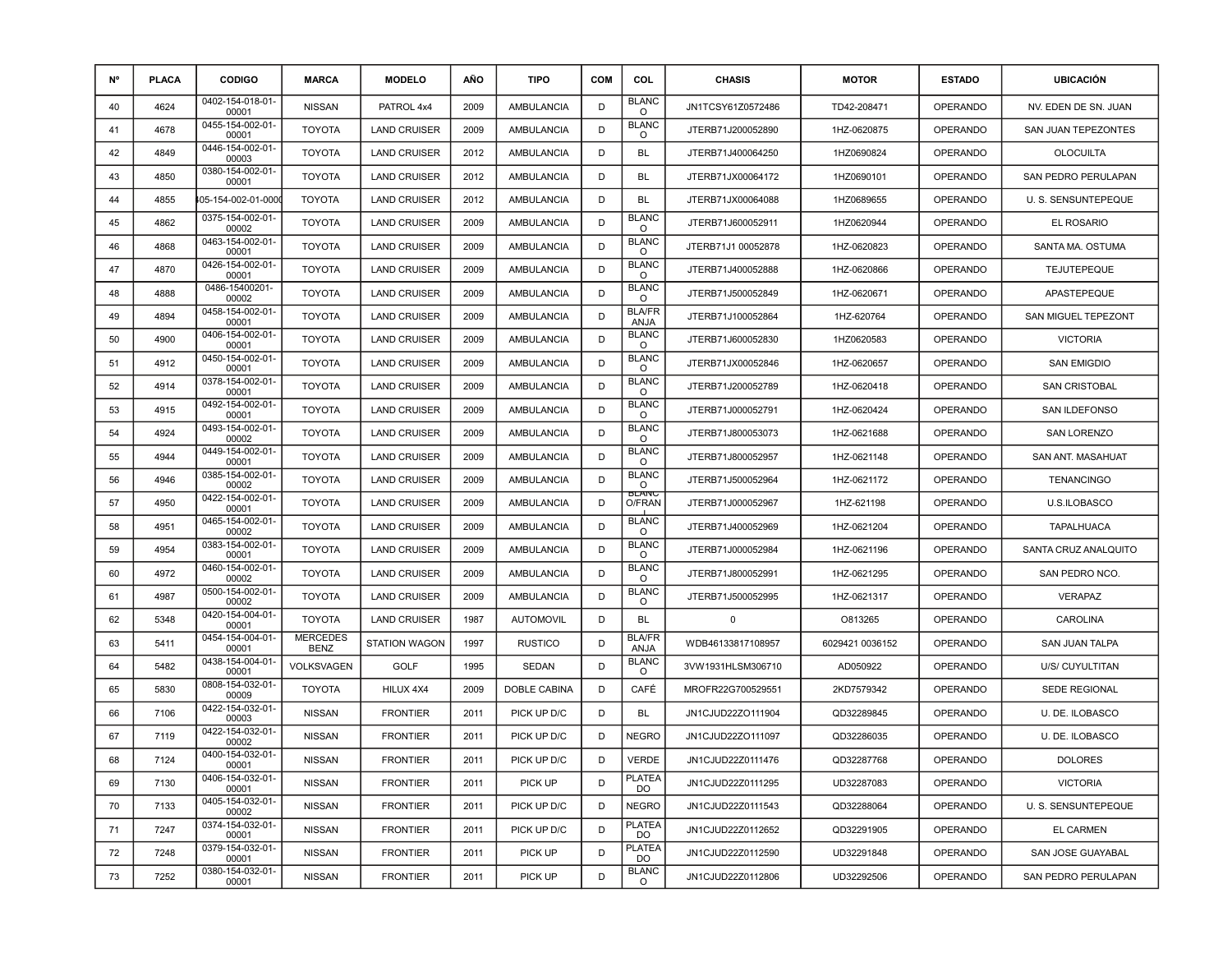| <b>N°</b> | <b>PLACA</b> | <b>CODIGO</b>             | <b>MARCA</b>  | <b>MODELO</b>         | AÑO  | <b>TIPO</b>       | <b>COM</b> | <b>COL</b>               | <b>CHASIS</b>      | <b>MOTOR</b>      | <b>ESTADO</b>   | <b>UBICACIÓN</b>            |
|-----------|--------------|---------------------------|---------------|-----------------------|------|-------------------|------------|--------------------------|--------------------|-------------------|-----------------|-----------------------------|
| 74        | 7257         | 0381-154-032-01-<br>00001 | <b>NISSAN</b> | <b>FRONTIER</b>       | 2011 | PICK UP           | D          | <b>PLATEA</b><br>DO      | JN1CJUD22Z0112791  | UD32292283        | <b>OPERANDO</b> | U. DE S. SAN RAFAEL CEDROS  |
| 75        | 7259         | 0707-154-032-01-<br>00004 | <b>NISSAN</b> | <b>FRONTIER</b>       | 2011 | PICK UP           | D          | PLATEA<br>DO             | JN1CJUD22Z0112798  | UD32292397        | <b>OPERANDO</b> | <b>SUCHITOTO</b>            |
| 76        | 7272         | 0803-154-032-01-<br>00010 | <b>MAZDA</b>  | <b>BT-50</b>          | 2013 | PICK UP           | D          | <b>BL</b>                | MM7UNY0W4D0919410  | WLAT1346668       | <b>OPERANDO</b> | SEDE REGIONAL               |
| 77        | 7274         | 0402-154-032-01-<br>00001 | MAZDA         | <b>BT-50</b>          | 2013 | PICK UP           | D          | BL                       | MM7UNY0W4D0919707  | WLAT1347341       | <b>OPERANDO</b> | NV. EDEN DE SN. JUAN        |
| 78        | 7275         | 0710-154-032-01-<br>00005 | <b>MAZDA</b>  | <b>BT-50</b>          | 2013 | PICK UP           | D          | <b>BL</b>                | MM7UNY0W4D0919465  | WLAT13464636      | <b>OPERANDO</b> | SIBASI CABAÑAS              |
| 79        | 7278         | 0384-154-032-01-<br>00001 | <b>NISSAN</b> | <b>FRONTIER</b>       | 2011 | PICK UP           | D          | PLATEA<br>DO             | JN1CJUD22Z0112619  | UD32291925        | <b>OPERANDO</b> | <b>MICHAPA</b>              |
| 80        | 7283         | 0385-154-032-01-<br>00001 | <b>NISSAN</b> | <b>FRONTIER</b>       | 2011 | PICK UP D/C       | D          | <b>PLATEA</b><br>DO      | JN1CJUD22Z0112632  | QD32292006        | <b>OPERANDO</b> | <b>TENANCINGO</b>           |
| 81        | 7288         | 0486-154-032-01-<br>00002 | <b>NISSAN</b> | <b>L4718 FRONTIER</b> | 2011 | PICK UP           | D          | <b>BLANC</b><br>$\circ$  | JN1CJUD22Z0112648  | QD32-292154       | <b>OPERANDO</b> | APASTEPEQUE                 |
| 82        | 7289         | 0380-154-032-01-<br>00002 | <b>NISSAN</b> | <b>FRONTIER</b>       | 2011 | PICK UP           | D          | <b>BLANC</b><br>$\circ$  | JN1CJUD22Z0112814  | UD32292583        | <b>OPERANDO</b> | SAN PEDRO PERULAPAN         |
| 83        | 7290         | 0455-154-032-01-<br>00001 | <b>NISSAN</b> | <b>FRONTIER</b>       | 2011 | PICK UP           | D          | <b>BLANC</b><br>$\circ$  | JN1CJUD22Z0112819  | QD32292580        | <b>OPERANDO</b> | SAN JUAN TEPEZONTES         |
| 84        | 7291         | 0500-154-032-01-<br>00001 | <b>NISSAN</b> | <b>FRONTIER</b>       | 2011 | PICK UP D/C       | D          | <b>PLATEA</b><br>DO      | JN1CJUD22Z0112795  | QD32292003        | <b>OPERANDO</b> | <b>VERAPAZ</b>              |
| 85        | 7292         | 0492-154-032-01-<br>00001 | <b>NISSAN</b> | <b>FRONTIER</b>       | 2011 | PICK UP           | D          | <b>PLATEA</b><br>DO      | JN1CJUD22Z0112776  | QD32292132        | <b>OPERANDO</b> | SAN ILDEFONSO               |
| 86        | 7293         | 0422-154-032-01-<br>00004 | <b>NISSAN</b> | <b>FRONTIER</b>       | 2011 | PICK UP           | D          | <b>PLATEA</b><br>DO      | JN1CJUD22Z0112735  | UD32292020        | <b>OPERANDO</b> | U.S. ILOBASCO               |
| 87        | 7294         | 0426-154-032-01-<br>00002 | <b>NISSAN</b> | <b>FRONTIER</b>       | 2011 | PICK UP           | D          | <b>BLANC</b><br>$\circ$  | JN1CJUD22Z0112629  | UD32291950        | <b>OPERANDO</b> | <b>TEJUTEPEQUE</b>          |
| 88        | 7295         | 0405-154-032-01-<br>00003 | <b>NISSAN</b> | <b>FRONTIER</b>       | 2011 | PICK UP           | D          | PLATEA<br>DO             | JN1CJUD22Z0112759  | UD32292334        | <b>OPERANDO</b> | U. DE S. DE SENSUNTEPEQUE   |
| 89        | 7345         | 0711-154-032-01-<br>00010 | <b>NISSAN</b> | <b>FRONTIER</b>       | 2011 | PICK UP           | D          | <b>BLANC</b><br>O        | JN1CJUD22ZO112774  | QD32292200        | <b>OPERANDO</b> | SEDE SIBASI LA PAZ          |
| 90        | 7731         | S/N                       | <b>NISSAN</b> | <b>FRONTIER</b>       | 2013 | PICK UP D/C       | D          | <b>BL</b>                | YD25450742T        | 3N6PD23Y7ZK920498 | <b>OPERANDO</b> | SEDE REGIONAL               |
| 91        | 7767         | 0379-154-002-01-<br>00001 | <b>NISSAN</b> | PATROL 4x4            | 1997 | <b>RUSTICO</b>    | D          | BL                       | VSKAYG260U0601172  | RD28-03880C       | <b>OPERANDO</b> | SAN JOSE GUAYABAL           |
| 92        | 7813         | 0375-154-002-01-<br>00001 | <b>NISSAN</b> | AMBULANCIA            | 1997 | AMBULANCIA        | D          | <b>BL</b>                | VWAPF-0559VA776351 | LD23F-PB02913C    | <b>OPERANDO</b> | U/S/ S. RAF. CEDROS         |
| 93        | 8076         | 0405-154-002-01-<br>00002 | <b>TOYOTA</b> | <b>LAND CRUISER</b>   | 2013 | AMBULANCIA        | D          | BL                       | 1HZ0746376         | JTERB1J800071461  | <b>OPERANDO</b> | <b>U.S. SENSUNTEPEQUE</b>   |
| 94        | 8077         | 0498-154-002-01-<br>00002 | <b>TOYOTA</b> | <b>LAND CRUISER</b>   | 2013 | AMBULANCIA        | D          | BL                       | 1HZ0746208         | JTERB71JX00071445 | <b>OPERANDO</b> | <b>U.S. TECOLUCA</b>        |
| 95        | 8112         | 0422-154-032-01-<br>00003 | <b>NISSAN</b> | <b>FRONTIER</b>       | 2013 | PICK UP D/C       | D          | BL                       | YD25601609P        | 3N6PD23Y3ZK925309 | <b>OPERANDO</b> | SEDE. VETERANOS             |
| 96        | 8917         | 0400-154-002-01-<br>00001 | <b>NISSAN</b> | PATROL 4X4            | 2009 | <b>AMBULANCIA</b> | D          | <b>BLANC</b><br>$\Omega$ | JN1TCSY61Z0571428  | TD42205987        | <b>OPERANDO</b> | <b>DOLORES</b>              |
| 97        | 8923         | 0376-154-002-01-<br>00001 | <b>NISSAN</b> | PATROL 4X4            | 2009 | AMBULANCIA        | D          | <b>BLANC</b><br>$\circ$  | JNITCSY61Z0571391  | TD42206027        | <b>OPERANDO</b> | MONTE S JUAN                |
| 98        | 10008        | 0712-154-032-01-<br>00004 | <b>MAZDA</b>  | BT-50 4x4             | 2007 | PICK-UP           | D          | <b>BL</b>                | MM7UNY0W380634800  | WLAT791266        | <b>OPERANDO</b> | <b>VECTORES SAN VICENTE</b> |
| 99        | 10573        | 0463-154-032-01-<br>00002 | <b>NISSAN</b> | <b>FRONTIER</b>       | 2011 | PICK UP           | D          | BLANC<br>O               | JN1CJUD22Z0112599  | QD32291739        | <b>OPERANDO</b> | SANTA MA. OSTUMA            |
| 100       | 11581        | 0803-154-032-01-<br>00001 | MAZDA         | B2900 4x4             | 2007 | PICK-UP D/C       | D          | BL                       | MM7UNY08200433010  | W9AT172549        | <b>OPERANDO</b> | SEDE / REGIONAL             |
| 101       | 11582        | 0803-154-032-01-<br>00002 | MAZDA         | B2900 4x4             | 2007 | PICK-UP D/C       | D          | <b>BL</b>                | MM7UNY08200433253  | W9AT172902        | <b>OPERANDO</b> | SEDE / REGIONAL             |
| 102       | 11585        | 0422-154-032-01-<br>00001 | MAZDA D/C     | B2900 4x4             | 2007 | PICK UP D/C       | D          | <b>GRIS</b>              | MM7UNY08200430473  | W9AT170413        | <b>OPERANDO</b> | (SIBASI CUSCATLÀN)          |
| 103       | 11588        | 0711-154-032-01-<br>00009 | MAZDA         | B2900 4x4             | 2007 | PICK UP D/c       | D          | BL                       | MM7UNY08200433079  | W9AT172596        | <b>OPERANDO</b> | <b>MALARIA ROSARIO</b>      |
| 104       | 11589        | 0712-154-032-01-<br>00001 | MAZDA         | B2900 4x4             | 2007 | PICK-UP D/C       | D          | <b>BL</b>                | MM7UNY08200433083  | W9AT172593        | <b>OPERANDO</b> | SIBASI /S VICENT            |
| 105       | 11597        | 0712-154-032-01-<br>00002 | MAZDA         | B2900 4x4             | 2007 | PICK-UP D/C       | D          | <b>BL</b>                | MM7UNY08200433007  | W9AT172472        | <b>OPERANDO</b> | PERIFERICA SAN VICENTE      |
| 106       | 11606        | 0707-154-032-01-<br>00001 | MAZDA         | B2900 4x4             | 2007 | PICK UP D/C       | D          | <b>BL</b>                | MM7UNY08200433113  | W9AT172667        | <b>OPERANDO</b> | <b>SEDE REGIONAL</b>        |
| 107       | 12290        | 0711-154-032-01-<br>00001 | MAZDA         | B2900 4x4             | 2006 | PICK-UP D/C       | D          | VR                       | MM7UNY08200413005  | W9AT161626        | <b>OPERANDO</b> | SIBASI / LA PAZ             |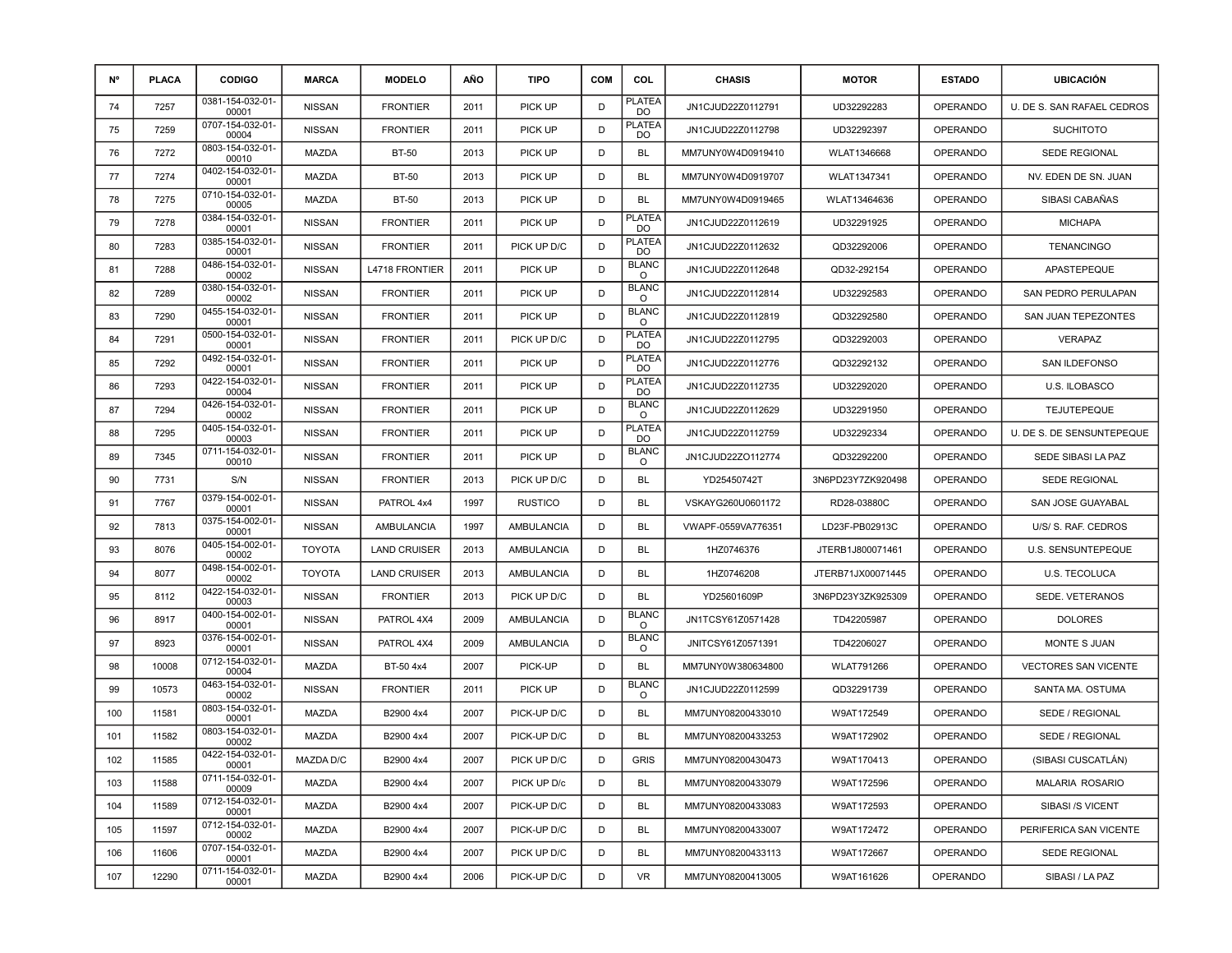| N°  | <b>PLACA</b> | <b>CODIGO</b>             | <b>MARCA</b>      | <b>MODELO</b>      | AÑO  | <b>TIPO</b>       | <b>COM</b> | COL               | <b>CHASIS</b>      | <b>MOTOR</b> | <b>ESTADO</b>   | <b>UBICACIÓN</b>       |
|-----|--------------|---------------------------|-------------------|--------------------|------|-------------------|------------|-------------------|--------------------|--------------|-----------------|------------------------|
| 108 | 14800        | 0463-154-032-01-<br>00001 | <b>MITSUBISHI</b> | L-2004X2 DC        | 2000 | PICK-UP           | Ð          | <b>BL</b>         | JMYJNK140WPO10498  | 4D56JY5128   | <b>OPERANDO</b> | U. DE. EL ZAPOTE       |
| 109 | 15352        | 0446-154-002-01-<br>00001 | <b>VOLKSVAGEN</b> | LT-35              | 2001 | <b>AMBULANCIA</b> | D          | <b>BL</b>         | WV1ZZZ2DZ1H-021136 | ANJO37802    | <b>OPERANDO</b> | <b>LAS ISLETAS</b>     |
| 110 | 15375        | 0711-154-018-01-<br>00002 | <b>NISSAN</b>     | <b>RUSTICO</b>     | 1995 | <b>PATROL</b>     | D          | AZ                | VSKAYC260U0590518  | QD32068581   | <b>OPERANDO</b> | <b>MALARIA ROSARIO</b> |
| 111 | 16723        | 0054-154-032-01-<br>00003 | <b>NISSAN</b>     | PATROL 4X4         | 1997 | PICK UP           | D          | <b>BLANC</b><br>O | <b>IDEM</b>        | RD2802839C   | <b>OPERANDO</b> | <b>MALARIA LA PAZ</b>  |
| 112 | 16775        | 0803-154-018-01-<br>00006 | <b>TOYOTA</b>     | <b>LANDCRUISER</b> | 1996 | <b>RUSTICO</b>    | D          | <b>BEIGE</b>      | LJ72-0006569       | 3L-4001359   | <b>OPERANDO</b> | SEDE / REGIONAL        |
| 113 | 17021        | 0710-154-032-01-<br>00002 | <b>TOYOTA</b>     | HILUX 4x4          | 2003 | PICK-UP D/C       | D          | <b>GRIS</b>       | JTFDE626300096401  | 3L5298433    | <b>OPERANDO</b> | SIBASI CABAÑAS         |
| 114 | 17683        | 0712-154-032-01-<br>00005 | <b>MITSUBISHI</b> | PICK-UP            | 2005 | PICK-UP           | D          | B/F               | MMBJNK7705DO32909  | 4M40MA4217   | OPERANDO        | SIBASI/S/VICENT        |
| 115 | 17771        | 0707-154-032-01-<br>00002 | <b>MITSUBISHI</b> | L200 4X4 D/C       | 2005 | PICK-UP           | D          | <b>VD</b>         | MMBJNK7705D032839  | 4M40MA4199   | <b>OPERANDO</b> | SIBASI/COJUTE          |
| 116 | 17775        | 0710-154-032-01-<br>00001 | <b>MITSUBISHI</b> | L200 4X4 DC        | 2005 | PICK UP           | D          | <b>BL</b>         | MMBJNK7705D033386  | 4M40MA4208   | <b>OPERANDO</b> | SIBASI CABAÑAS         |
| 117 | 17776        | 0711-154-032-01-<br>00003 | <b>MITSUBISHI</b> | L-2004X4CD         | 2005 | PICK-UP           | D          | <b>BL</b>         | MMBJNK7705D032837  | 4M40MA4200   | <b>OPERANDO</b> | SIBASI / LA PAZ        |
| 118 | 17777        | 0711-154-032-01-<br>00004 | <b>MITSUBISHI</b> | L-2004X4CD         | 2005 | PICK-UP           | D          | <b>GR</b>         | MMBJNK7705D033114  | 4M40MA4203   | <b>OPERANDO</b> | U. DE S. ROSARIO       |

| <b>N°</b> | <b>PLACA</b> | <b>CODIGO</b>             | <b>MARCA</b>      | <b>MODELO</b>   | AÑO  | <b>TIPO</b>      | <b>COM</b> | COL         | <b>CHASIS</b>     | <b>MOTOR</b> | <b>ESTADO</b> | <b>UBICACIÓN</b> |
|-----------|--------------|---------------------------|-------------------|-----------------|------|------------------|------------|-------------|-------------------|--------------|---------------|------------------|
|           | 2221         | 0803-154-018-<br>01-00004 | <b>JEEP</b>       | <b>CHEROKEE</b> | 1993 | <b>RUSTICO</b>   | G          | <b>BLA</b>  | N/T               | 028118022R   | OPERANDO      | SEDE / REGIONAL  |
|           | 2873         | 0803-154-032-<br>01-00005 | <b>NISSAN</b>     | PICK UP         | 1994 | PICK-UP          | G          | ROJ         | 3TL720M002522     | M8Z3H0279    | OPERANDO      | SEDE / REGIONAL  |
|           | 4647         | 0461-154-004-<br>02-00001 | <b>JEEP</b>       | <b>CHEROKEE</b> | 1986 | <b>AUTOMOVIL</b> | G          | <b>BL</b>   | 1JEYX7814ST203959 | 605H16       | OPERANDO      | SEDE / REGIONAL  |
|           | 5118         | 0711-154-032-<br>01-00007 | <b>TOYOTA</b>     | YN85L-PRMR      | 1996 | PICK UP          | G          | RJ          | YN85-0074705      | 2-Y-0859404  | OPERANDO      | SEDE / REGIONAL  |
|           | 8944         | 0426-154-032-<br>01-00001 | <b>MITSUBISHI</b> | L200            | 1991 | PICK UP          | G          | <b>GRIS</b> | DJFK110NP00209    | 4G32HH8755   | OPERANDO      | SEDE / REGIONAL  |
|           | 15361        | 0448-154-028-<br>01-00001 | <b>NISSAN</b>     | <b>PATROL</b>   | 1994 | <b>RUSTICO</b>   | G          | GR          | VSKVHC220U0082508 | 391151A      | OPERANDO      | SEDE / REGIONAL  |
|           | 16383        | 0037-154-032-<br>01-00003 | <b>NISSAN</b>     | PICK UP         | 1995 | PICK UP          | G          | BL          | 5LQUD21-002266    | NA20-01429W  | OPERANDO      | SEDE / REGIONAL  |

### **LISTA DE VEHICULOS PESADOS DE MOTOR DIESEL**

| M <sub>0</sub> | <b>PLACA</b>     | <b>CODIGO</b>             | <b>MARCA</b>          | <b>MODELO</b> | AÑO  | <b>TIPO</b>          | <b>COM</b> | COL          | <b>CHASIS</b>     | <b>MOTOR</b>         | <b>ESTADO</b>   | <b>UBICACIÓN</b>     |
|----------------|------------------|---------------------------|-----------------------|---------------|------|----------------------|------------|--------------|-------------------|----------------------|-----------------|----------------------|
|                | 4427             | 0803-154-010-01-<br>00009 | <b>INTERNACIONA I</b> | 4300          | 2012 | <b>FURGON REFRIG</b> |            | <b>BLANC</b> | 3HAMMAAR1CL623056 | 470HM2U1586135       | <b>OPERANDO</b> | <b>SEDE REGIONAL</b> |
|                | 659'             | 0803-154-010-01-<br>00007 | <b>FORD</b>           | F600          | 1988 | CAMION PESADO I      |            | BL/N         | 1FDNK64P5JVA30458 | <b>E7HN 9C485 BA</b> | <b>OPERANDO</b> | SEDE / REGIONAL      |
|                | 684 <sup>-</sup> | 0803-154-010-01-<br>00006 | <b>FORD</b>           | F600          | 1988 | CAMION PESADO I      |            |              | 1FDNK64P2JVA58282 | VX038424             | <b>OPERANDO</b> | SEDE / REGIONAL      |